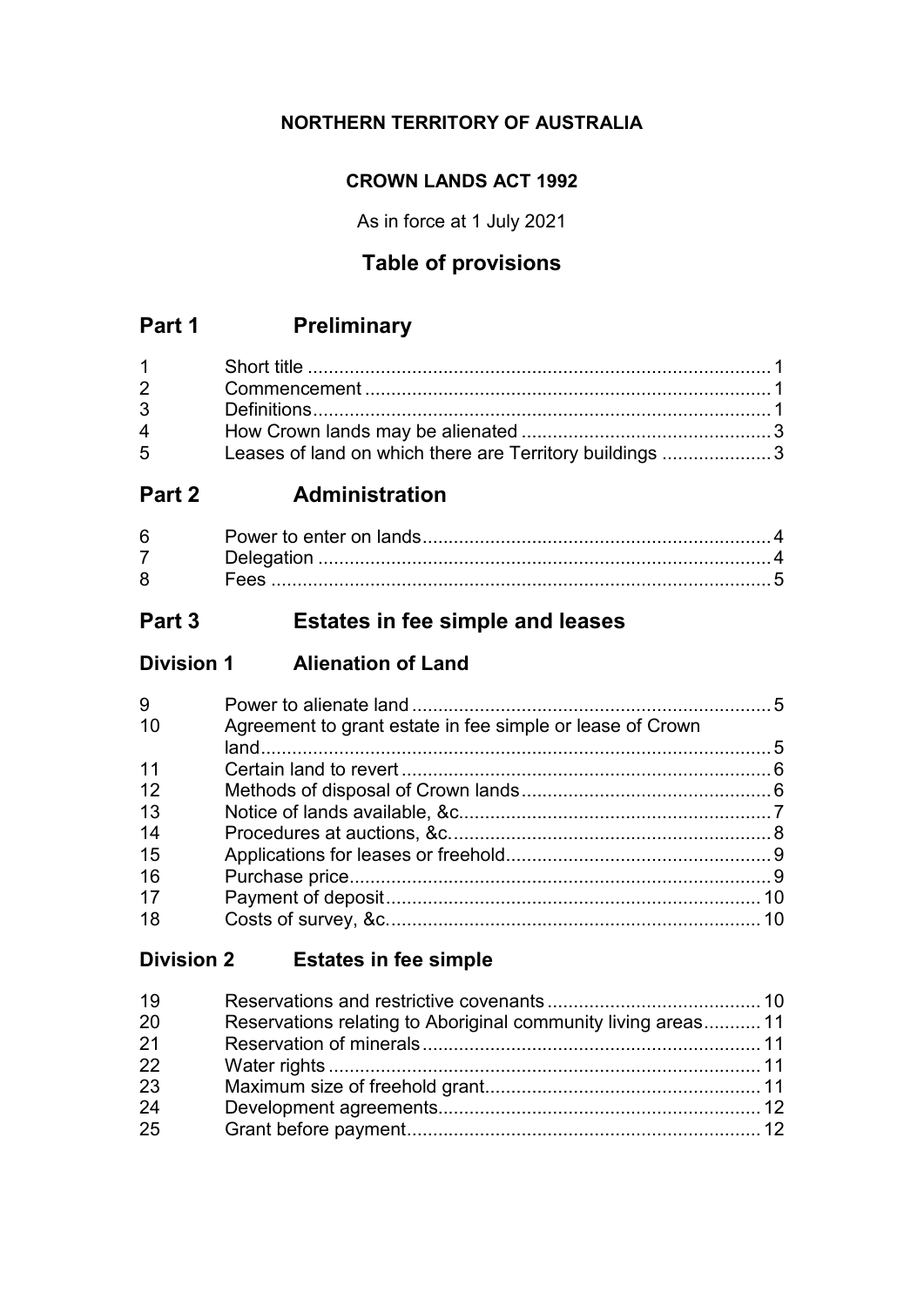| <b>Division 3</b> | <b>Leases</b>                                                |  |
|-------------------|--------------------------------------------------------------|--|
| 26                |                                                              |  |
| 27                |                                                              |  |
| 28                |                                                              |  |
| 29                |                                                              |  |
| 30                |                                                              |  |
| 31                |                                                              |  |
| 32                |                                                              |  |
| 33                |                                                              |  |
| 34                |                                                              |  |
| 35                |                                                              |  |
| 36                |                                                              |  |
| 37                |                                                              |  |
| 38                |                                                              |  |
| 39                |                                                              |  |
| 40                |                                                              |  |
| 41                |                                                              |  |
| 42                |                                                              |  |
| 43                | Surrender of leases and grant of consolidated lease 20       |  |
| 44                | Subdivision applications where Planning Act 1999 applies  21 |  |
| 45                |                                                              |  |
| 46                |                                                              |  |
| 47                |                                                              |  |
| 48                |                                                              |  |
| 49                |                                                              |  |
| 50                |                                                              |  |
| 51                | Re-appraisement of rent based on unimproved value  28        |  |
| 52                |                                                              |  |
| 53                |                                                              |  |
| 54                |                                                              |  |
| 55                |                                                              |  |
| 56                |                                                              |  |
| 57                |                                                              |  |
| 58                |                                                              |  |
| 59                |                                                              |  |
| <b>Division 4</b> | Easements, easements in gross, covenants                     |  |

# **and covenants in gross**

| 61 | Power to create easements, easements in gross, covenants |  |
|----|----------------------------------------------------------|--|
|    |                                                          |  |

# **Part 4 Vesting of fee simple in roads**

| 73 |                                                             |  |
|----|-------------------------------------------------------------|--|
| 74 |                                                             |  |
| 75 | Title of and use by persons who have an interest in land 31 |  |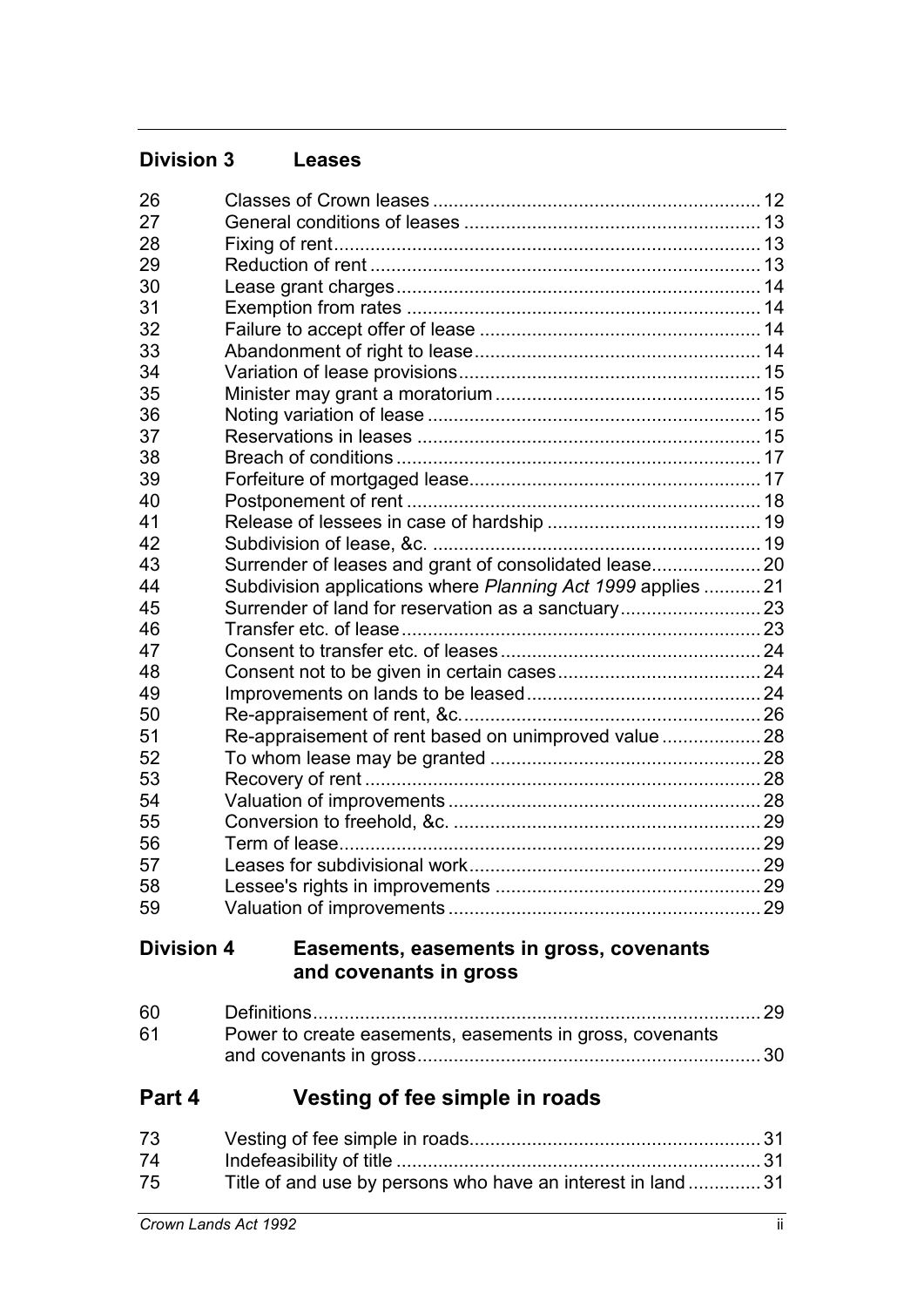# **Part 5 Reservations and resumptions**

| 76 |                                                     |  |
|----|-----------------------------------------------------|--|
| 77 | Resumption of part of land the subject of a lease35 |  |
| 78 |                                                     |  |
| 79 |                                                     |  |
| 80 |                                                     |  |
| 81 | Cancellation of lease as regards resumed land38     |  |
| 82 |                                                     |  |

# **Part 6 Objections and reviews**

| 83 |  |
|----|--|
| 84 |  |
| 85 |  |
| 86 |  |
| 87 |  |

# **Part 7 Licences**

| 88 |                                                               |  |
|----|---------------------------------------------------------------|--|
| 89 | Improvements on land in respect of which grazing licences are |  |
|    |                                                               |  |
| 90 |                                                               |  |
| 91 |                                                               |  |
| 92 |                                                               |  |
| 93 |                                                               |  |
| 94 |                                                               |  |

# **Part 8 Miscellaneous**

| 95  |                                                                  |    |
|-----|------------------------------------------------------------------|----|
| 96  |                                                                  |    |
| 97  | Persons authorised may conduct auction sales without licence  48 |    |
| 98  |                                                                  |    |
| 99  |                                                                  |    |
| 100 | Power to impound cattle or buffaloes trespassing and to          |    |
|     |                                                                  | 49 |
| 101 |                                                                  |    |
| 102 |                                                                  |    |
| 103 |                                                                  |    |
| 104 |                                                                  | 50 |
| 105 | Power to enforce covenant or forfeit lease not affected by       |    |
|     |                                                                  |    |
| 106 |                                                                  | 51 |

# **Part 9 Repeal and savings**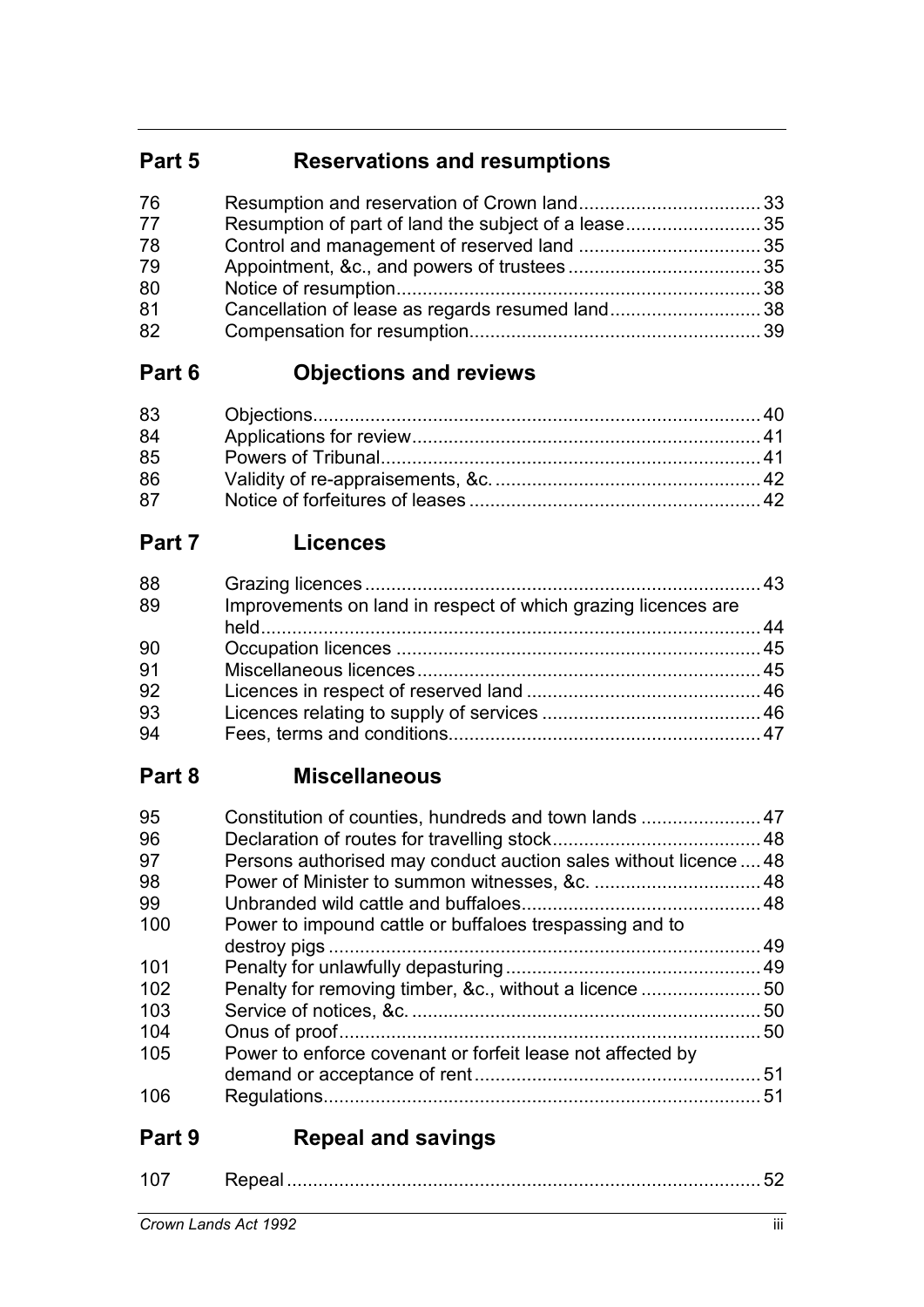108 Savings.......................................................................................... 52

# **Schedule 2 Acts Repealed**

**ENDNOTES**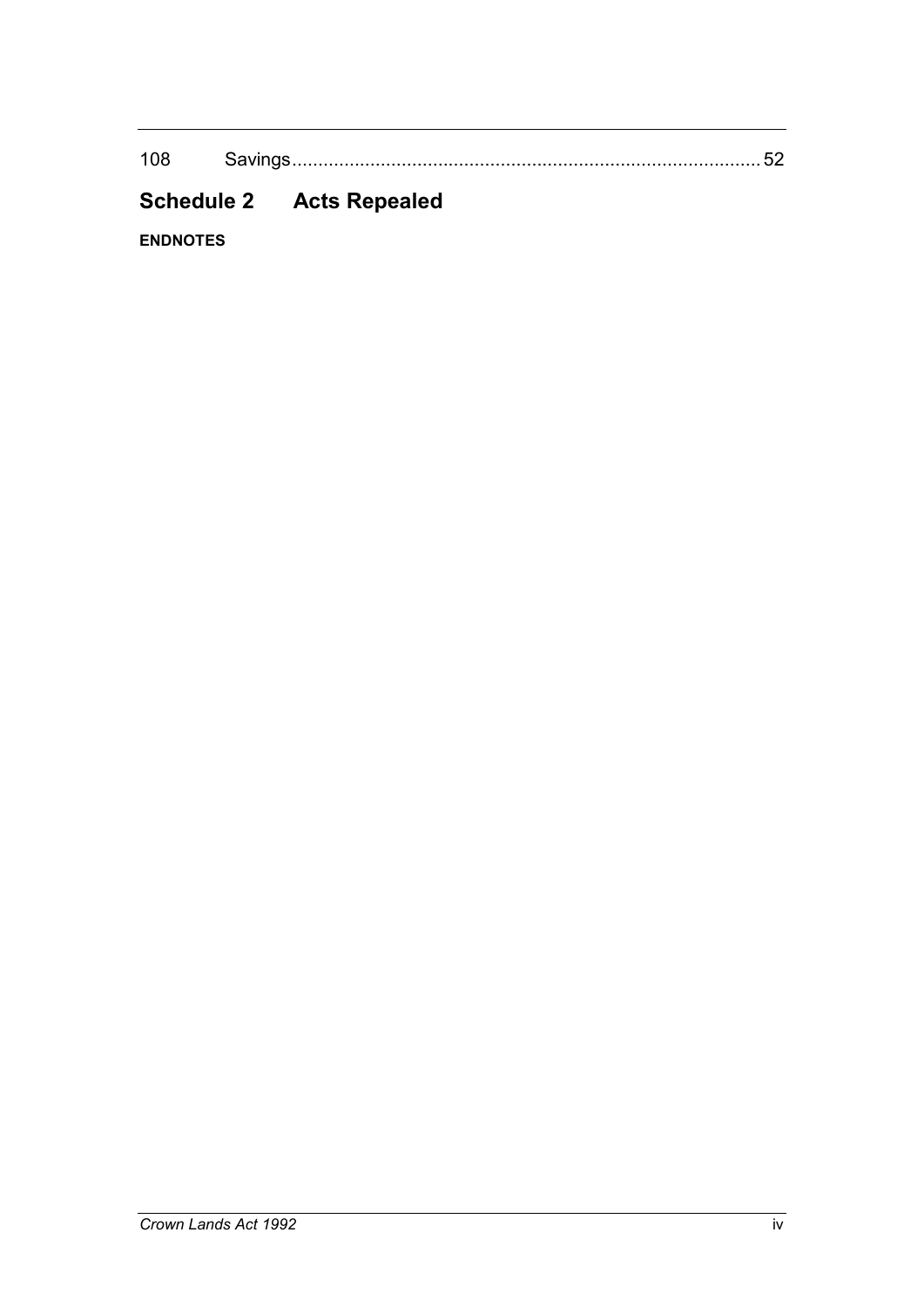# **NORTHERN TERRITORY OF AUSTRALIA**

As in force at 1 July 2021 \_\_\_\_\_\_\_\_\_\_\_\_\_\_\_\_\_\_\_\_

\_\_\_\_\_\_\_\_\_\_\_\_\_\_\_\_\_\_\_\_

#### **CROWN LANDS ACT 1992**

#### **An Act relating to Crown lands**

### **Part 1 Preliminary**

#### **1 Short title**

This Act may be cited as the *Crown Lands Act 1992*.

#### **2 Commencement**

This Act shall come into operation on the commencement of the *Pastoral Land Act 1992*.

#### **3 Definitions**

In this Act:

*agricultural development*, in relation to land, means the development of the land for the purpose of cultivation or mixed farming and grazing and the use of the land for cultivation or mixed farming and grazing, and includes such other activities as are incidental or ancillary to that development or use of the land.

*appropriate form*, for an instrument, has the same meaning as in the *Land Title Act 2000*.

*Commission* means the Parks and Wildlife Commission of the Northern Territory established by the *Parks and Wildlife Commission Act 1980.*

*condition*, in relation to a lease, includes a covenant and a term.

*covenant* has the same meaning as in Division 4 of Part 9 of the *Law of Property Act 2000*.

*covenant in gross* has the same meaning as in Division 4 of Part 9 of the *Law of Property Act 2000*.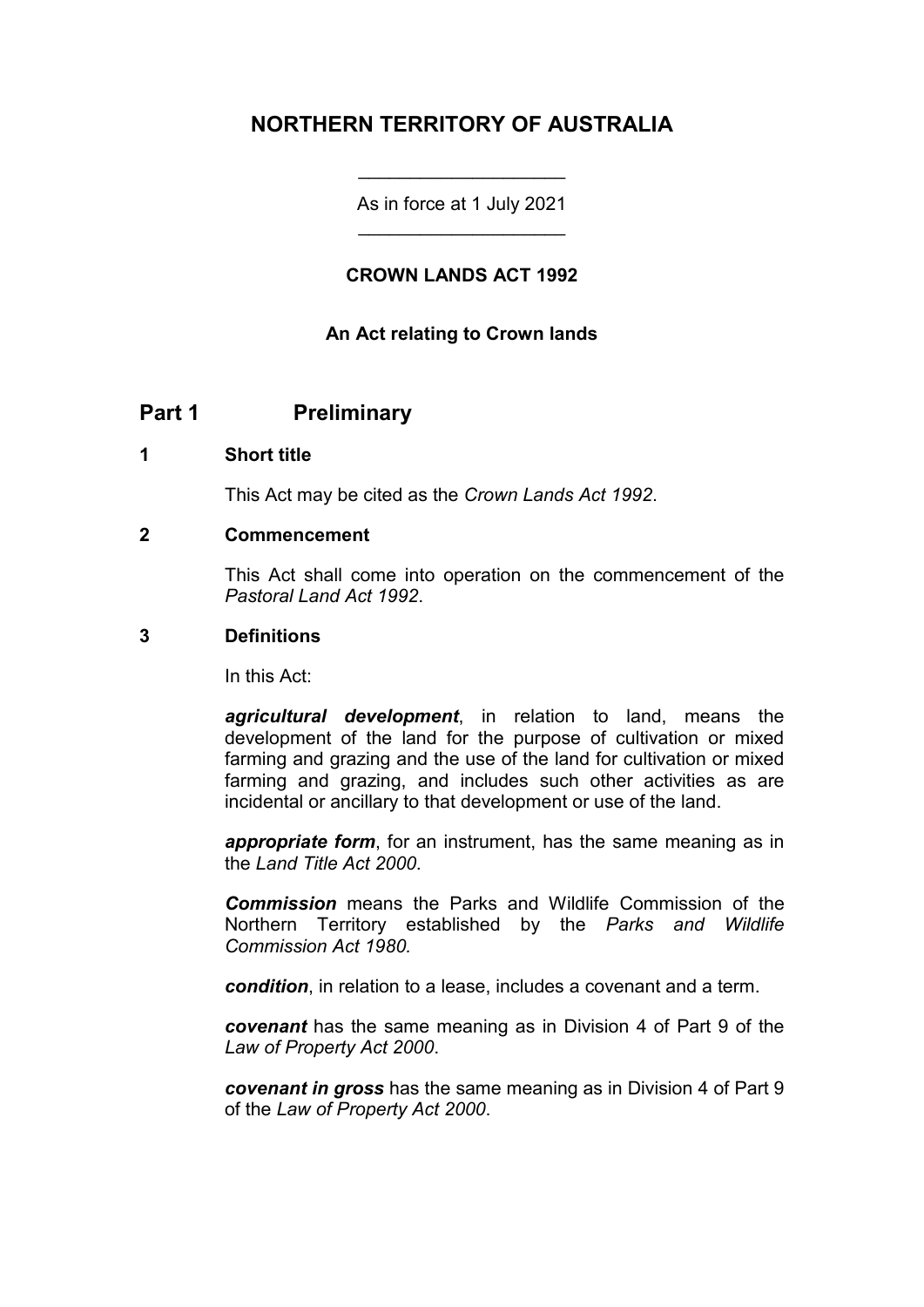*Crown lands* means all lands of the Territory, including the bed of the sea within the territorial limits of the Northern Territory, and including an estate in fee simple that is registered in the name of the Territory, but does not include reserved or dedicated lands.

*Darwin town area* means the land described in the Schedule to the *Darwin Lands Acquisition Act 1945*.

*easement* has the same meaning as in Division 2 of Part 9 of the *Law of Property Act 2000*.

*easement in gross* has the same meaning as in Division 2 of Part 9 of the *Law of Property Act 2000*.

*improvements* has the same meaning as in the *Valuation of Land Act 1963*.

*interest*, in relation to Crown land, does not include a pastoral lease.

*Land and Valuation Review Tribunal* or *The Tribunal* means the Land and Valuation Review Tribunal established by the *Valuation of Land Act 1963*.

*land register* has the same meaning as in the *Land Title Act 2000*.

*lease* does not include a pastoral lease.

*lease grant charges* means the charges payable under section 30.

*lessee* includes the person to whom a lease passes, whether by transfer or devolution.

*pastoral lease* has the same meaning as in the *Pastoral Land Act 1992*.

*rent* means annual rental.

*reserve price*, in relation to the sale of, or an interest in, land, means the minimum amount payable, whether in one sum or by instalments, for the land or interest.

*site for a town* means an area surveyed as a town but not constituted and defined as a town.

*Surveyor-General* has the same meaning as in the *Licensed Surveyors Act 1983*.

*this Act* includes the regulations made thereunder.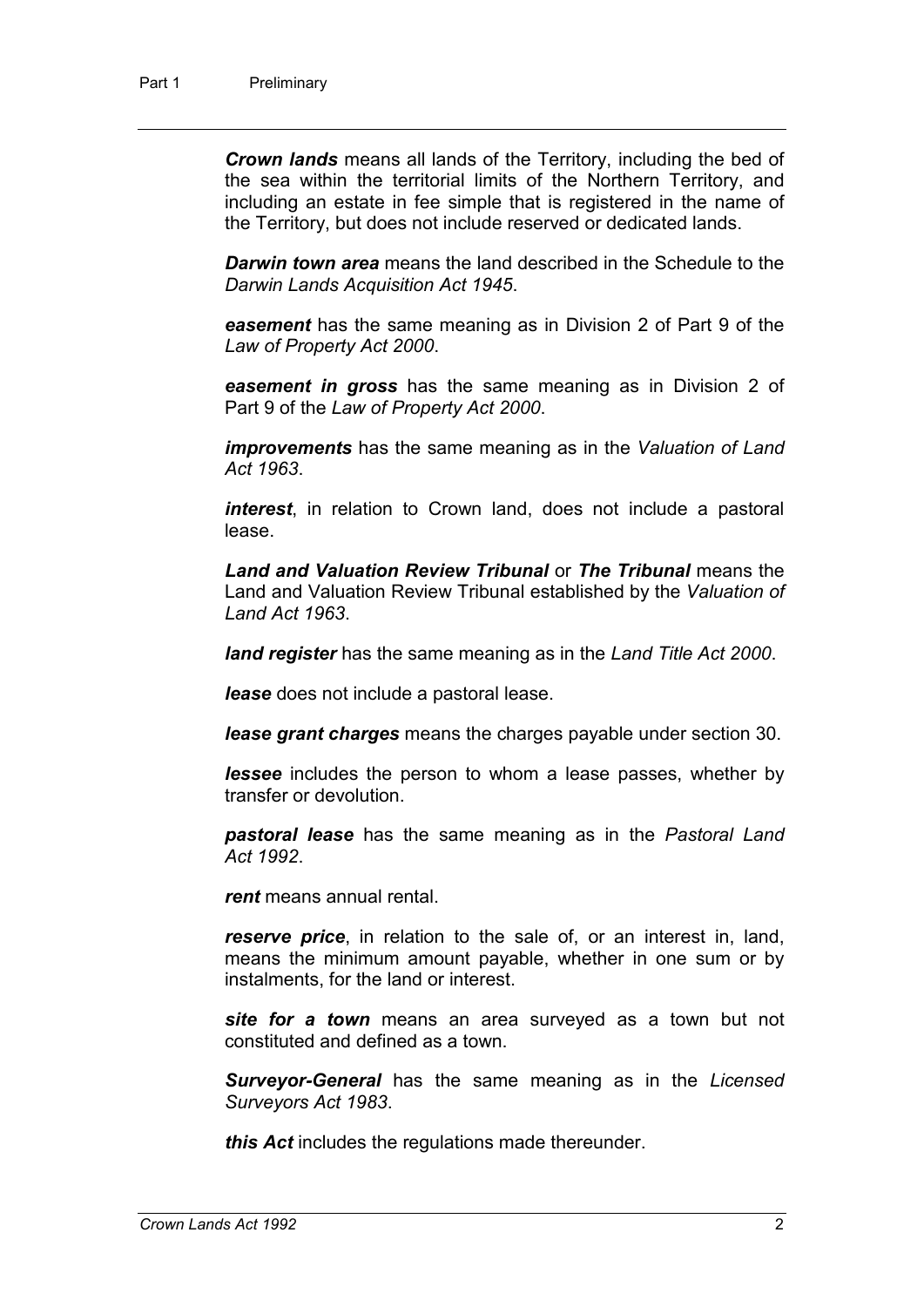*town* means a town constituted and defined in accordance with this Act or in accordance with a law in force in the Territory before the commencement of this Act.

*town lands* means lands set apart as town lands under this Act or of a law in force in the Territory before the commencement of this Act.

*unimproved value* means unimproved capital value as defined in the *Valuation of Land Act 1963*.

*Valuer-General* has the same meaning as in the *Valuation of Land Act 1963*.

#### **4 How Crown lands may be alienated**

- (1) Subject to subsection (2), Crown lands shall not be alienated from the Crown otherwise than in pursuance of this Act.
- (2) This section does not affect:
	- (a) the granting of a lease in pursuance of an agreement or right in existence at the commencement of this Act;
	- (b) the granting of an estate in fee simple in pursuance of an Act;
	- (c) the granting of a lease in pursuance of an Act; or
	- (d) the granting of an estate in fee simple under the *Aboriginal Land Rights (Northern Territory) Act 1976* of the **Commonwealth**

#### **5 Leases of land on which there are Territory buildings**

- (1) Notwithstanding anything in this Act, the Minister may, without inviting applications, by agreement in writing, grant a lease of Crown land on which there is a building the property of the Territory.
- (2) A lease may be granted under this section for business or residential purposes or for both business and residential purposes.
- (3) A lease may be granted under this section on a weekly, fortnightly, monthly or quarterly tenancy.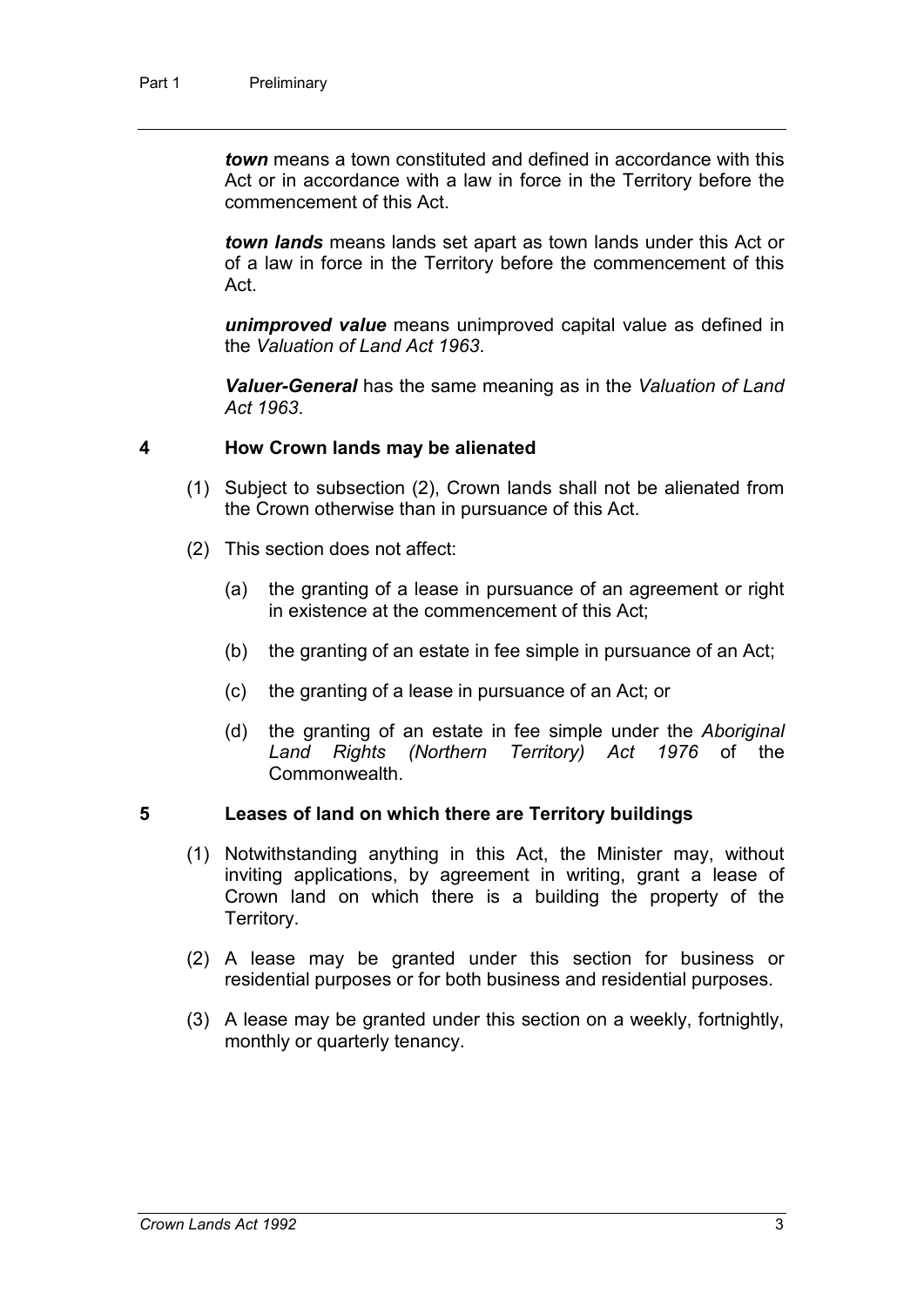- (4) A lease under this section:
	- (a) shall contain the prescribed reservations, conditions and provisions and such additional reservations, conditions and provisions as the Minister thinks fit and specifies in the agreement; and
	- (b) shall take effect according to its tenor.
- (5) This Act, other than this section, does not apply to or in relation to a lease granted under this section, but the law that would apply to and in relation to a lease of land held for an estate in fee simple shall apply to and in relation to a lease granted under this section as if the land leased were held by the Minister for an estate in fee simple.
- (6) The *Land Title Act 2000* does not apply to leases granted under this section.
- (7) Where:
	- (a) there is on Crown land a building the property of the Territory; and
	- (b) a person is in occupation of that Crown land after having acknowledged in writing that he or she will occupy the Crown land as a tenant of the Territory from week to week, from fortnight to fortnight, from month to month or from quarter to quarter,

that Crown land shall be deemed to be leased to the person under this section and the document containing the acknowledgement shall operate and have effect according to its tenor as if it were the grant of a lease of that Crown land under subsection (1).

### **Part 2 Administration**

#### **6 Power to enter on lands**

The Minister or a person authorised in writing by the Minister may, at any time, enter on any Crown lands including reserved or dedicated lands for the purpose of giving effect to this Act.

#### **7 Delegation**

(1) The Minister may, by instrument in writing, delegate to a person any of the Minister's powers and functions under this Act, other than this power of delegation.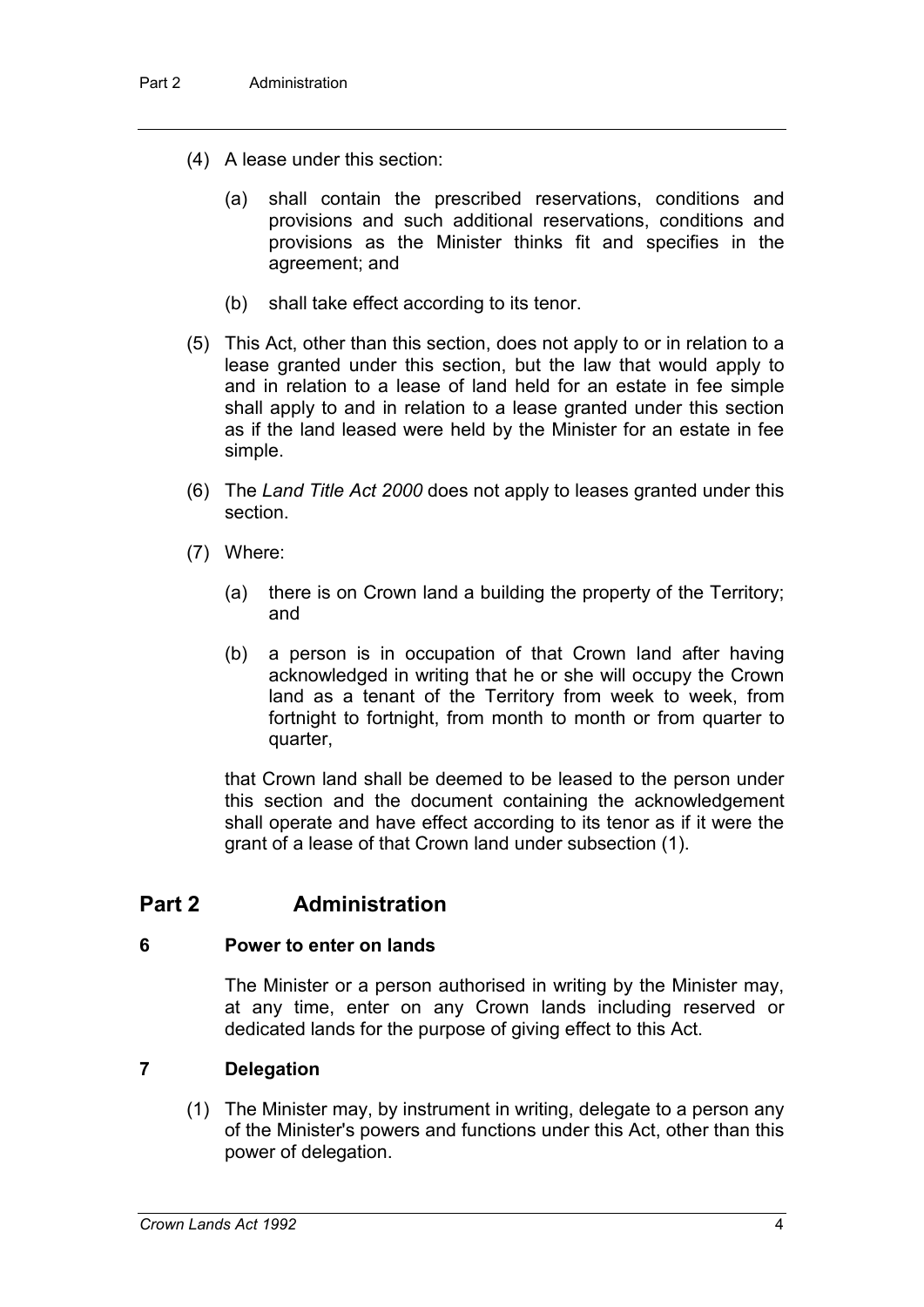- (2) A power or function delegated under this section, when exercised or performed by the delegate, shall, for the purposes of this Act, be deemed to have been exercised or performed by the Minister.
- (3) A delegation under this section does not prevent the exercise of a power or the performance of a function by the Minister.

#### **8 Fees**

The Minister may, by notice in the *Gazette*, prescribe the fees to be charged in connection with matters under this Act.

### **Part 3 Estates in fee simple and leases**

#### **Division 1 Alienation of Land**

#### **9 Power to alienate land**

- (1) Subject to this Act, the Minister may, in the name of the Territory by instrument in the appropriate form under the *Land Title Act 2000*, grant an estate in fee simple in or a lease of Crown land.
- (2) A power to grant under subsection (1) an estate in fee simple includes a power to grant an estate in fee simple to the Territory and, subject to section 11, an estate in fee simple so granted or otherwise obtained by the Territory shall not merge with the radical title to the land.
- (3) A reference in this Act to the grant of an estate in fee simple in land shall include, where the Territory is the registered proprietor of an estate in fee simple in land, a reference to the transferring of the estate in fee simple in that land under the *Land Title Act 2000*.

#### **10 Agreement to grant estate in fee simple or lease of Crown land**

- (1) If a person has a right to be granted:
	- (a) an estate in fee simple in Crown land; or
	- (b) a lease of Crown land,

the Minister may, by instrument in the appropriate form, lodge with the Registrar-General details of the means by which the right arose, the nature of the interest to be granted and the particulars of the land.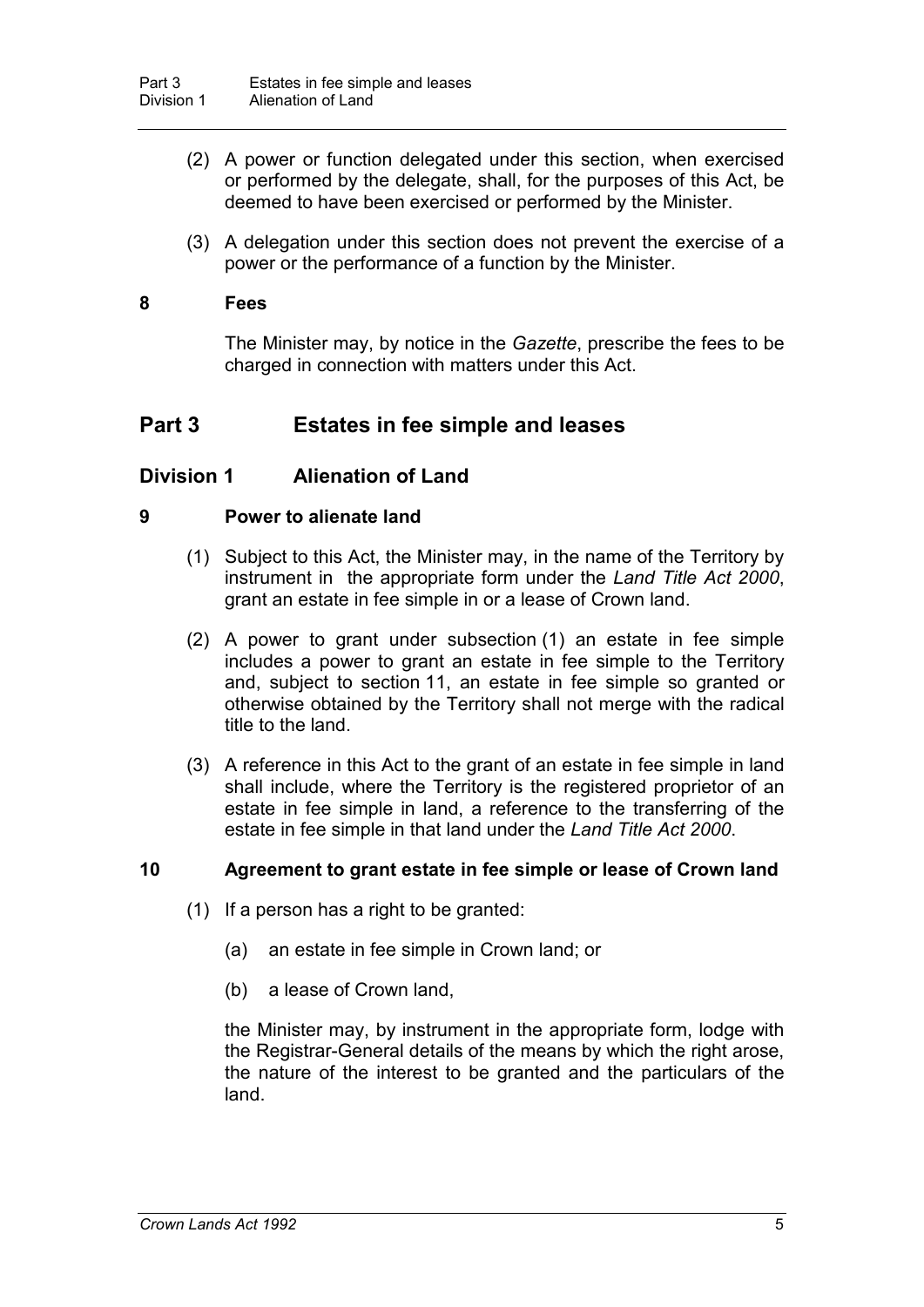- (2) On the lodgement of the details referred to in subsection (1), the Registrar-General must create an entry in the land register in relation to the land and record the particulars in accordance with the *Land Title Act 2000*.
- (3) Despite that a lease of Crown land has not been signed by the lessee or the lessor, the recording of the particulars in the land register takes effect as a lease.

#### **11 Certain land to revert**

- (1) Where the Territory is the owner of land in which no person other than the Crown has a registered interest, the Minister may, by instrument in the appropriate form, direct the Registrar-General to cancel the entry in the land register in respect of the land and the Registrar shall comply with the direction.
- (2) Where an entry in the land register is cancelled in accordance with subsection (1), the land to which it relates is, on that cancellation, unalienated Crown land.

#### **12 Methods of disposal of Crown lands**

- (1) In this section *Crown land* does not include land held for an estate in fee simple that is registered under the *Land Title Act 2000* in the name of the Territory.
- (2) Subject to this Act, the Minister shall not grant an estate in fee simple in, or a lease of, Crown land unless the Minister has first:
	- (a) invited applications for that estate in, or lease of, the land; or
	- (b) offered the estate in, or lease of, the land for sale by auction, tender or ballot.
- (3) Notwithstanding subsection (4), where the Minister, by instrument in writing, so determines, the Minister may grant an estate in fee simple in, or a lease of, Crown land without complying with subsection (2) in relation to the land.
- (4) The Minister may grant an estate in fee simple in, or a lease of, land without complying with subsection (2) where the Minister does so:
	- (a) in pursuance of a provision of a lease to which the land is subject; or
	- (b) for the purpose only of exercising a power to add an area of adjoining or nearby land to an area of land that is the subject of an existing estate in fee simple or lease.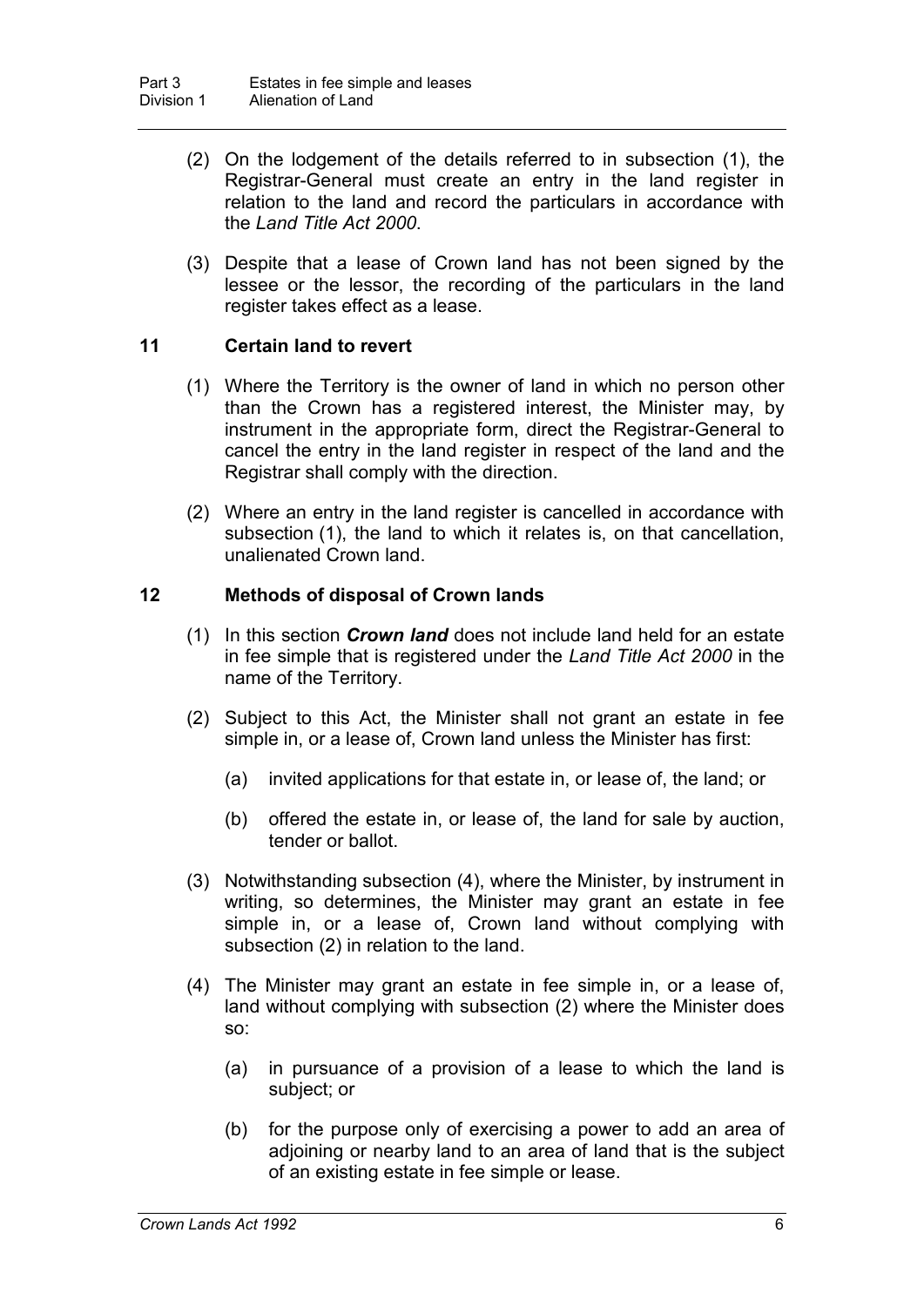- (5) Notwithstanding subsection (4), the Minister may grant a lease of land without complying with subsection (2) where the Minister does so for the purpose only of consolidating existing leases or of subdividing or renewing an existing lease.
- (6) The Minister shall cause notice of each determination made for the purposes of subsection (3) to be published in the Gazette within 60 days after the date on which the determination was made.
- (7) Without limiting the generality of subsection (2) or (3):
	- (a) a ballot conducted for the purposes of subsection (2) may be a ballot to determine eligibility:
		- (i) to bid at an auction; or
		- (ii) to tender; or
	- (b) a ballot may be conducted for the purposes of determining the right of a person to purchase land or an interest in land at a fixed price.

#### **13 Notice of lands available, &c.**

- (1) Where the Minister proposes:
	- (a) to invite applications for a lease or for the grant of an estate in fee simple; or
	- (b) to sell an estate in fee simple in or a lease of Crown land by auction, ballot or tender,

he or she shall give notice in the *Gazette* of:

- (c) in the case of an inviting of applications the closing date for receipt of applications and the place where applications must be lodged;
- (d) in the case of a sale by auction or ballot the date, time and place at which the auction or ballot will be conducted;
- (e) in the case of a sale by tender the closing date for the submission of tenders, and the place where they must be submitted;
- (f) a general description of the lands and the nature of the interests that will be sold; and
- (g) the place at which a member of the public may obtain details of the lands and the interests that will be sold.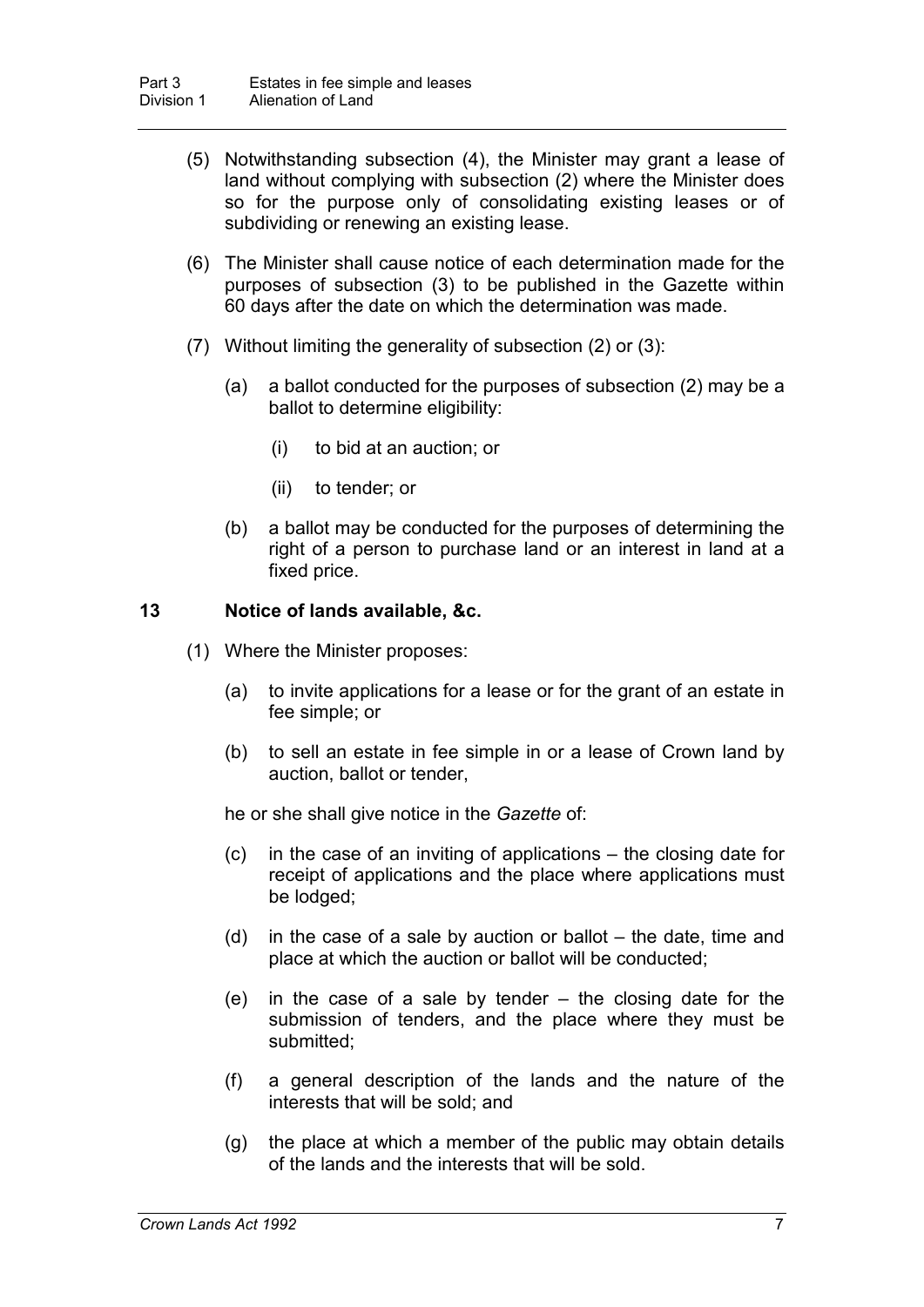- (2) A notice referred to in subsection (1) shall be published in the *Gazette* not earlier than 3 months or later than 28 days before the applications are to close or the sale is to take place.
- (3) Where the Minister proposes to include in a lease a provision by virtue of which the lessee may acquire or claim a right to an estate in fee simple or another lease, the description, referred to in subsection (1)(f), of the nature of the interests that will be sold shall include a reference to that right.
- (4) Where a notice referred to in subsection (1) relating to the sale of land by tender specifies a date as the closing date for the submission of tenders, the Minister may before that closing date, by notice in the *Gazette*, specify a later date as the closing date for the submission of those tenders and that later date so specified shall be the closing date accordingly.
- (5) The Minister may include in a proposal for the sale by tender of an estate in fee simple in or a lease of Crown land an invitation for tenderers to submit proposals to the Minister in relation to the use of the land, the terms and conditions to which the sale should be subject and the covenants, if any, that should apply.
- (6) A tender for the purchase of an estate in fee simple in or a lease of Crown land may indicate the date until which the offer to purchase remains open but, notwithstanding that such a date is indicated, the offer may be withdrawn at any time before it is accepted.
- (7) Where the Minister proposes to sell an estate in fee simple in or a lease of Crown land by tender, the Minister may, before accepting an offer by tender, negotiate with a tenderer the terms and conditions to which the sale will be subject and the covenants, if any, that will apply.
- (8) The Minister is not bound to accept the highest, or any, tender for the purchase of an estate in fee simple in or a lease of Crown land offered for sale in pursuance of this section.
- (9) The Minister may withdraw land from sale at any time before a person obtains, or obtains a right to, an estate in fee simple in or a lease of that land, notwithstanding that the Minister has given notice under subsection (1) in relation to the land.

#### **14 Procedures at auctions, &c.**

- (1) The Minister shall determine:
	- (a) the procedures to be followed in conducting an auction or ballot or in calling for tenders in relation to the sale of an interest in Crown land; and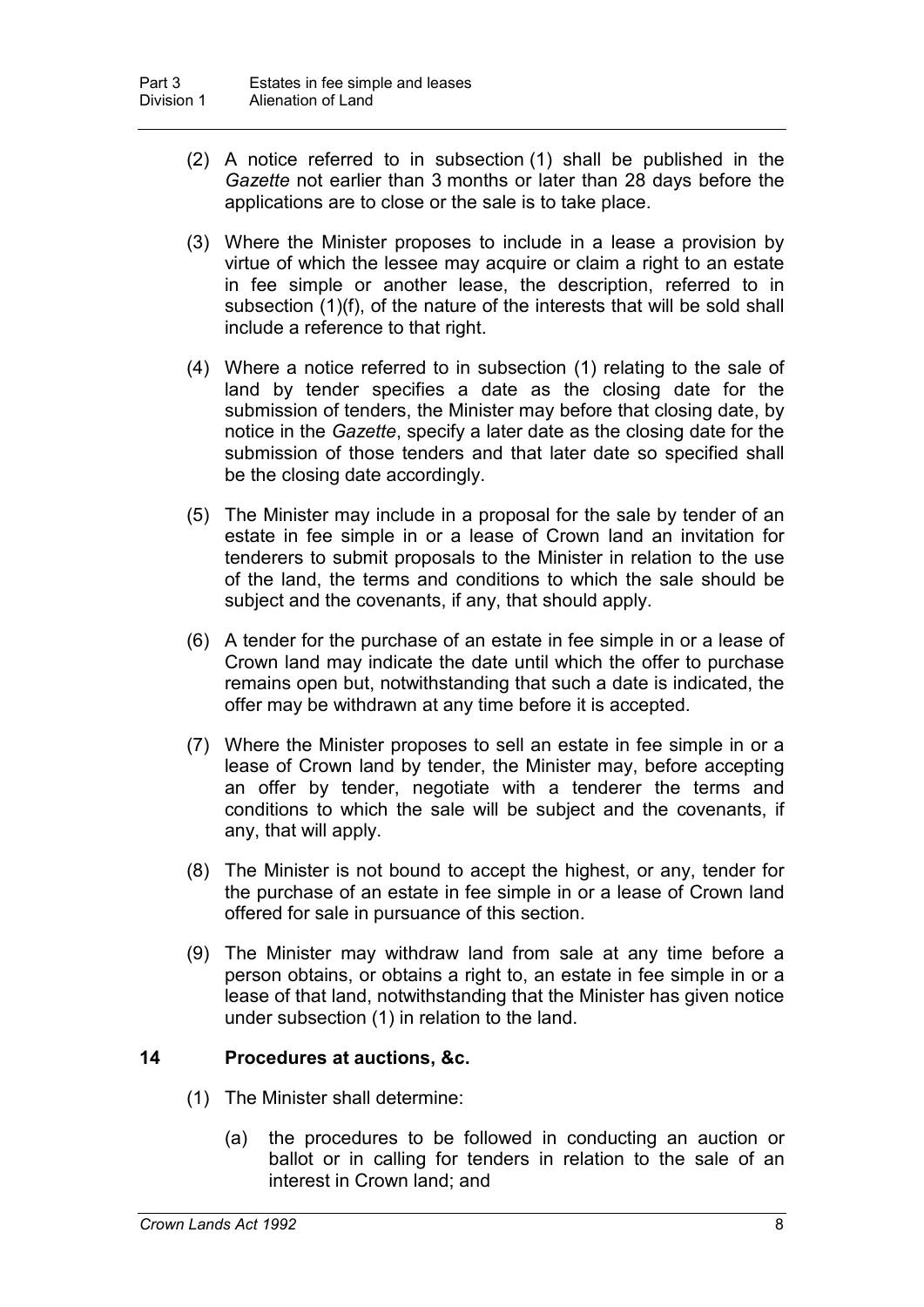- (b) the persons who will be eligible to bid at such an auction, to participate in such a ballot or to submit tenders for such a purpose.
- (2) For the purposes of subsection (1)(b), the Minister may:
	- (a) compile waiting lists of persons who want land; and
	- (b) determine factors to be considered in determining a person's position on such a waiting list and the weight to be given to each of those factors.
- (3) The conduct of an auction or ballot in relation to the sale of an interest in Crown land shall be open to the public.

#### **15 Applications for leases or freehold**

Where the Minister invites applications for a lease or an estate in fee simple:

- (a) an application:
	- (i) shall be in a form approved by the Minister; and
	- (ii) shall be accompanied by a deposit of such amount as the Minister, in the notice under section 13 in relation to the estate in fee simple or lease, specifies;
- (b) notice of the names of the successful applicants together with particulars of the lands to be granted or leased to them and the rentals and such other particulars, if any, as the Minister thinks necessary shall be published in the *Gazette* and in a newspaper circulating in the area in which the land is situated; and
- (c) all moneys deposited by an unsuccessful applicant shall be repaid to the applicant within 21 days after the application is rejected.

#### **16 Purchase price**

(1) The Minister may determine that a purchase price is payable in respect of an estate in fee simple or a lease, with or without improvements, and, where the Minister does so, the Minister shall fix the purchase price or the reserve price, or determine the manner in which the purchase price shall be fixed, and may determine the amount or the percentage of the purchase price or reserve price that shall be paid by a successful purchaser on entering into a contract for the purchase of the estate in fee simple or the lease.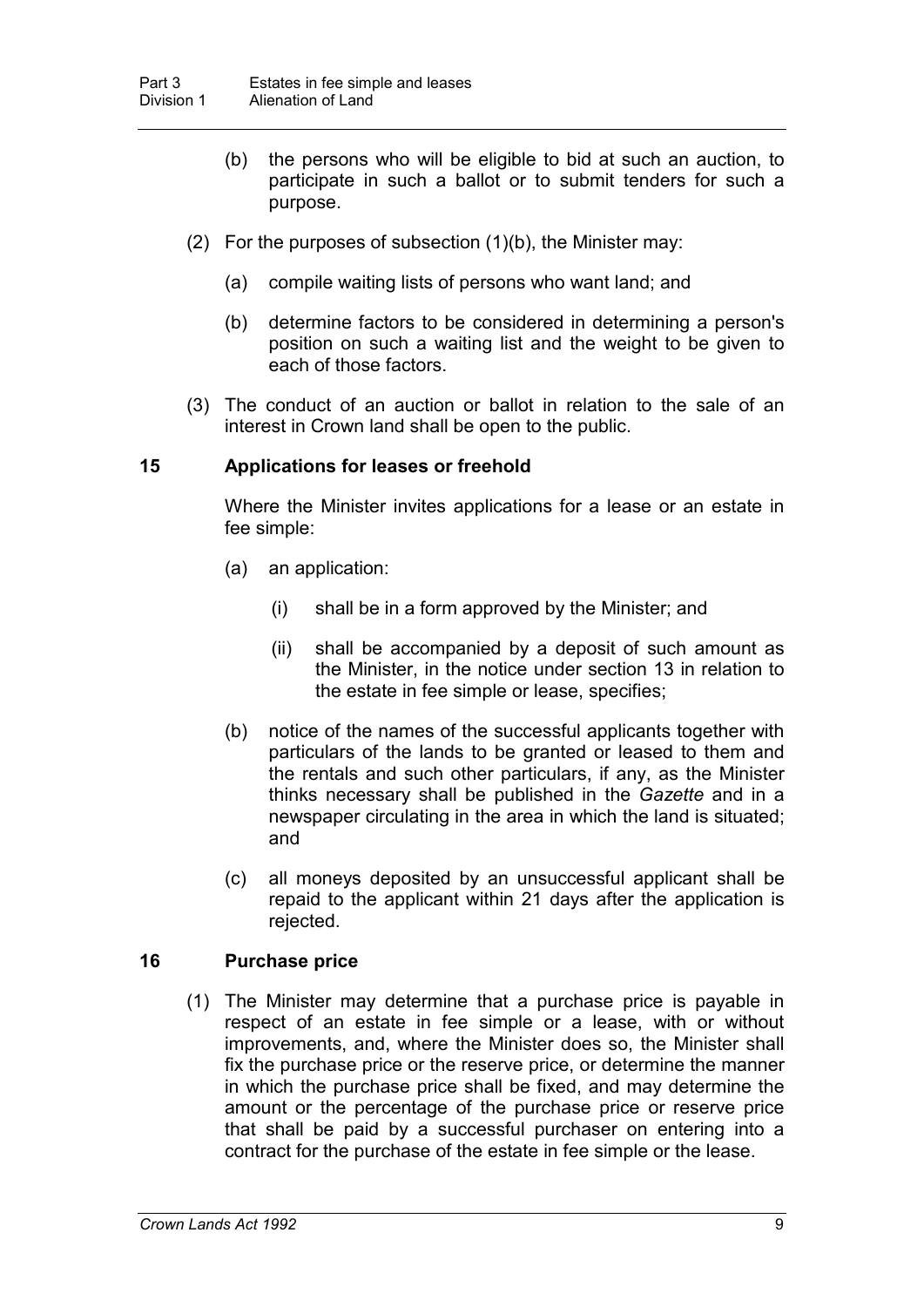(2) For the purposes of subsection (1), the Minister may require the Valuer-General to make a valuation of an area of land or of a proposed lease.

### **17 Payment of deposit**

Where the Minister has determined under section 16 that a deposit is payable in respect of the grant of an estate in fee simple or a lease, a person shall, on entering into a contract for the purchase of the land or the lease, as the case may be, pay the deposit to the Territory and, if the person does not complete the purchase as required by the contract, the deposit shall be forfeited to the Territory.

#### **18 Costs of survey, &c.**

The Minister may determine that the person to whom an estate in fee simple or a lease is granted shall pay an amount towards the costs of:

- (a) surveying the land the subject of the grant; and
- (b) preparation and registration of the grant,

and, where the Minister does so, the Minister may fix that amount or determine the manner in which the amount shall be fixed.

#### **Division 2 Estates in fee simple**

#### **19 Reservations and restrictive covenants**

- (1) The power of the Minister to grant an estate in fee simple includes power to grant it subject to such reservations (including the reservation of easements), covenants and covenants in gross, if any, as the Minister thinks fit.
- (2) At any time while the Territory is the registered proprietor of an estate in fee simple in land, the Minister may, by instrument lodged with the Registrar-General, declare that the land is or shall cease to be subject to a reservation, easement, covenant or covenant in gross and, on the instrument being so lodged, the land shall be or cease to be, as the case may be, subject accordingly.
- (3) A reservation, covenant or covenant in gross in favour of the Crown or the Territory is not and does not become ineffective by reason only that the Territory is or becomes the registered proprietor of the land that is the subject of the reservation, easement or covenant.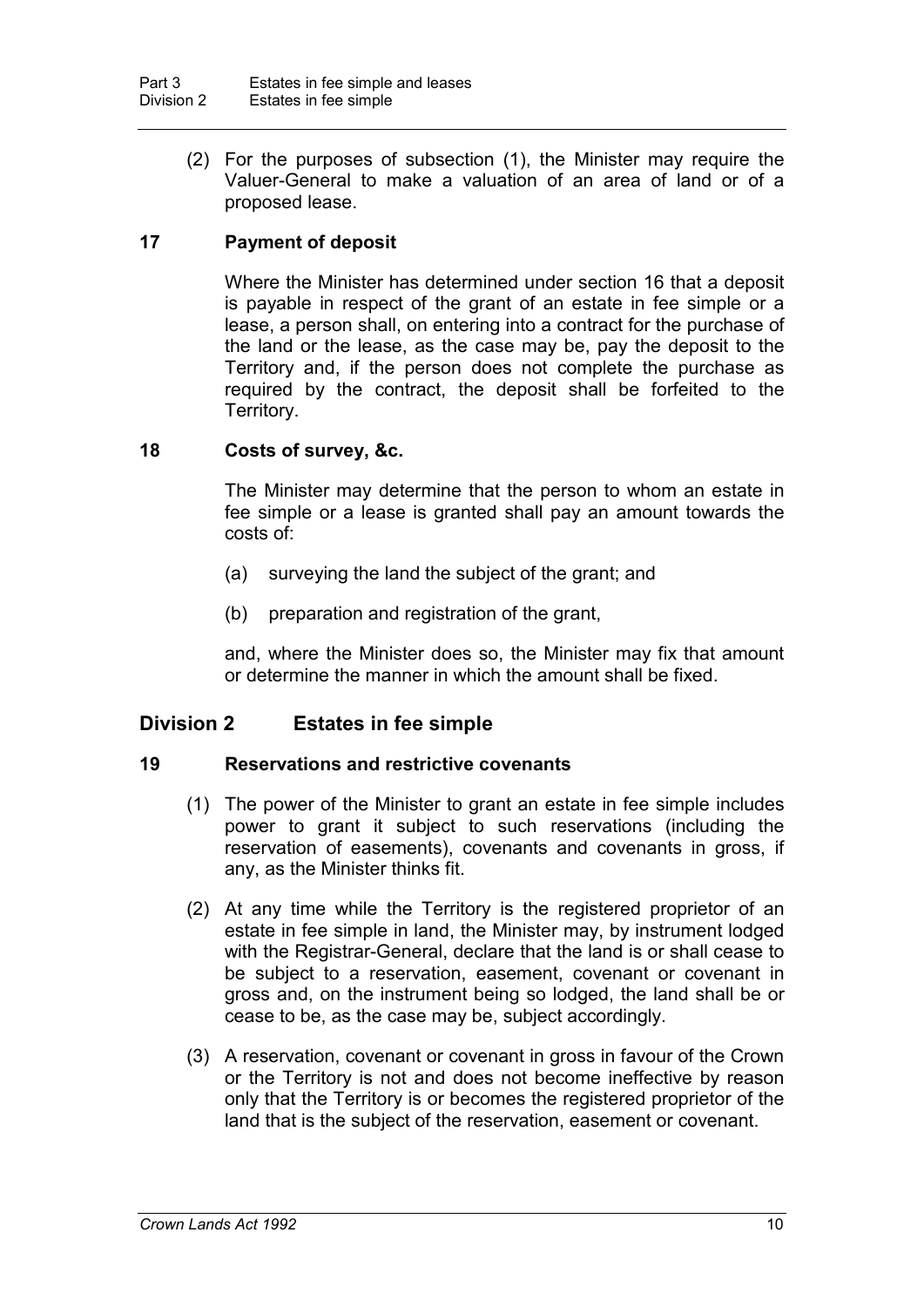#### **20 Reservations relating to Aboriginal community living areas**

- (1) There is reserved to the Territory in every grant effected by section 46(1A) of the *Lands Acquisition Act 1978* of an estate in fee simple to an association for the purposes of an Aboriginal community living area such interests (including the reservation of easements and easements in gross) as are reasonably necessary for the provision of essential services and facilities, being power (including gas), water, sewerage, road or communication services and facilities, to or across the land comprising the grant or access to any of them.
- (2) There is reserved to the Territory in every grant referred to in subsection (1) such interests (including the reservation of easements and easements in gross) as are necessary to provide such services (including the provision of health, education and police services) as are agreed on between the association to which the grant is made, at any time after it is made, and the Minister.

#### **21 Reservation of minerals**

- (1) An estate in fee simple, however acquired, is subject to a reservation to the Crown of all minerals, mineral substances and ores in or on the land including gems, stones, sands, valuable earths and fossil fuels, together with the right to authorise any person to enter upon the land to explore for and to mine or otherwise recover and remove them and to do all things necessary or convenient for those purposes.
- (2) The entry in the land register and the certificate as to title in relation to an estate in fee simple, however acquired, shall be construed as containing the reservation referred to in subsection (1).

#### **22 Water rights**

The ownership of an estate in fee simple, whether acquired under this or any other Act, does not of itself confer on the owner any property in, or the right to the use or flow or to the control of, the water at any time in a lake, spring or watercourse on, in or under the land comprised in the estate or contained by, or forming part of, the boundaries of the land.

#### **23 Maximum size of freehold grant**

The Minister shall not grant an estate in fee simple in an area of land greater than 150 square kilometres.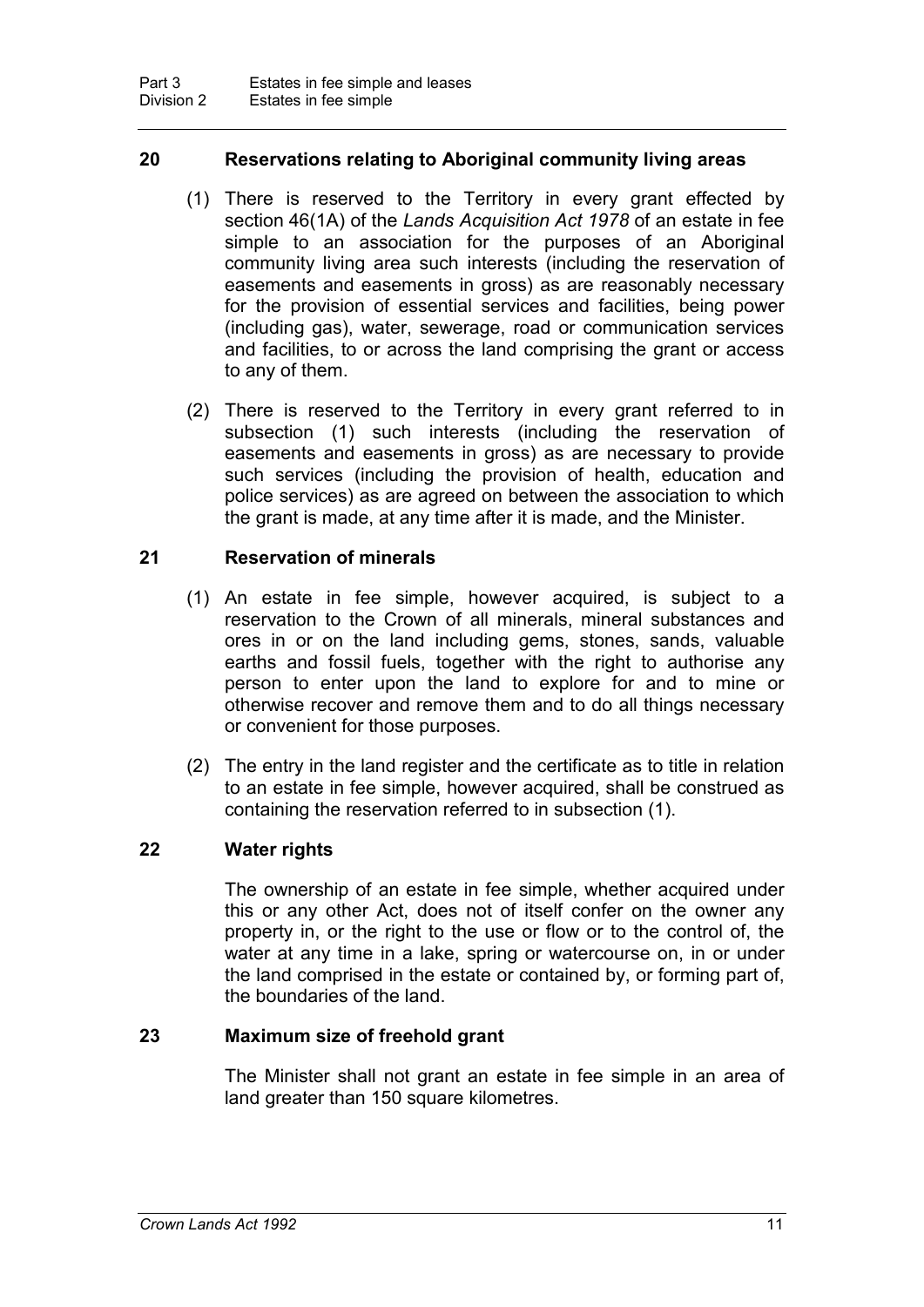#### **24 Development agreements**

- (1) The power of the Minister to sell land includes power to enter into an agreement relating to the development of the land or of land that includes that land.
- (2) An agreement entered into under subsection (1) shall include a provision that the party undertaking the development shall lodge with the Minister a bond, in a form and in an amount satisfactory to the Minister, as security that he or she will complete the development.
- (3) Where the Minister enters into an agreement under subsection (1), the Minister may thereupon:
	- (a) grant the estate in fee simple in the land; or
	- (b) grant a licence to go onto the land and carry out the development, and bind himself or herself to grant the estate in fee simple on completion of the development, or progressively on completion of the various stages of development, or otherwise, including the grant, at the direction of the developer, to a person or persons other than the developer.
- (4) Where the Minister enters into an agreement under subsection (1) binding the proprietor of an estate in fee simple in land to subdivide the land, the land that is so required to be subdivided is, while it is not so subdivided, exempt from payment of rates under the *Local Government Act 2019*.

#### **25 Grant before payment**

Where the Minister grants an estate in fee simple to a person who is required to pay, but has not paid in full, in relation to the grant a purchase price or an amount under section 18, the Minister shall secure the outstanding balance, together with interest at such rate as is agreed between the parties, owing by mortgage.

#### **Division 3 Leases**

#### **26 Classes of Crown leases**

Subject to this Act, a Crown lease that is granted under this Act shall be:

- (a) a lease for a term of years; or
- (b) a lease in perpetuity (being a lease that continues indefinitely).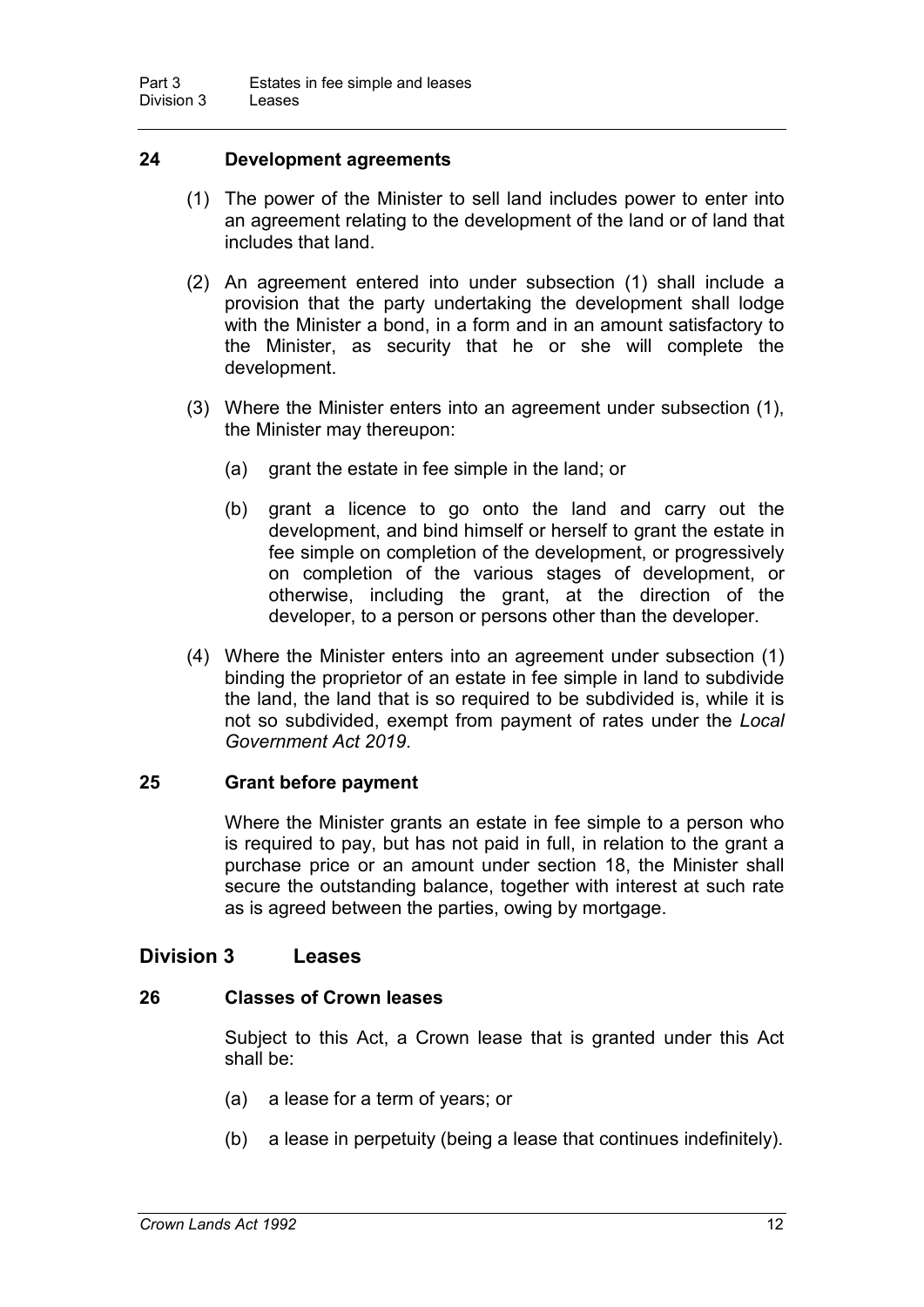#### **27 General conditions of leases**

Subject to section 28, leases under this Act (other than leases under section 5) shall contain reservations, conditions and provisions as follows:

- (a) a reservation of a right of entry and inspection;
- (b) a reservation of all minerals, mineral substances and ores in or on the land, including gems, stones, sands, valuable earths and fossil fuels;
- (c) a reservation of a power of resumption;
- (d) a covenant to pay the rent annually in advance;
- (e) a covenant by the lessee that the lessee will, subject to this Act, use the land only for the purposes for which it is leased;
- (f) a provision that the lessee, having paid all rent due by the lessee at any time, in the manner prescribed, surrender the lease;
- (g) a provision that the lease shall be liable to forfeiture if the rent is unpaid for 6 months or more;
- (h) a provision that the lease shall, subject to this Act, be liable to forfeiture for non-compliance on the part of the lessee with a condition of the lease; and
- (j) any other reservations, conditions and provisions which are prescribed, or which are considered by the Minister to be necessary under the circumstances.

#### **28 Fixing of rent**

- (1) The Minister may determine that rent is not payable in respect of a lease.
- (2) Subject to this Act the Minister shall, before any land is offered for leasing, unless rent is not payable in respect of the lease, fix the rent payable in respect of the first period of the lease.
- (3) Where rent is payable in respect of a lease, the rent is subject to re-appraisement in accordance with this Act.

#### **29 Reduction of rent**

A lease may contain a provision for or in relation to reduction of rent.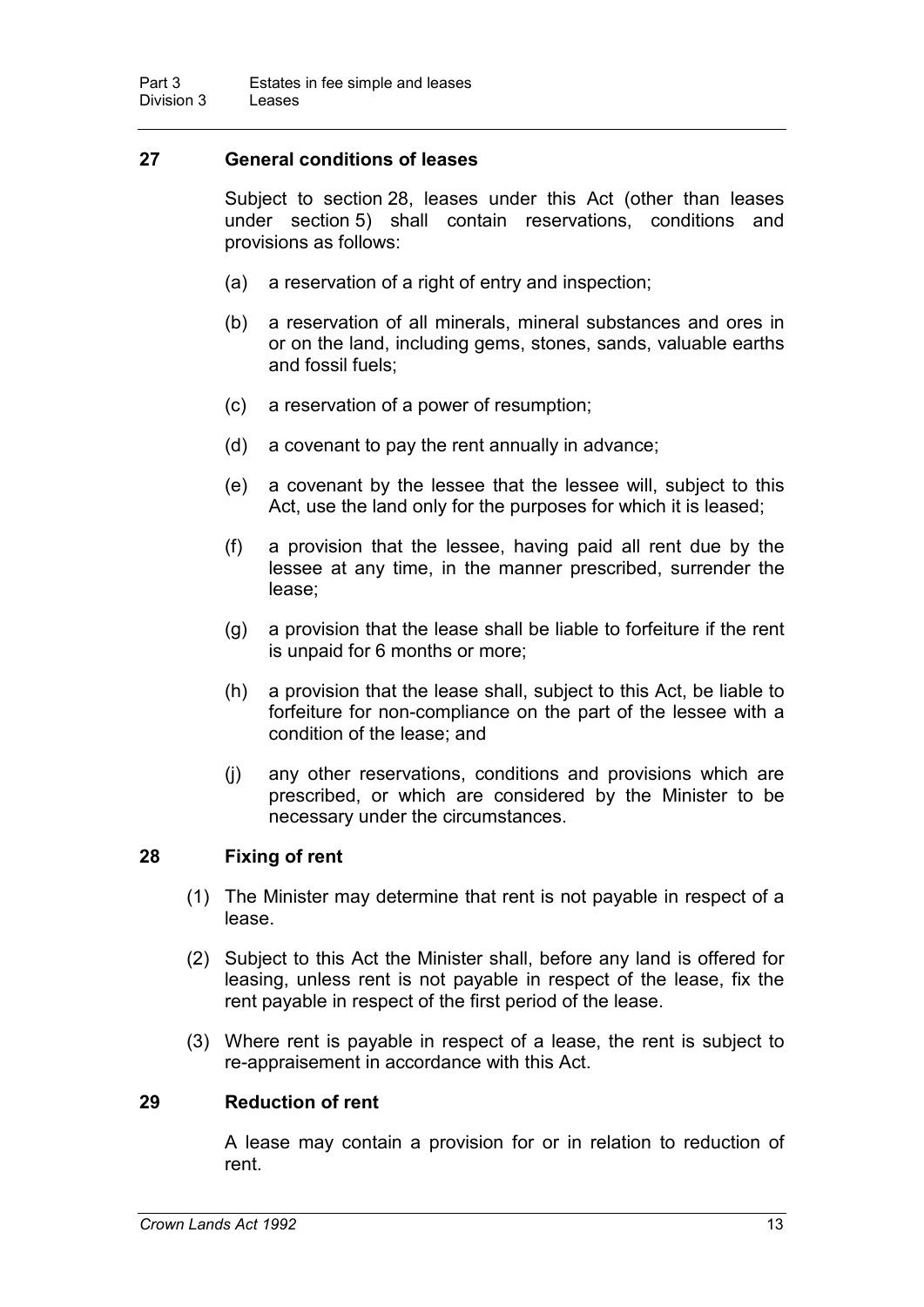#### **30 Lease grant charges**

- (1) Subject to subsection (2), the Minister shall not grant a lease to a person until the person has paid in full as lease grant charges:
	- (a) if a purchase price is payable in respect of the lease the purchase price;
	- (b) if an amount is payable under section 18 in respect of the lease – that amount; and
	- (c) if rent is payable in respect of the lease the first year's rent.
- (2) The Minister may grant a lease to a person who is required to pay, but has not paid in full, in relation to the lease a purchase price or an amount under section 18 but, where the Minister does so, he or she shall secure the outstanding balance owing, together with interest at such rate as is agreed between the parties, by lease covenant or by mortgage.

#### **31 Exemption from rates**

Where, in pursuance of a covenant contained in a lease, the lessee is required to subdivide land that is the subject of a lease, the land is, while it is not so subdivided, exempt from payment of rates under the *Local Government Act 2019*.

#### **32 Failure to accept offer of lease**

- (1) Where a person is offered a lease and he or she fails, within such time as the Minister allows, to accept the offer or to pay an amount that is due and payable in respect of the lease, the Minister may, by notice in writing to the person, revoke the offer for the lease and retain all or such part as the Minister thinks fit of the money that the person has already paid in respect of the lease.
- (2) Where the Minister retains money in respect of a lease in pursuance of subsection (1) in circumstances where all or part of the money would be payable to an outgoing lessee, the Minister may pay all or part of the money to the outgoing lessee.

#### **33 Abandonment of right to lease**

A person who has a right to be granted a lease may, at any time before the lease is granted, by notice in writing to the Minister, and after paying all money, if any, due and payable in respect of the right, abandon the right.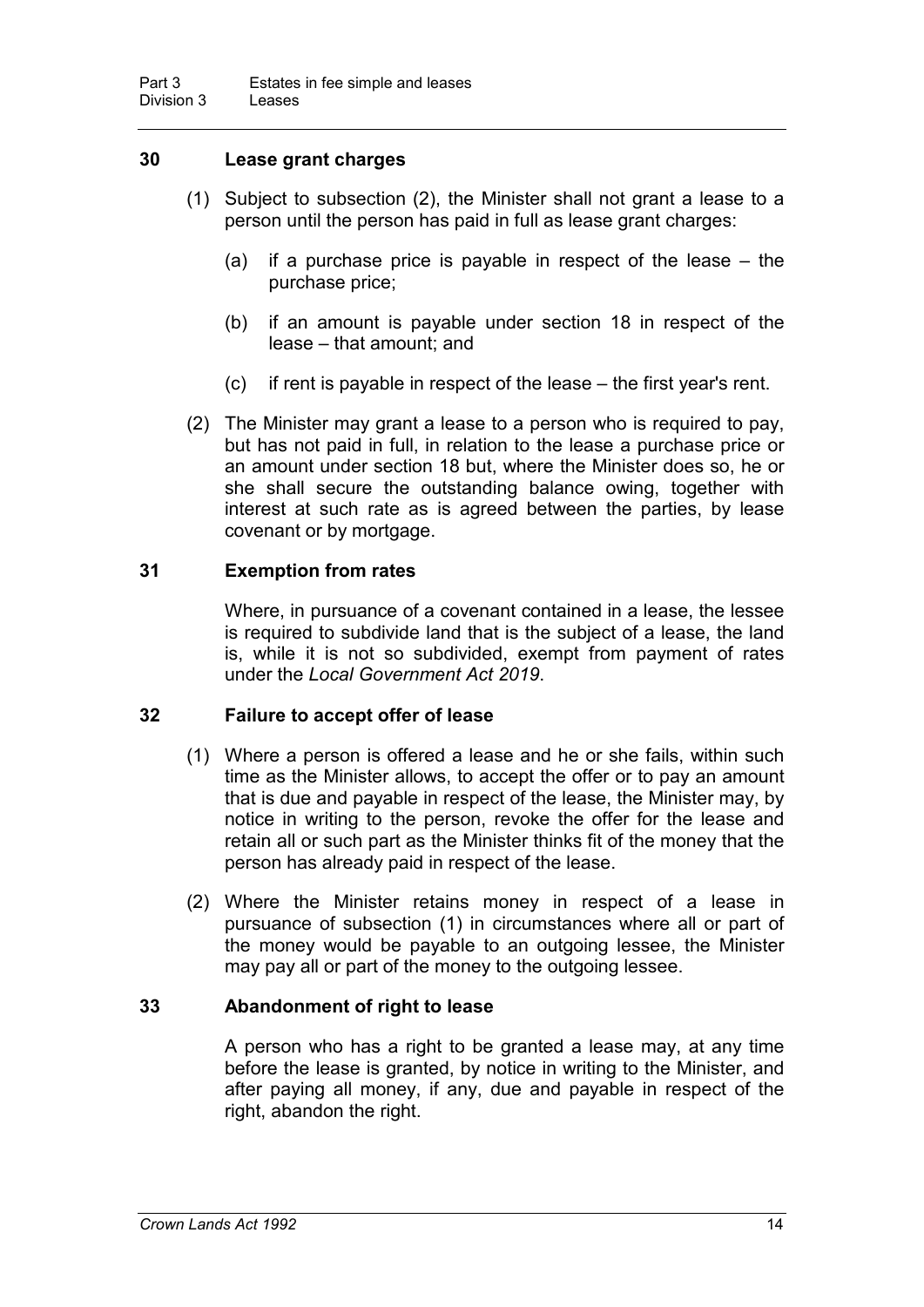#### **34 Variation of lease provisions**

The Minister may, in the Minister's discretion, on application in writing by the lessee, vary a reservation in or a condition or provision of a lease.

#### **35 Minister may grant a moratorium**

The power to vary a provision of a lease includes power to vary a provision for the purpose of allowing a moratorium.

#### **36 Noting variation of lease**

- (1) A variation of a reservation in or a term, condition or provision of a lease (including a variation referred to in section 56) does not have effect until notice in writing of the variation, in a form approved and signed by the Minister, is lodged with the Registrar-General.
- (2) On receipt of a notice referred to in subsection (1), the Registrar-General shall record the details in the land register.

#### **37 Reservations in leases**

- (1) In a lease under this Act:
	- (a) a reservation of a right of entry and inspection shall be read as a reservation of a right in favour of the Minister, or a person authorised in writing by the Minister, at all reasonable times and in a reasonable manner, to enter on the leased land or a part of it and to inspect the leased lands and any improvements, stock, and crops on it;
	- (b) a reservation of minerals shall be read as a reservation to the Crown of all minerals and extractive minerals within the meaning of the *Mineral Titles Act 2010*, and all petroleum, within the meaning of the *Petroleum Act 1984*, together with the right to authorise a person to enter on the land to mine, work for, win, recover and remove them or any of them, and to do all things necessary or convenient for those purposes;
	- (c) a reservation of a power of resumption shall be read as a power to resume the land in accordance with this Act; and
	- (d) a reservation of all timber shall be read as including all timber trees and all trees producing bark, resin or valuable substances together with the right to authorise a person to enter on the land and to cut or fell any timber or timber trees or trees producing bark, resin, or valuable substances, and to take away any timber, wood, bark, resin, or any such valuable substances and to do all things necessary or convenient for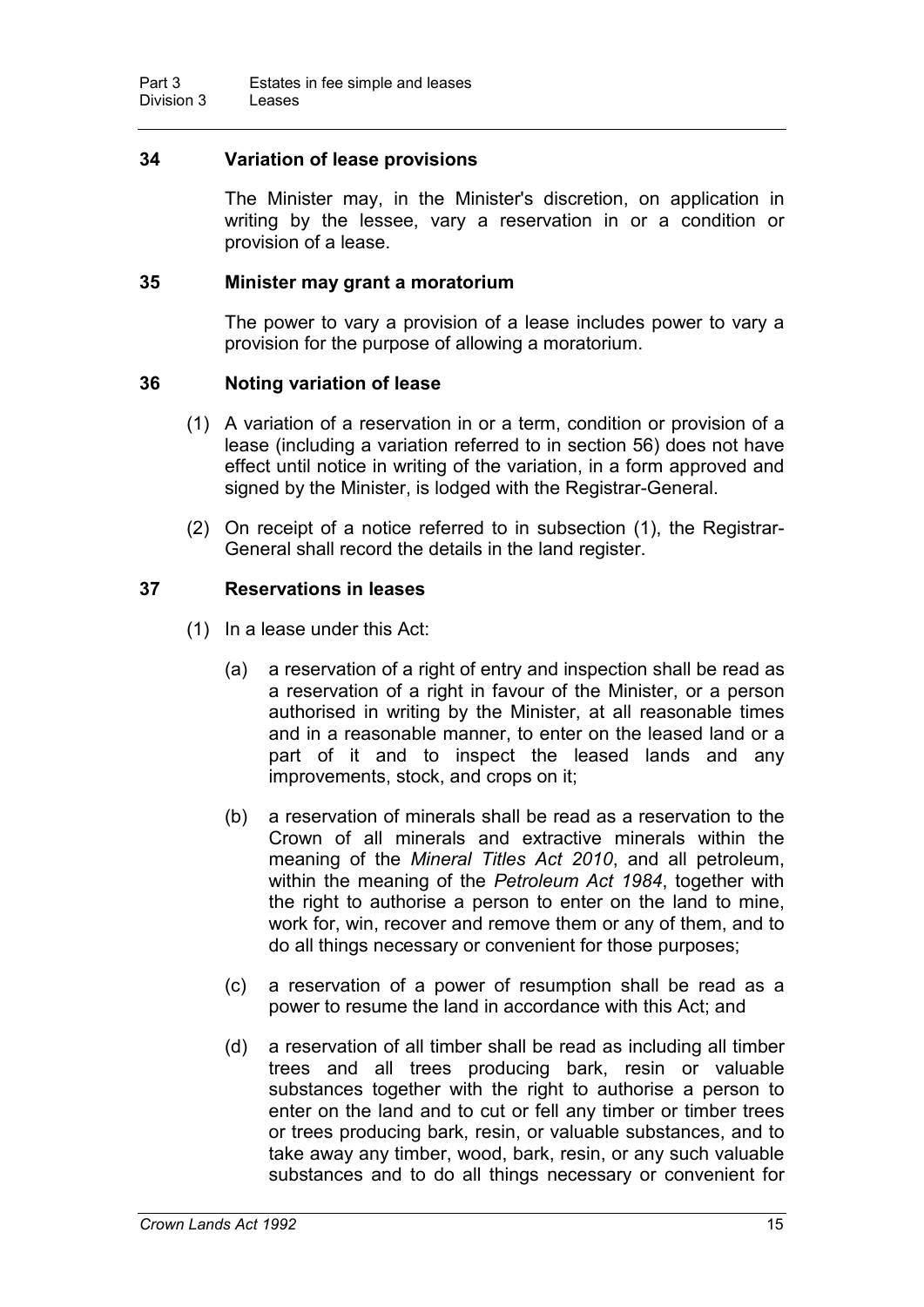those purposes.

- (2) In a lease under this Act, a reservation in favour of the Aboriginal inhabitants of the Territory shall be read as a reservation permitting those Aboriginals:
	- (a) who ordinarily reside on; or
	- (b) who, by Aboriginal tradition, are entitled to use or occupy,

the leased land:

- (c) to enter and be on the leased land;
- (d) notwithstanding any other law of the Territory, to take and use the water from the natural waters and springs on the leased land; and
- (e) subject to any other law in force in the Territory:
	- (i) to take or kill for food or for ceremonial purposes animals ferae naturae; and
	- (ii) to take for food or for ceremonial purposes vegetable matter growing naturally,

on the leased land,

but not permitting:

- (f) the Aboriginals referred to in paragraph (a) to erect or use a structure on the leased land that would serve as a permanent shelter for human occupation, other than at the place on the leased land where they ordinarily reside; or
- (g) the Aboriginals referred to in paragraph (b) to erect or use such a structure on the leased land.
- (3) Where a lease under this Act contains a reservation in favour of the Aboriginal inhabitants of the Territory a person shall not, without just cause, interfere with the full and free exercise, by the persons thereby entitled, of the rights reserved to them.

Maximum penalty: 40 penalty units.

(4) For the purposes of subsection (3) *just cause* includes reasonable acts taken by or on behalf of a lessee or another person having an interest in a lease to ensure the proper management of the lease for the purposes for which it was granted.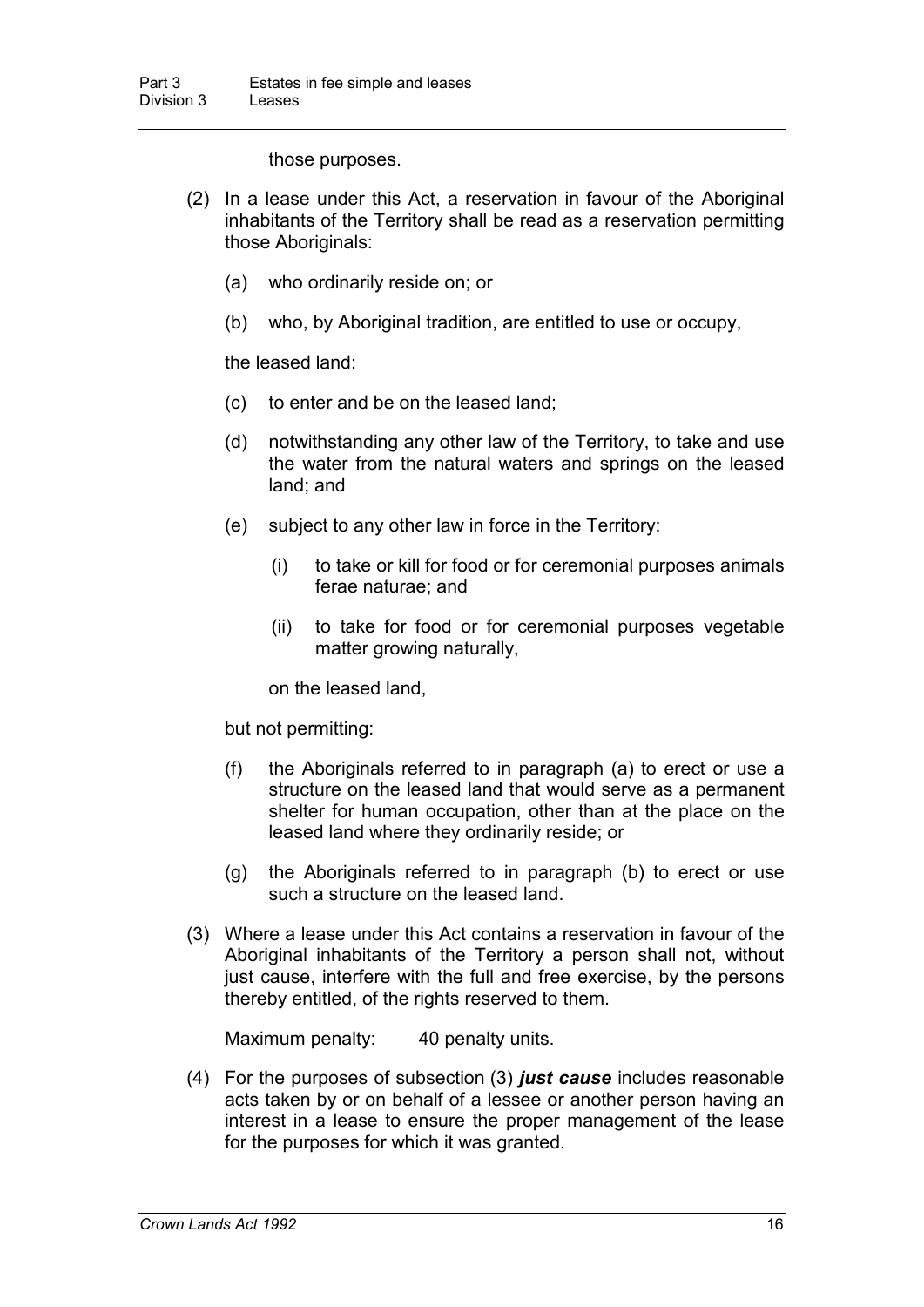#### **38 Breach of conditions**

- (1) If the Minister is satisfied that a lessee has failed to comply with a condition of a lease, the Minister may give written notice of the breach to the lessee and require the lessee to furnish to the Minister, within the time specified in the notice, an explanation of why the lessee has not complied with the condition.
- (2) If the Minister, after considering an explanation furnished as required under subsection (1), is satisfied with the explanation, the Minister may waive the breach and may direct that the condition be complied with within such time as the Minister specifies in writing to the lessee.
- (3) If:
	- (a) an explanation is not furnished as required under subsection (1);
	- (b) the Minister is not satisfied with the explanation furnished; or
	- (c) the lessee fails to comply with the condition within the time specified under subsection (2),

the Minister may, in the Minister's discretion:

- (d) by notice in writing to the lessee, direct that the condition be complied with within such time as the Minister specifies in the notice; or
- (e) if the Minister is satisfied that the non-compliance has been wilful and that the lessee has made no real effort to comply with the conditions, by notice in writing to the lessee, forfeit the lease.
- (4) If a lessee fails to comply with a notice under subsection (3)(d) within the time specified in the notice, the Minister shall forfeit the lease.

#### **39 Forfeiture of mortgaged lease**

(1) Where a lease is subject to a mortgage given for valuable consideration and registered under the *Land Title Act 2000*, the Minister shall not cause notice of the forfeiture of the lease to be published in the *Gazette* in pursuance of section 87(1) until after the expiration of a period of 28 days after the Minister has caused notice of his or her intention to do so to be given to the mortgagee.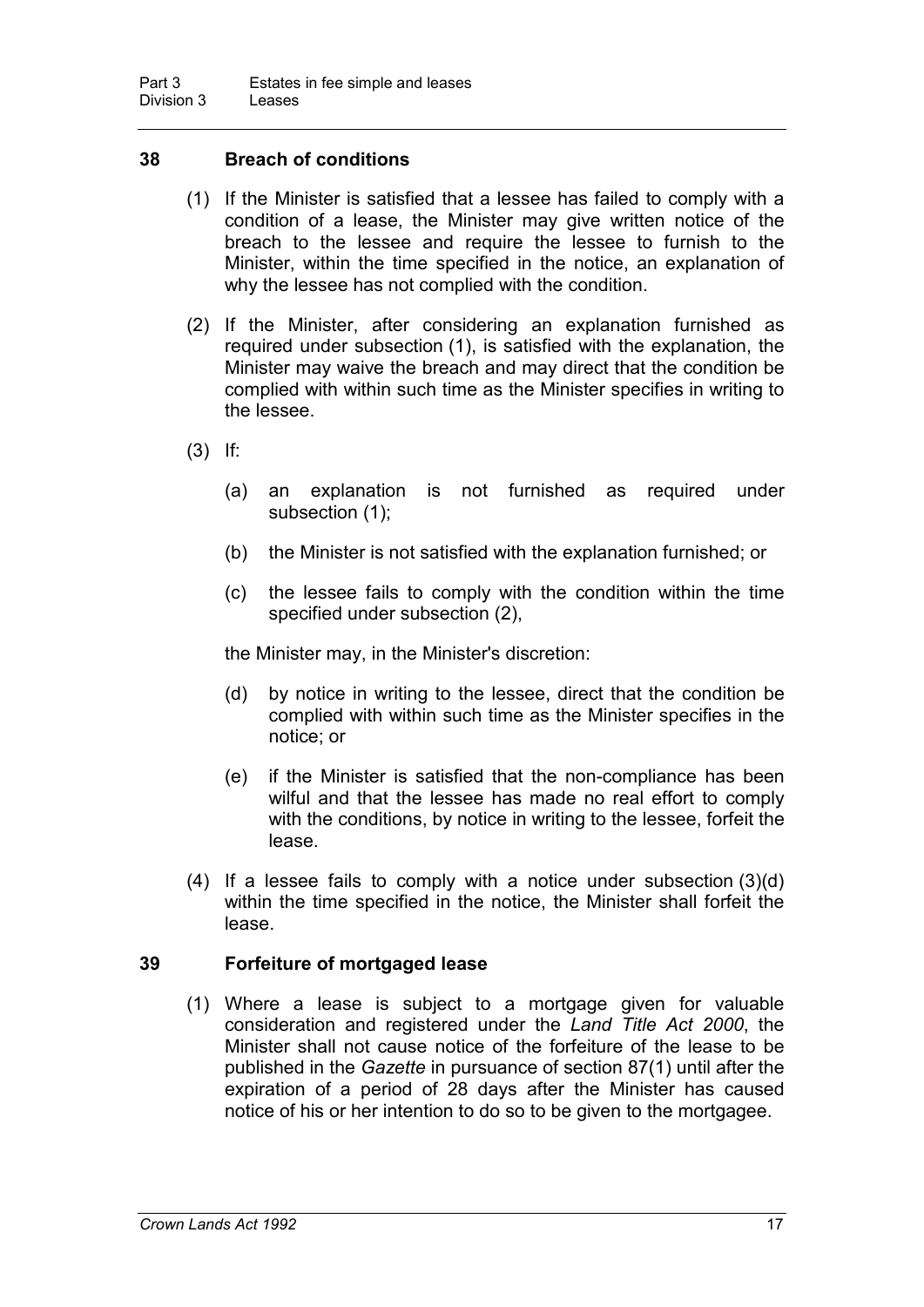- (2) The Minister shall cause a copy of the notice under subsection (1) to be given to the lessee, and thereafter the lessee ceases, except with the consent in writing of the Minister, to be entitled to exercise any of the rights or powers conferred by the lease.
- (3) If, during the period of 28 days after receipt of a notice under subsection (1), or within such further time as the Minister allows, a mortgagee advises the Minister that the mortgagee wishes to exercise the mortgagee's power of sale, the Minister shall allow him or her after 6 months or such further time as, in the opinion of the Minister, is reasonable to exercise it.
- (4) Where the Minister allows a mortgagee time to exercise a power of sale, the Minister shall advise the mortgagee of the extent to which he or she is prepared to vary the requirements of the lease relating to development work, improvements and stocking and, where the Minister does so, he or she shall, if the lease is transferred following a sale, so vary those requirements.
- (5) Where a mortgagee exercises a power of sale of a lease after receipt of a notice under subsection (1) in relation to the lease:
	- (a) the total of all amounts due and payable to the Territory by the lessee in relation to the lease up to and including the date of the sale is a debt due and payable to the Territory out of the proceeds of the sale, having priority before all debts secured by mortgage;
	- (b) the balance of the proceeds of the sale after payment of all debts and expenses payable out of those proceeds, being the amount that would otherwise be payable to the lessee, is a debt due and payable to the Territory and is not payable to the lessee; and
	- (c) on the transfer of the lease following the sale, the transferee holds the lease, as varied in pursuance of subsection (4), as though the action leading up to the forfeiture of the lease had not been commenced.

#### **40 Postponement of rent**

The Minister may, on the application of the lessee, if the Minister thinks fit, postpone the payment of the rent under a lease under this Act for such period, and on such terms, as are prescribed or as the Minister thinks fit.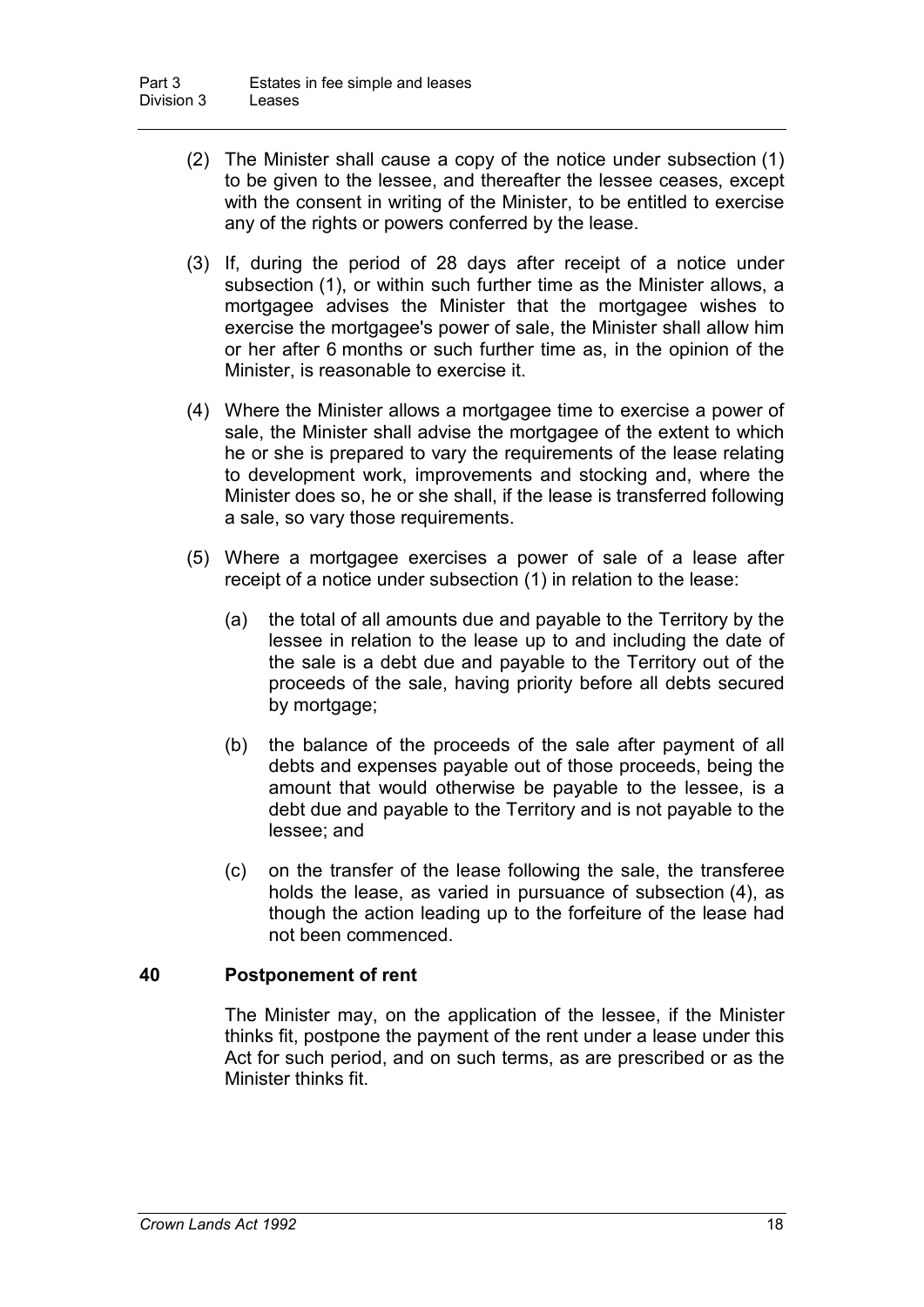#### **41 Release of lessees in case of hardship**

Where it is shown to the satisfaction of the Minister that the payment of the full amount of rent under a lease under this Act will entail serious hardship on the lessee, the Minister may remit the whole or a portion of such rent for such period and on such terms, as are prescribed or as the Minister thinks fit.

#### **42 Subdivision of lease, &c.**

- (1) A lessee may apply to the Minister for approval to subdivide the land included in his or her lease.
- (2) An application under subsection (1):
	- (a) shall be in writing; and
	- (b) shall be accompanied by a plan showing the manner in which it is proposed to subdivide the land.
- (3) The Minister may:
	- (a) approve the application; or
	- (b) refuse the application.
- (4) The Minister shall notify the lessee of the Minister's decision in writing and, if the Minister has approved the application, the Minister shall specify in the notification:
	- (a) the reservations, conditions and provisions to be included in each lease of the land if it is subdivided; and
	- (b) in respect of each of the portions into which the land is to be subdivided:
		- (i) the purchase price, if any, for the lease of the portion; and
		- (ii) the lease grant charges, if any, for a lease of the portion.
- (5) The lessee may:
	- (a) if he or she has paid all rent due under the lease;
	- (b) if he or she accepts the reservations, conditions and provisions specified by the Minister; and
	- (c) if he or she has paid the purchase prices, lease grant charges, fees and deposits specified in the notification,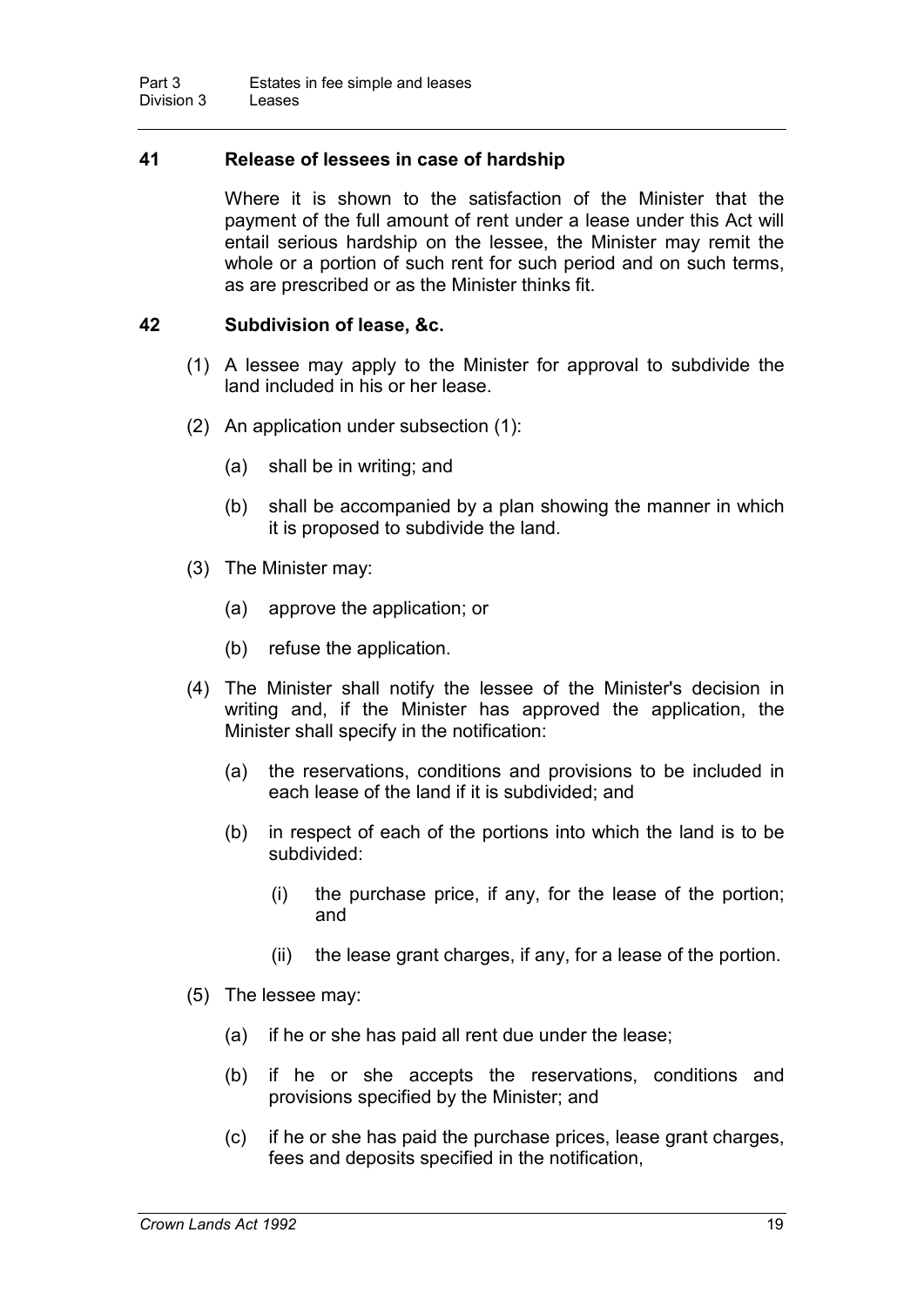surrender the lease and shall be granted a new lease for each of the subdivided portions of the land.

- (6) A surrender of a lease:
	- (a) shall be made within 90 days after the date of the notification of the approval of the subdivision; and
	- (b) shall have effect from the date of commencement of the new leases.
- (7) A new lease granted under this section:
	- (a) shall preserve the lessee's rights, if any, in respect of improvements on any land included in the new lease; and
	- (b) shall, in addition to the matters provided for elsewhere in this Act, contain the reservations, conditions and provisions which are specified in the notification under subsection (4).
- (8) This section applies subject to section 44.

#### **43 Surrender of leases and grant of consolidated lease**

- (1) Where a person is the lessee of land under a lease under this Act and is also the lessee, under another lease or other leases of the same kind as the first mentioned lease, of land which adjoins the first mentioned land, the person may apply to the Minister for the grant to the person of a new lease of all the land included in the first mentioned lease and of all the land included in the other lease or any of those other leases.
- (2) An application under subsection (1):
	- (a) shall be in writing; and
	- (b) shall be accompanied by a plan showing the land which it is desired to have included in the new lease.
- (3) The Minister may:
	- (a) approve the application; or
	- (b) refuse the application.
- (4) The Minister shall not approve an application under this section where the leases to be surrendered are for different purposes.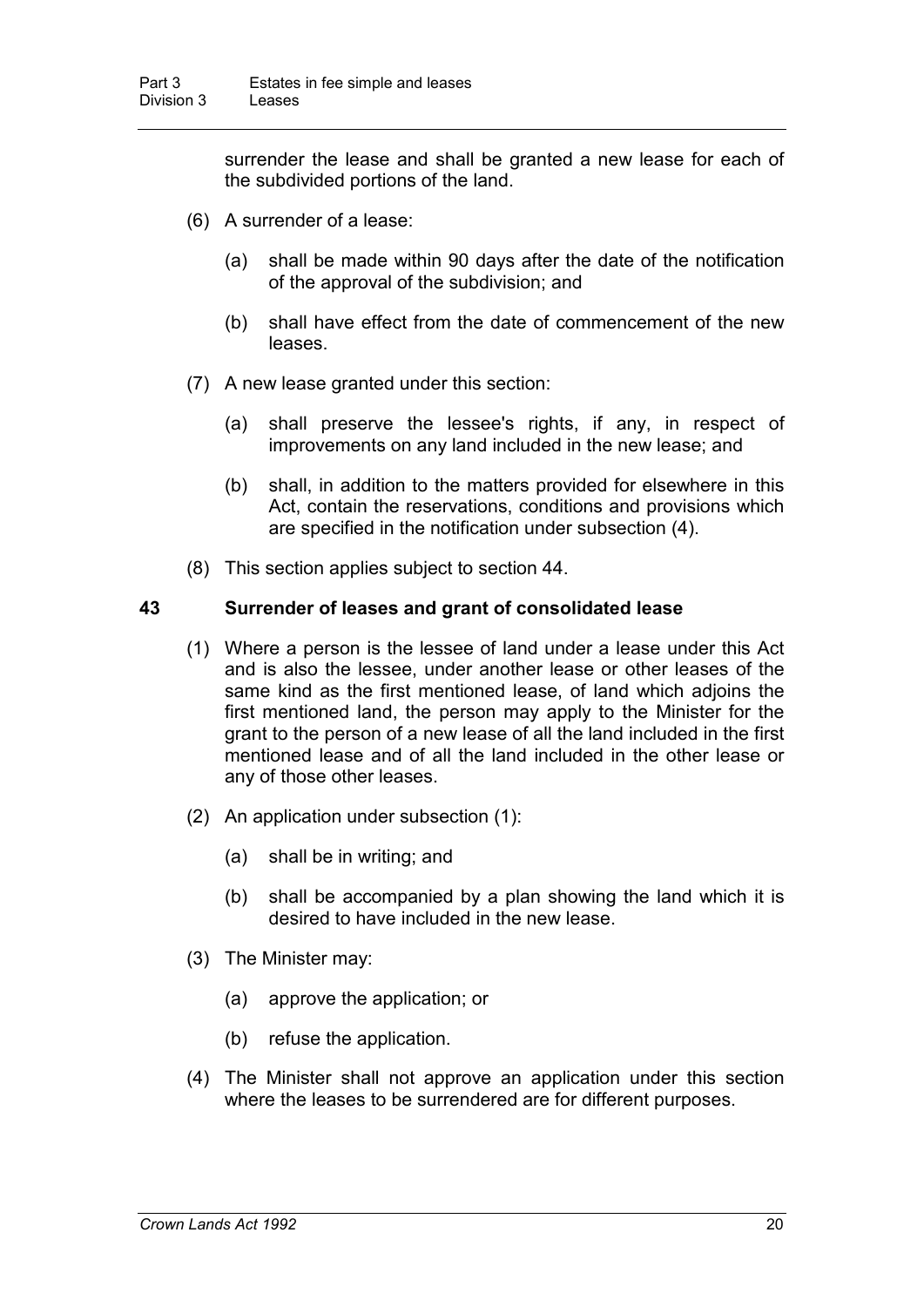- (5) The Minister shall notify the person of the Minister's decision in writing and, if the Minister has approved the application, the Minister shall specify in the notification:
	- (a) the reservations, conditions and provisions that the new lease shall contain; and
	- (b) the purchase price, if any, for the new lease and the lease grant charges, if any, for the new lease.
- (6) The person may:
	- (a) if he or she has paid all rent due under each of the leases of the respective lands that are to be included in the new lease;
	- (b) if he or she accepts the reservations, conditions and provisions specified in the notification; and
	- (c) if he or she has paid the purchase price, lease grant charges, fees and deposits specified in the notification,

surrender each of the leases, and shall be granted a new lease for all the lands included in the leases so surrendered.

- (7) A surrender of a lease:
	- (a) shall be made within 90 days after the date of the notification of the approval of the application; and
	- (b) shall have effect from the date of commencement of the new lease.
- (8) A new lease granted under this section:
	- (a) shall be of the same kind of lease as the surrendered leases;
	- (b) shall preserve the lessee's rights, if any, in respect of improvements on any land included in the new lease;
	- (c) shall be for a period which will expire on the earliest date on which any of the surrendered leases would have expired; and
	- (d) shall, in addition to the matters provided for elsewhere in this Act, contain the reservations, conditions and provisions specified in the notification of the approval of the application.

#### **44 Subdivision applications where** *Planning Act 1999* **applies**

(1) This section applies to and in respect of land to which Part 5 of the *Planning Act 1999* applies.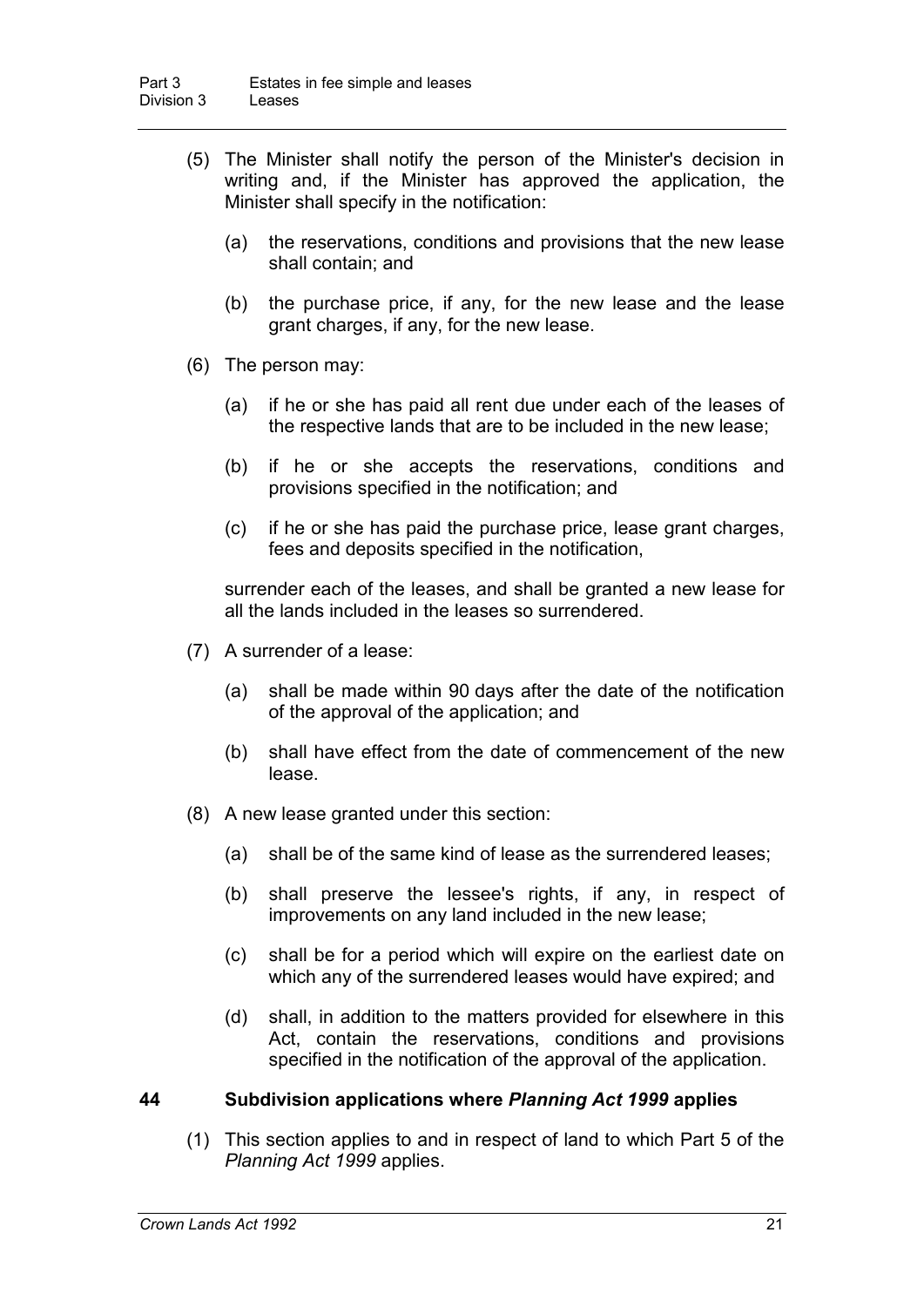- (2) In this section, *subdivision* means subdivision within the meaning of the *Planning Act 1999*.
- (3) A lessee may apply to the Minister for issue of estates in fee simple or new leases in respect of each lot created in a subdivision of the land.
- (4) The Minister shall, on receiving an application under subsection (3), by notice in writing, advise the lessee of:
	- (a) the reservations, conditions and provisions to be included in the leases, if any, of the lots created by the subdivision; and
	- (b) in respect of each of the lots so created:
		- (i) the purchase price, if any, for the estate in fee simple or the lease of the lot; and
		- (ii) the lease grant charges, if any, for a lease of the lot.
- (5) Section 42(5), (6) and (7) apply to an application under subsection (3) in relation to the subdivision of land (other than town lands).
- (6) For the purposes of subsection (5), a reference in:
	- (a) section 42(5)(c) to *the notification*;
	- (b) section 42(6)(a) to *the approval of the subdivision*; and
	- (c) section 42(7)(b) to *the notification under subsection (4)*,

shall be read as a reference to a notice under subsection (4).

- (7) Section 43(6), (7) and (8) apply to an application under subsection (3) in relation to the subdivision of land by the grant of a consolidated lease.
- (8) For the purposes of subsection (7), a reference in section 43(6), (7) and (8) to *the notification* and *the notification of the approval of the application* shall be read as a reference to a notice under subsection (4).
- (9) The Minister shall not grant an estate in fee simple or a new lease under this section in respect of a lot created by a subdivision unless the Minister is satisfied that:
	- (a) any conditions to which a grant of the subdivision consent under Part 7 of the *Planning Act 1999* was subject have been complied with; and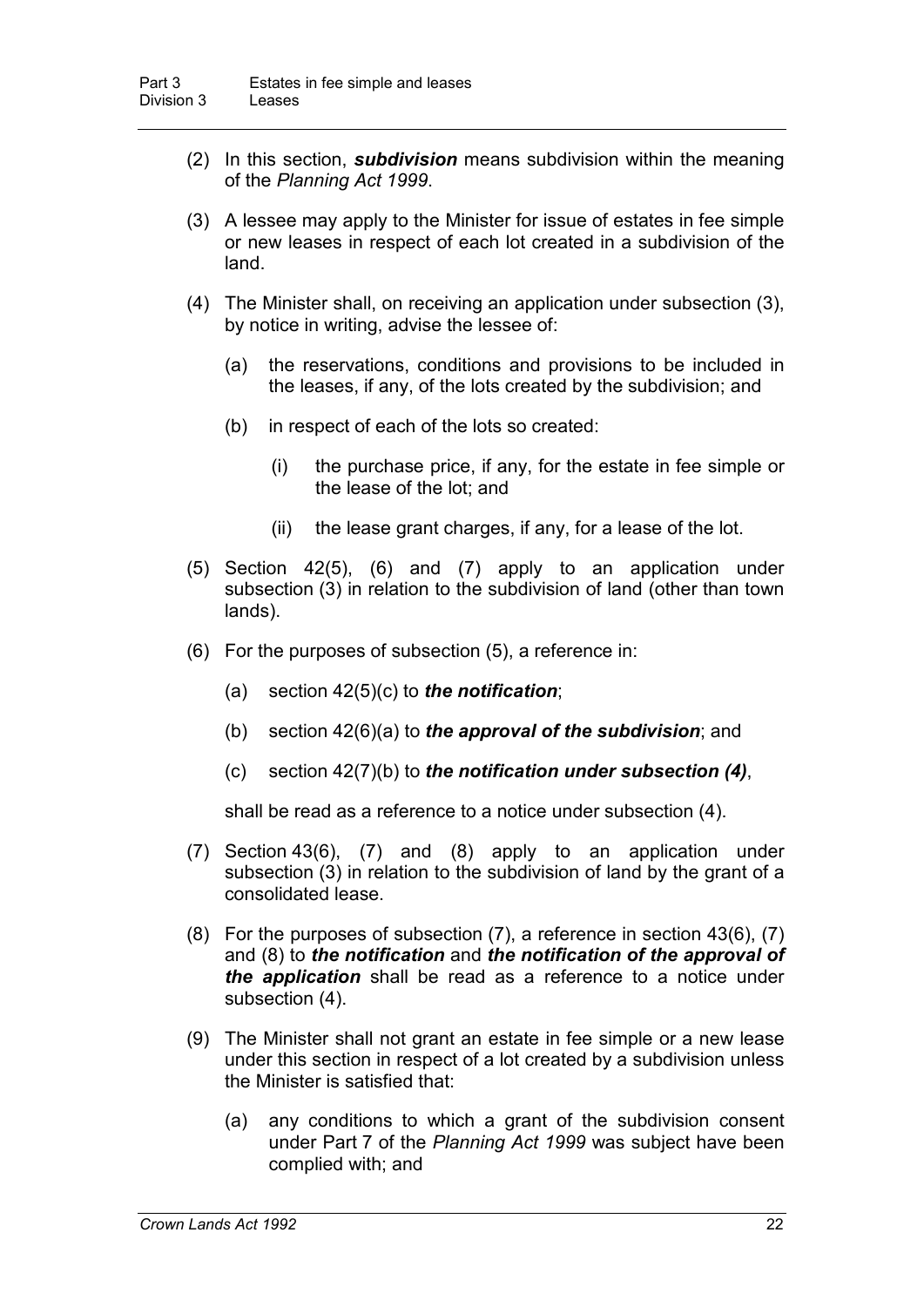(b) a plan of the subdivision has been deposited in the office of the Surveyor-General in accordance with that Part.

#### **45 Surrender of land for reservation as a sanctuary**

- (1) A lessee under a lease granted under this Act may offer to surrender the lease, or a part of the land included in the lease, in order that the land the subject of the offer may be declared to be a sanctuary under the *Territory Parks and Wildlife Conservation Act 1996*.
- (2) An offer to surrender made under subsection (1) shall be referred to the Minister, who may accept or reject it.
- (3) Notwithstanding any other law of the Territory, a surrender offered and accepted under this section shall:
	- (a) be effective from the date of the acceptance of the surrender by the Minister; and
	- (b) not confer a right to compensation on the lessee who has surrendered the land.
- (4) Where the Minister accepts an offer to surrender made under this section, the Minister responsible for the administration of the *Territory Parks and Wildlife Conservation Act 1996* shall declare the land in respect of which the surrender is accepted to be a sanctuary under that Act.

#### **46 Transfer etc. of lease**

- (1) Except as provided by this Act, the lessee under a lease under this Act shall not, without the consent of the Minister:
	- (a) transfer or mortgage the lease;
	- (b) sub-let or otherwise part with the possession of the land or part of the land the subject of the lease;
	- (c) create an easement or easement in gross or a covenant or covenant in gross; or
	- (d) agree to the creation of an easement or easement in gross or a covenant or covenant in gross that authorises or restricts the use of land the subject of the lease.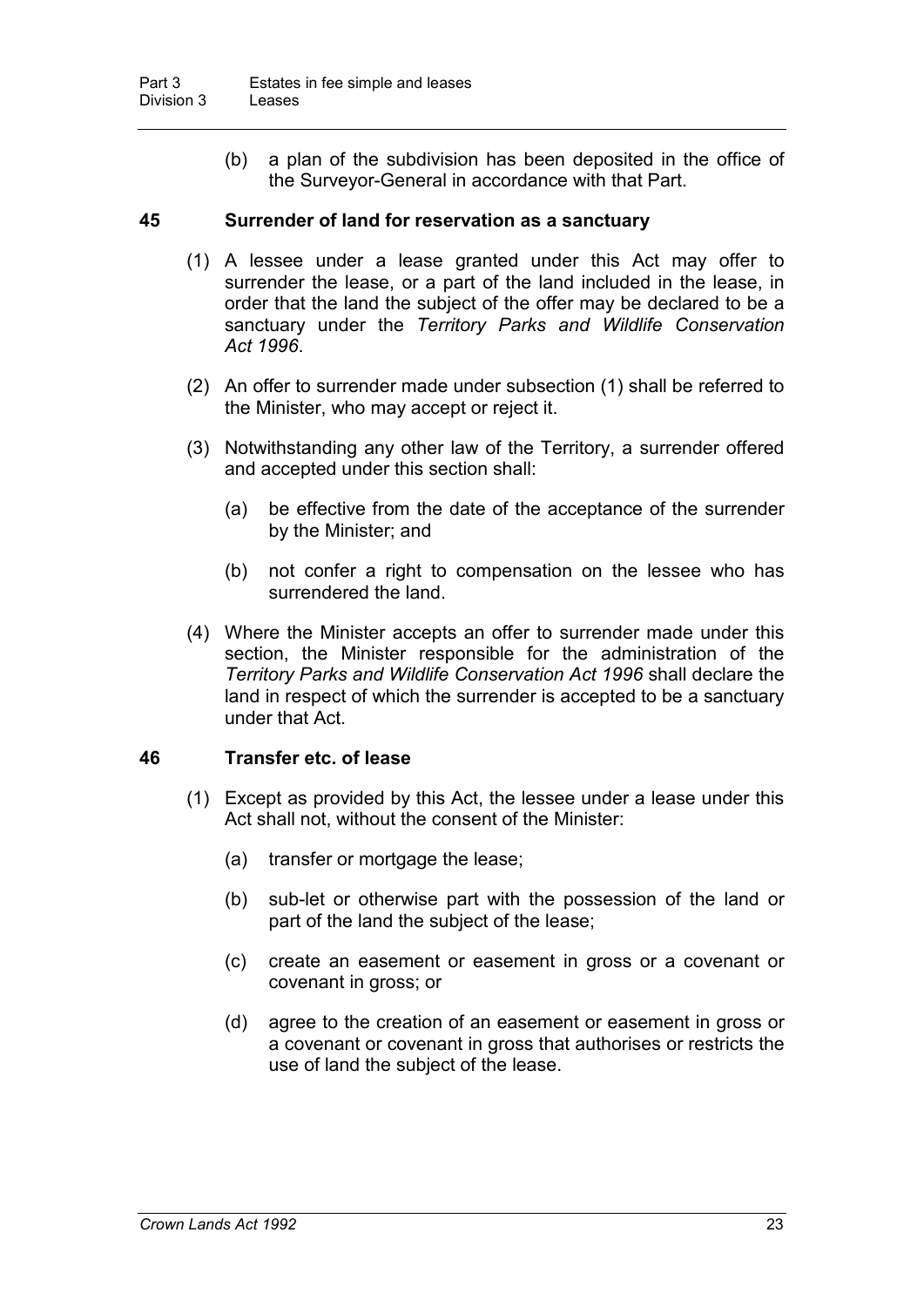#### **47 Consent to transfer etc. of leases**

- (1) An application for consent:
	- (a) to transfer or mortgage a lease granted under this Act; or
	- (b) to create an interest of a type referred to in section 46 in the land included in a lease granted under this Act,

is to be made in writing to the Minister.

(2) The Minister may grant or refuse consent to an application made under subsection (1).

#### **48 Consent not to be given in certain cases**

Notwithstanding anything contained in sections 46 and 47, the Minister shall not consent to the transfer of a lease until all instalments of the purchase price of the lease have been paid.

#### **49 Improvements on lands to be leased**

- (1) Where land which is available for leasing has on it improvements belonging to the Crown, the Minister may determine:
	- (a) that the value of the improvements be taken into consideration in fixing the rent to be reserved under the lease; or
	- (b) that a lease of the land shall not be granted unless the proposed lessee agrees to make payment in respect of the value of the improvements.
- (2) The value of the improvements on land available for leasing for the purposes of this section shall be such amount as is determined by the Minister.
- (3) The amount so determined by the Minister as the value of the improvements shall:
	- (a) be specified as the purchase price of the improvements in the notice in relation to the land given under section 13(1); and
	- (b) be specified in the lease offered to the proposed lessee.
- (4) Where the value of the improvements is taken into consideration in fixing the rent to be reserved under the lease, the lease shall contain a recital to that effect and a covenant by the lessee to maintain the improvements in good and tenantable repair.
- (5) Where a proposed lessee agrees to make payment in respect of the value of the improvements on land to be leased to him, the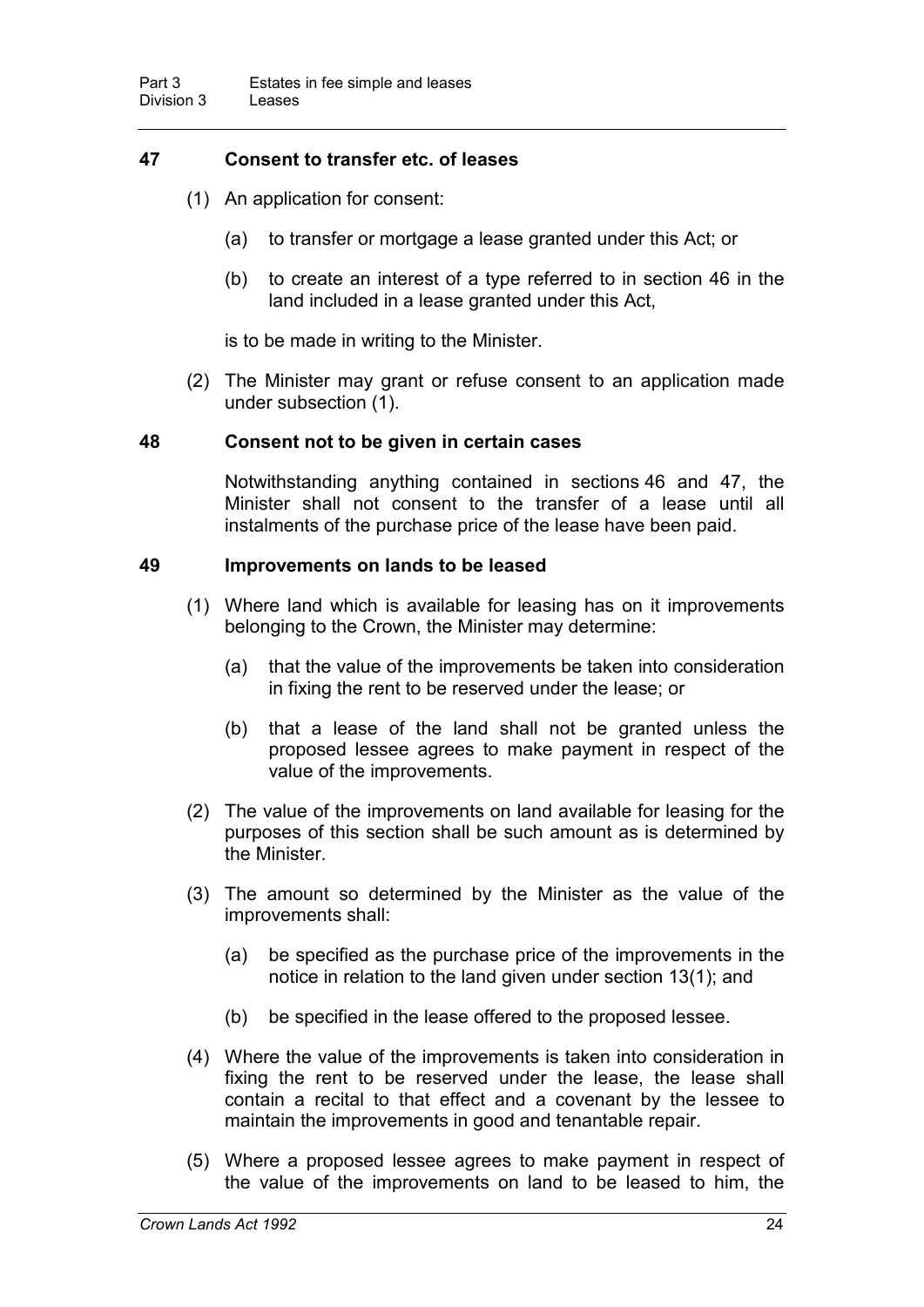Minister may permit the payment to be made by instalments, and, in that event, the lease shall, in addition to the matters provided for elsewhere in this Act:

- (a) specify the amount of each instalment;
- (b) specify the respective dates on which each instalment shall be payable;
- (c) contain a covenant by the lessee to pay the value of the improvements by the instalments specified in the lease, and a provision that in the event of the surrender of the lease or of the forfeiture of the lease for the lessee's failure to pay the instalments or any amount due for interest or additional interest, the balance of the value of the improvements unpaid at the date of the surrender or forfeiture of the lease is an amount owing under the lease;
- (d) contain a provision that the lessee shall, with each instalment, pay interest on the unpaid balance at such rate as the Minister from time to time determines and notifies in writing to the lessee;
- (e) contain a provision that, if the amount of interest or any part of the interest so payable is not paid on or before the date on which it is payable, the lessee shall pay additional interest at such rates as the Minister from time to time determines and notifies in writing to the lessee on the amount of the interest unpaid;
- (f) contain a covenant by the lessee that the lessee will maintain the improvements in good and tenantable repair until the payment has been made in full; and
- (g) contain a covenant that the lessee will keep the improvements insured as prescribed until payment has been made in full.
- (6) An amount payable under the lease that remains unpaid is a debt due by the lessee to the Territory charged on the land.
- (7) Where a lessee fails to pay an amount payable under the lease, other than the rent reserved by the lease, for a period exceeding 28 days after the date on which payment fell due, the Minister may, by notice in writing served on the lessee, require the lessee to pay, within 28 days after the date of the notice, the amount that the lessee has failed to pay.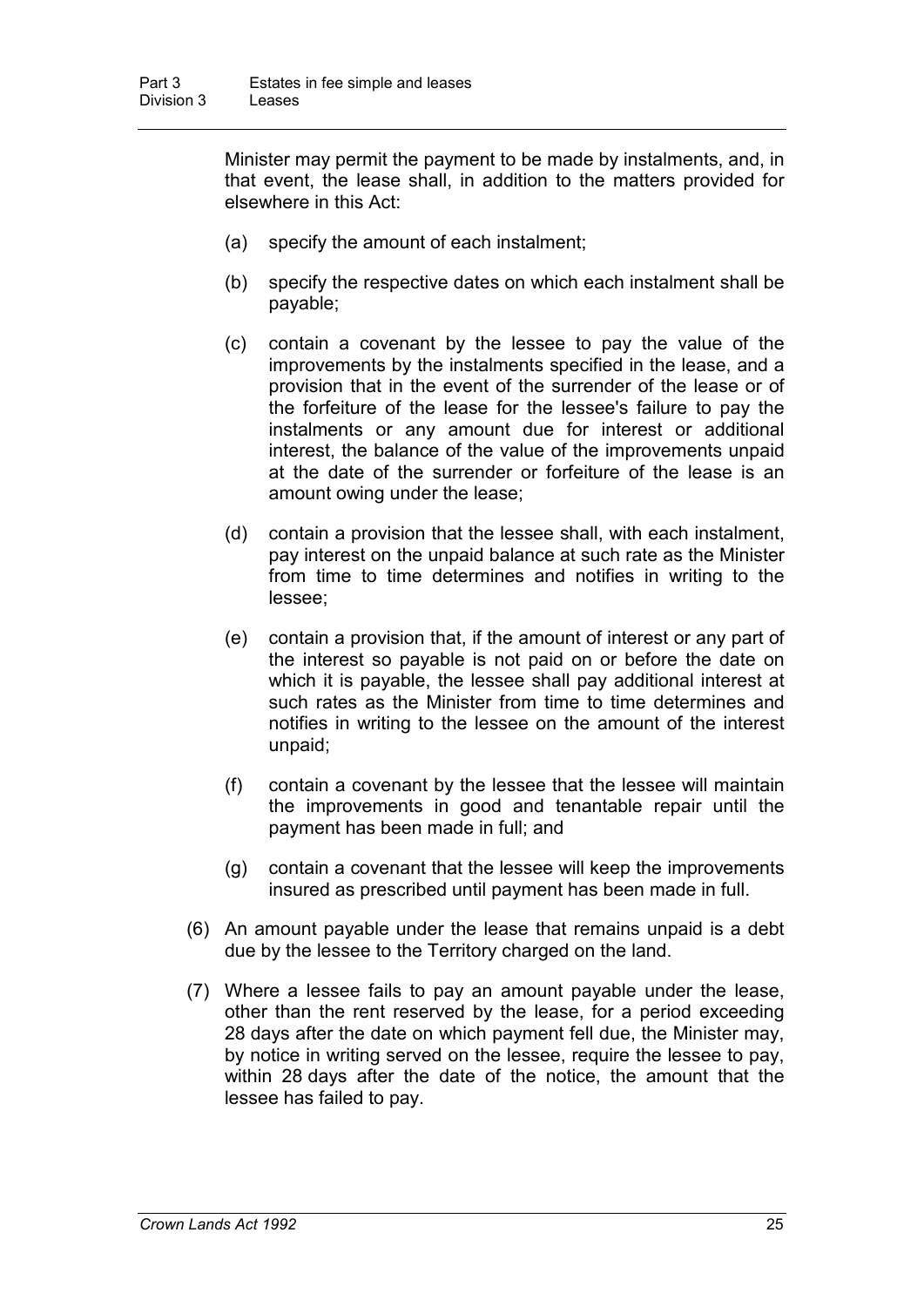- (8) Where a lessee fails to pay the amount specified in a notice under subsection (7), the Minister may, without prejudice to the Territory's right to sue for, and recover, the amount, by notice in writing to the lessee, forfeit the lease.
- (9) Where a lease is forfeited in pursuance of subsection (8) and the value, as determined by the Minister, of the improvements on the date on which the lease is forfeited, exceeds the total of:
	- (a) all amounts owing under the forfeited lease; and
	- (b) the costs, as determined by the Minister, of and incidental to, the forfeiture of the lease,

the person whose lease has been forfeited is entitled to receive payment of the amount of the excess.

(10) An objection may not be made to, and a request may not be made to the Minister to refer to the Land and Valuation Review Tribunal for review, a determination of the value of improvements made, for the purposes of this section, by the Minister.

#### **50 Re-appraisement of rent, &c.**

- (1) This section applies to leases subject to re-appraisement of rent.
- (2) The rent payable under a lease to which this section applies shall, subject to this section and section 51, be re-appraised by the Minister during the tenth year of the term of the lease, and during each tenth year thereafter.
- (3) Unless the lessee has made an application under subsection (8), the Minister may, by notice in writing to the lessee, defer a re-appraisement of rent payable under a lease to which this section applies.
- (4) Where the Minister has deferred a re-appraisement, the Minister shall not carry out the re-appraisement until the notice under subsection (3) has been revoked.
- (5) When the deferment of the re-appraisement has been revoked, the Minister shall re-appraise the rent payable under the lease during the year of the term of the lease next after the date of revocation.
- (6) The rent payable under a lease to which this section applies is subject to re-appraisement under this section notwithstanding that a re-appraisement that should previously have been made has not been made.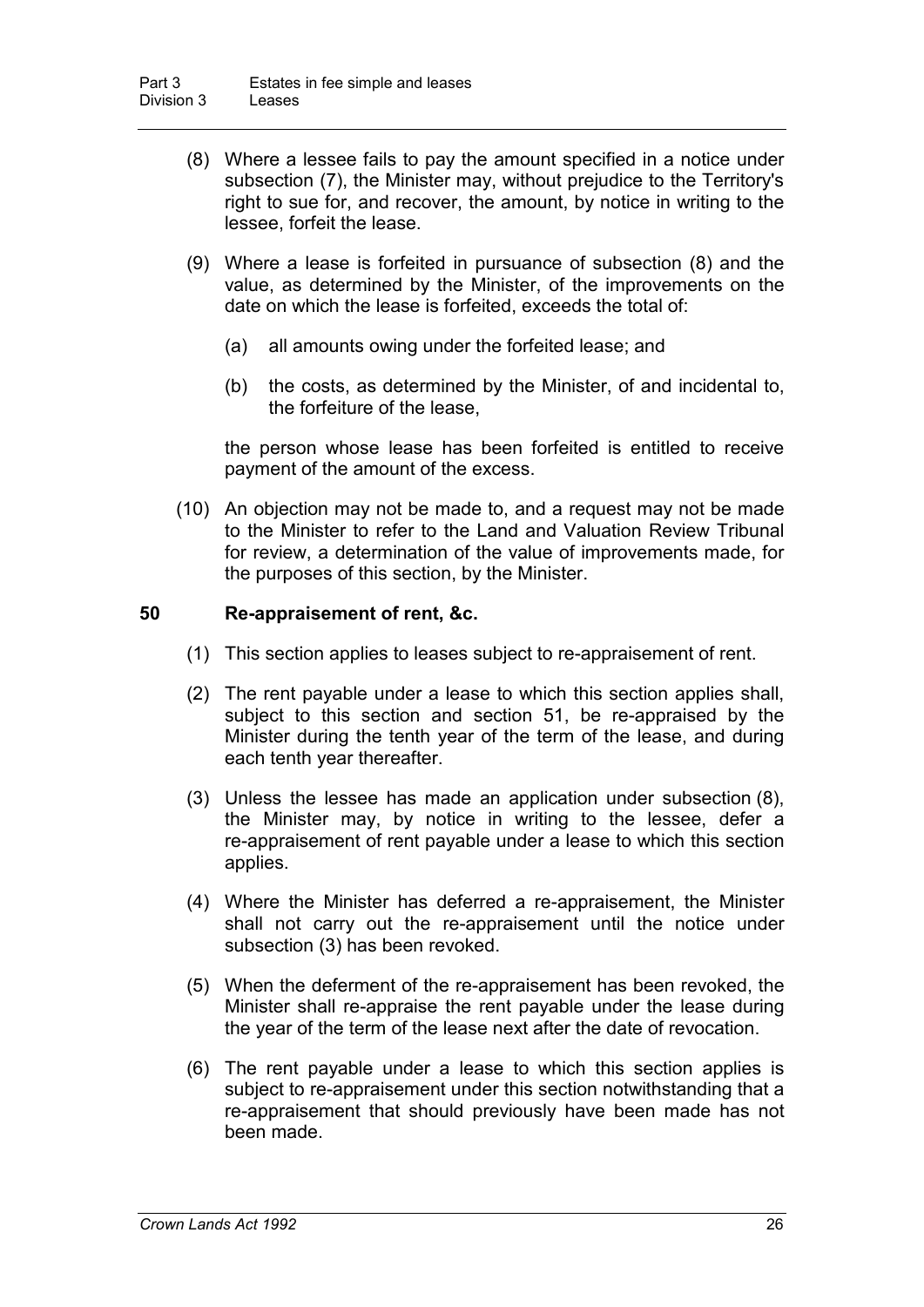- (7) The rent payable under a lease shall not be re-appraised unless notice in writing of the amount proposed to be the rent payable after the re-appraisement has been served on the lessee not earlier than 1 July in the year in which the rent is to be re-appraised under this section.
- (8) Where on 31 December in the year in which the rent is to be re-appraised under this section notice under subsection (7) has not been served on a lessee, the lessee may make application for the rent to be re-appraised at an amount specified in the application.
- (9) An application under subsection (8) shall be in writing addressed to and served on the Minister and shall state the reasons on which the lessee relies in support of the application.
- (10) On receiving an application under subsection (9), the Minister shall:
	- (a) consider the reasons set out in the application;
	- (b) determine the amount the Minister proposes to be the rent payable after the re-appraisement; and
	- (c) serve notice in writing on the lessee specifying that amount to be the amount the Minister proposes to be the rent payable after the re-appraisement.
- (11) Where the Minister, under this section, re-appraises the rent payable under a lease, the rent payable under the lease after the re-appraisement is the amount of rent specified in the notice under subsection (7) or subsection (10), as the case may be, served on the lessee or, if that amount of rent is varied under this Act, the amount of rent as finally determined under this Act.
- (12) The re-appraised rent in respect of a lease is payable on and from 1 July next succeeding:
	- (a) the year of the term of the lease during which the rent is re-appraised in accordance with this section;
	- (b) the date on which notice is served on the lessee:
		- (i) in accordance with subsection (7), if the lessee does not make an application under subsection (8) or lodge an objection under section 83 to the re-appraised rent; or
		- (ii) in accordance with subsection  $(10)(c)$ , if the lessee makes an application under subsection (8) and does not lodge an objection under section 83 to the re-appraisement of the rent; or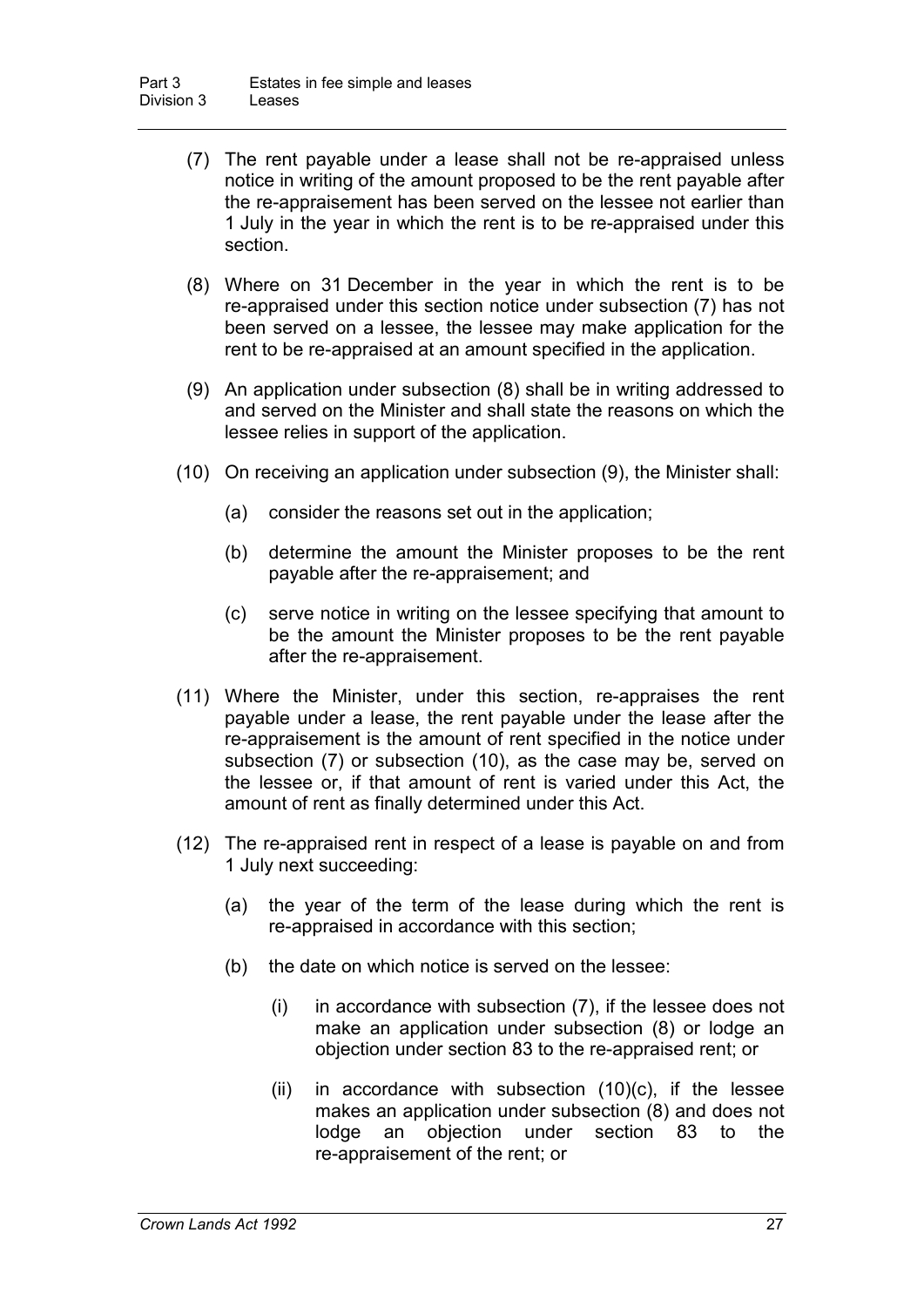(c) the date on which the lessee lodges an objection under section 83 to the re-appraised rent,

whichever is the latest.

- (13) The rent payable before re-appraisement shall continue to be the rent fixed by the lease or by the last preceding re-appraisement, as the case may be, until the re-appraised rent is payable.
- (14) In this section, *year* means a period of 12 months.

#### **51 Re-appraisement of rent based on unimproved value**

Where the rent payable under a lease to which section 50 applies is based on the unimproved value of the leased land, the Minister shall require the Valuer-General to re-appraise the unimproved value of the land.

#### **52 To whom lease may be granted**

A lease under this Act may be granted, transferred or assigned to a corporation or a person who has attained the age of 18 years.

#### **53 Recovery of rent**

All money payable to the Territory under this Act or under a lease granted under or continued in effect by this Act shall be recoverable by the Minister as a debt due to the Territory.

#### **54 Valuation of improvements**

- (1) Subject to this Act, where, under this Act, a person is entitled to receive payment for or in respect of improvements on land, the Minister shall require the Valuer-General to determine the value of the improvements and the value so determined or, if the value is varied under this Act, the value as finally determined under this Act, is the value of those improvements for the purposes of ascertaining the amount payable to the person for or in respect of those improvements.
- (2) Where the Valuer-General, under subsection (1), determines the value of improvements, he or she shall give to the person entitled to be paid notice, in writing, of the value, together with a plan showing the improvements on the land.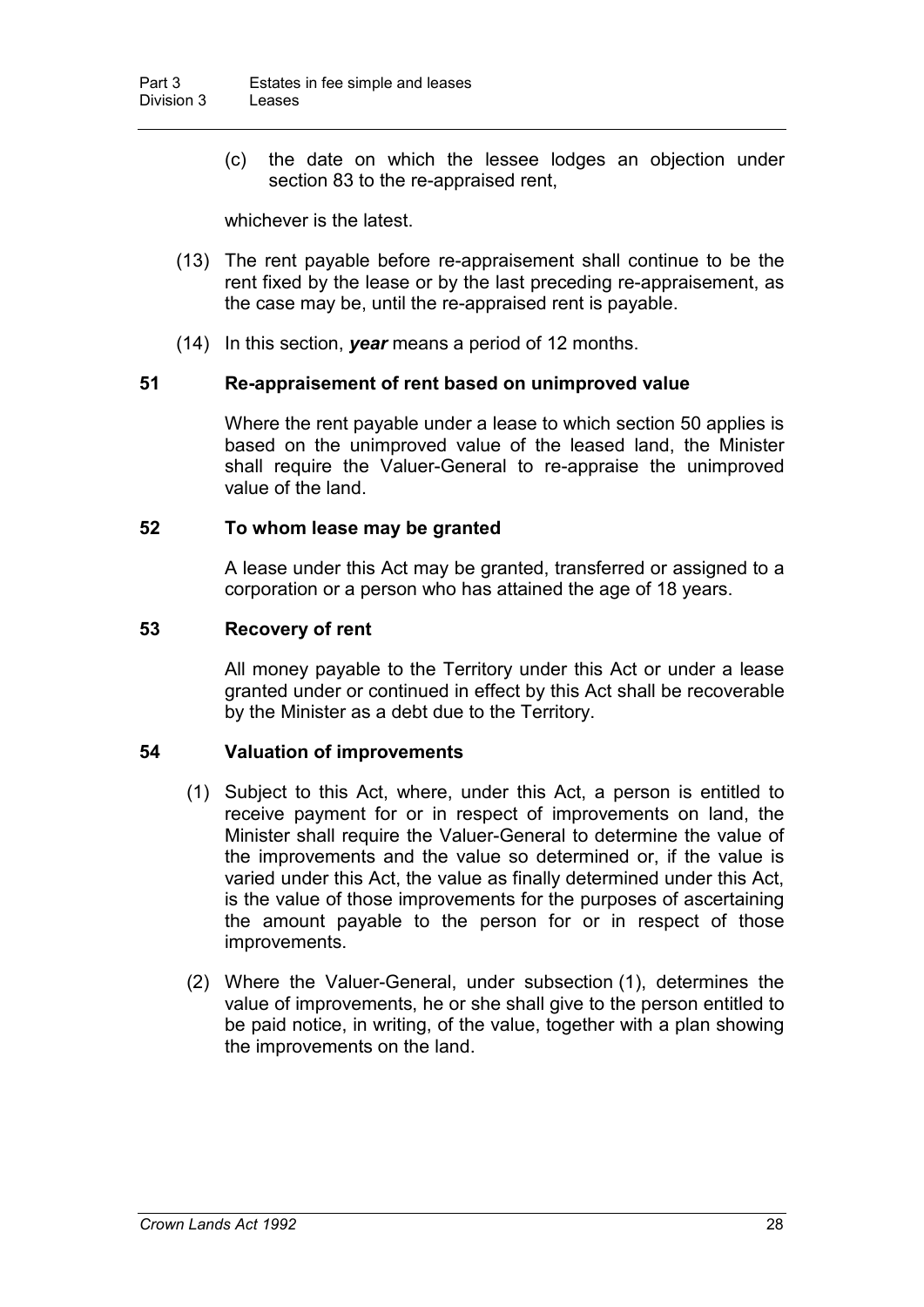#### **55 Conversion to freehold, &c.**

A lease may contain a provision relating to the right of the lessee to surrender the lease as to all or part of the land contained in the lease in exchange for one or more estates in fee simple or one or more leases, or both.

#### **56 Term of lease**

- (1) Where a lease is for a fixed term, the Minister may, in his or her discretion, extend the term or renew the lease for such further term as the Minister thinks fit.
- (2) An application for renewal of a lease or for extension of the term of a lease shall be made in writing before the commencement of the last year of the lease or before such later date as the Minister allows.

#### **57 Leases for subdivisional work**

The grant of a lease for the purposes of subdivisional work does not absolve the lessee from a requirement to obtain the consent of a consent authority under the *Planning Act 1999* to the subdivision.

#### **58 Lessee's rights in improvements**

A lease may contain provisions relating to the lessee's rights in improvements.

#### **59 Valuation of improvements**

Where the Minister and a lessee are unable to agree on the value to the Territory of improvements, for the purposes of compensation that should be paid to a lessee for improvements, the Minister shall require the Valuer-General to determine that value.

#### **Division 4 Easements, easements in gross, covenants and covenants in gross**

#### **60 Definitions**

In this Division:

*Crown land* includes reserved land and dedicated land.

*Crown lease* means a lease granted by the Minister under a law of the Territory relating to the leasing of Crown land and includes a pastoral lease.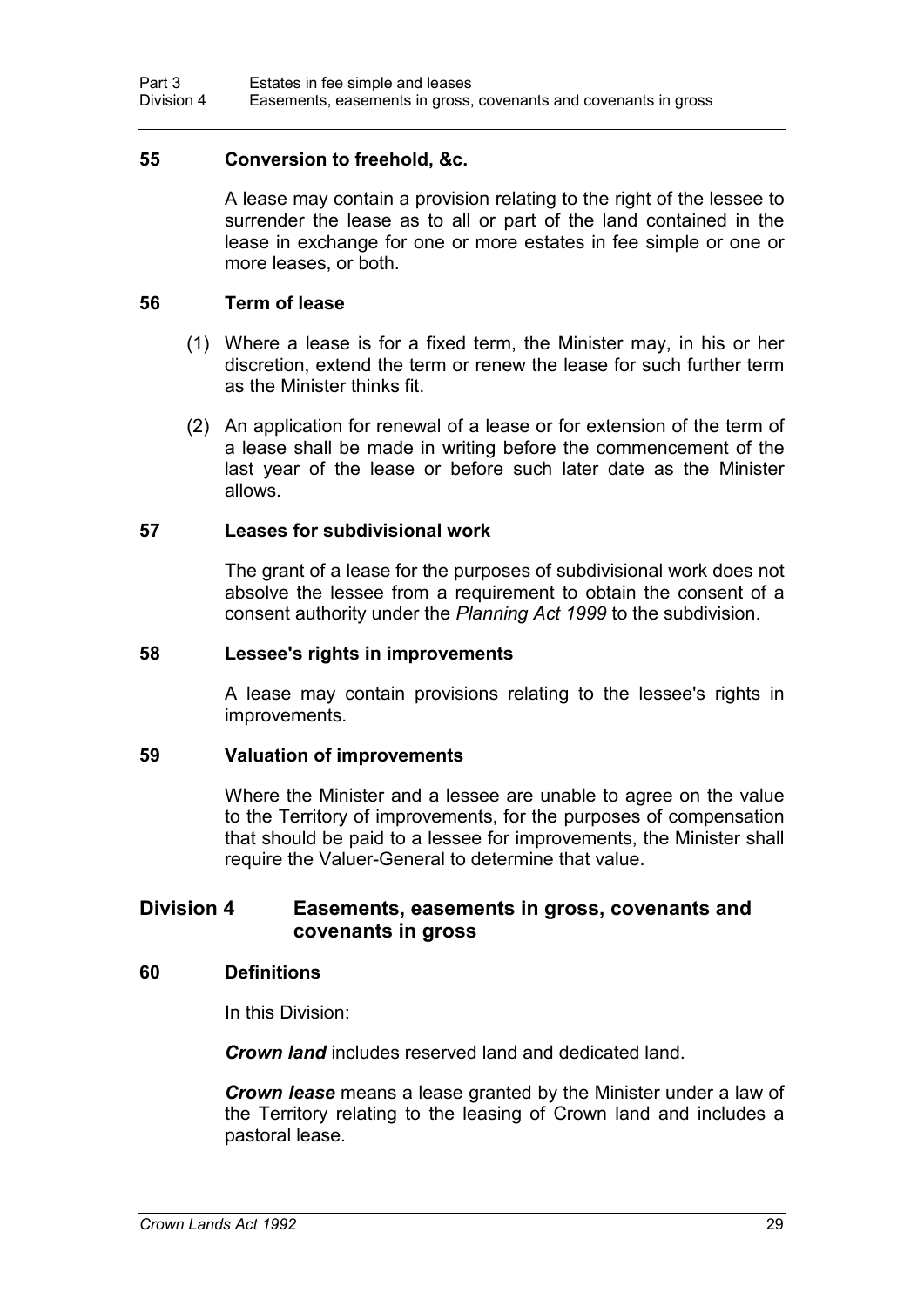#### **61 Power to create easements, easements in gross, covenants and covenants in gross**

- (1) The Minister may grant a lease or an estate in fee simple in Crown land subject to:
	- (a) a reservation of an easement or easement in gross; or
	- (b) a covenant or covenant in gross.
- (2) If the lease so provides, either expressly or by term implied by or under an Act (including an Act that has subsequently been repealed), the Minister may:
	- (a) grant an easement or easement in gross over the leased land; or
	- (b) create a covenant or covenant in gross affecting the leased land,

at any time during the term of the lease.

- (3) The Minister may at any time confer on the holder of a lease of Crown land, or a person to whom an estate in fee simple in Crown land has been granted, the benefit of:
	- (a) an easement or easement in gross over Crown land that is not the subject of the lease or grant; or
	- (b) a covenant or covenant in gross affecting Crown land that is not the subject of the lease or grant.
- (4) If the Minister:
	- (a) creates an easement or easement in gross, or a covenant or covenant in gross, over Crown land, and the interest created confers a benefit referred to in subsection (2); or
	- (b) grants a licence under section 93,

the Minister must not grant a lease, or another lease, or an estate in fee simple of the land affected by the interest or the licence unless the grant is subject to:

- (c) a reservation from the lease or estate in fee simple of an easement or easement in gross; or
- (d) a covenant or covenant in gross,

of the same nature and for the same benefit as existed before the grant.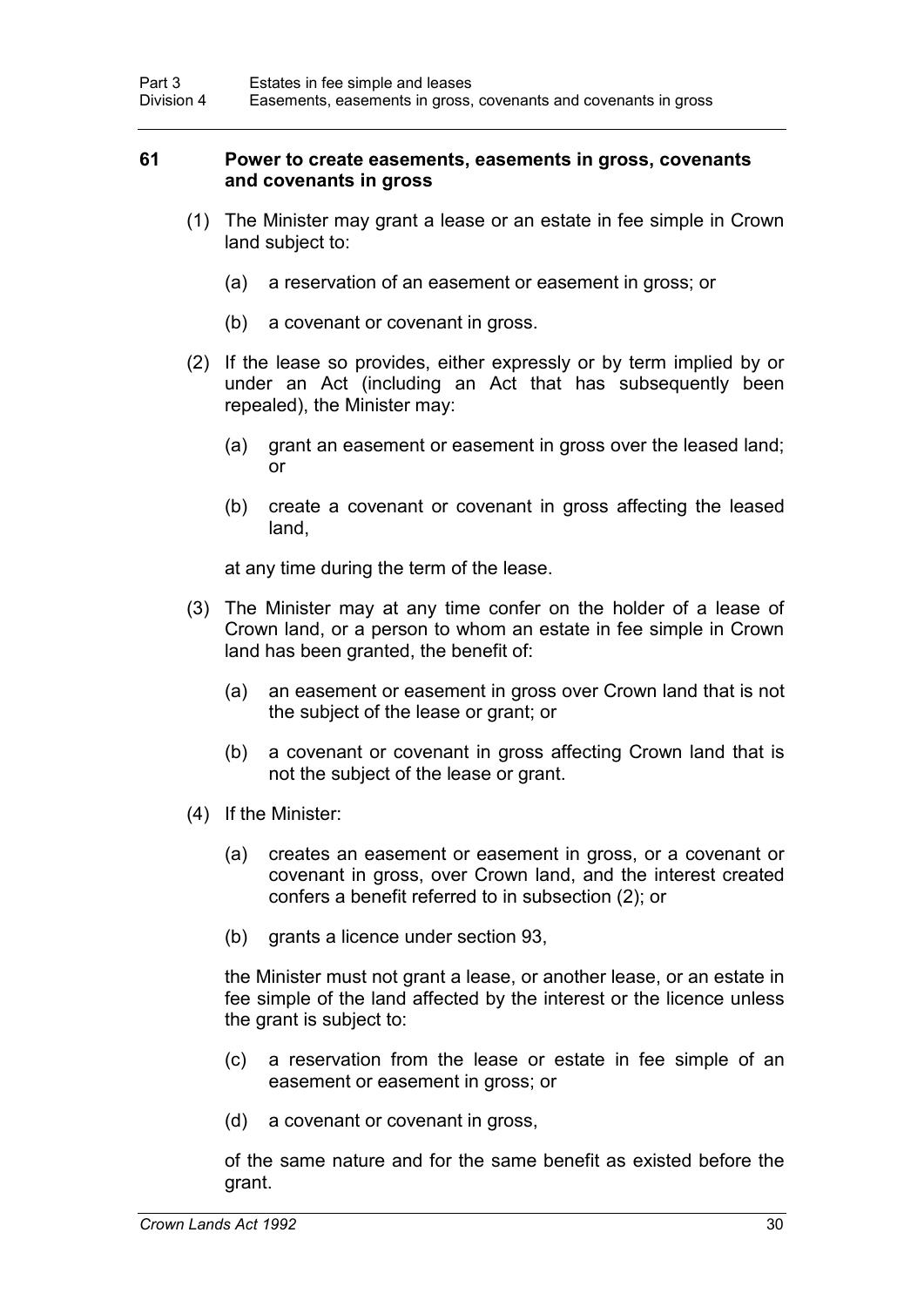(5) Nothing in this section empowers the Minister to acquire land or an interest in land.

### **Part 4 Vesting of fee simple in roads**

#### **73 Vesting of fee simple in roads**

- (1) Where:
	- (a) the whole of an area of land is a road or mall or a part of a road or mall;
	- (b) no person other than the Territory has an interest registered under the *Land Title Act 2000* in the land as lessee or as the proprietor of an estate in fee simple; and
	- (c) a local government council has lodged with the Minister a plan of survey of the land, together with a request that an estate in fee simple in the land be vested in it,

the Minister may, in the name of the Territory, declare that an estate in fee simple in the land is vested in that council and forward a copy of the declaration to the Registrar-General.

- (2) The Minister shall cause a copy of a declaration under subsection (1) to be published in the *Gazette* within 28 days after the declaration is made.
- (3) A declaration under subsection (1) has effect according to its tenor.

#### **74 Indefeasibility of title**

Nothing contained in this Act or in the *Local Government Act 2019* affects the provisions of the *Land Title Act 2000* relating to indefeasibility of title in their application to and in relation to land on which there is a road or mall or a part of a road or mall.

#### **75 Title of and use by persons who have an interest in land**

- (1) Subject to subsection (3), the power of a person who has an interest in land on which there is a road or mall or a part of a road or mall does not include power to deal with it or use it, or permit it to be used, in a manner inconsistent with the use of the road or mall according to its status as a road or mall.
- (2) Subject to subsection (3), nothing contained in the *Control of Roads Act 1953* or the *Local Government Act 2019* operates to limit the power of a person who has an interest in land to deal with the land under the *Land Title Act 2000,* but neither the vesting or registration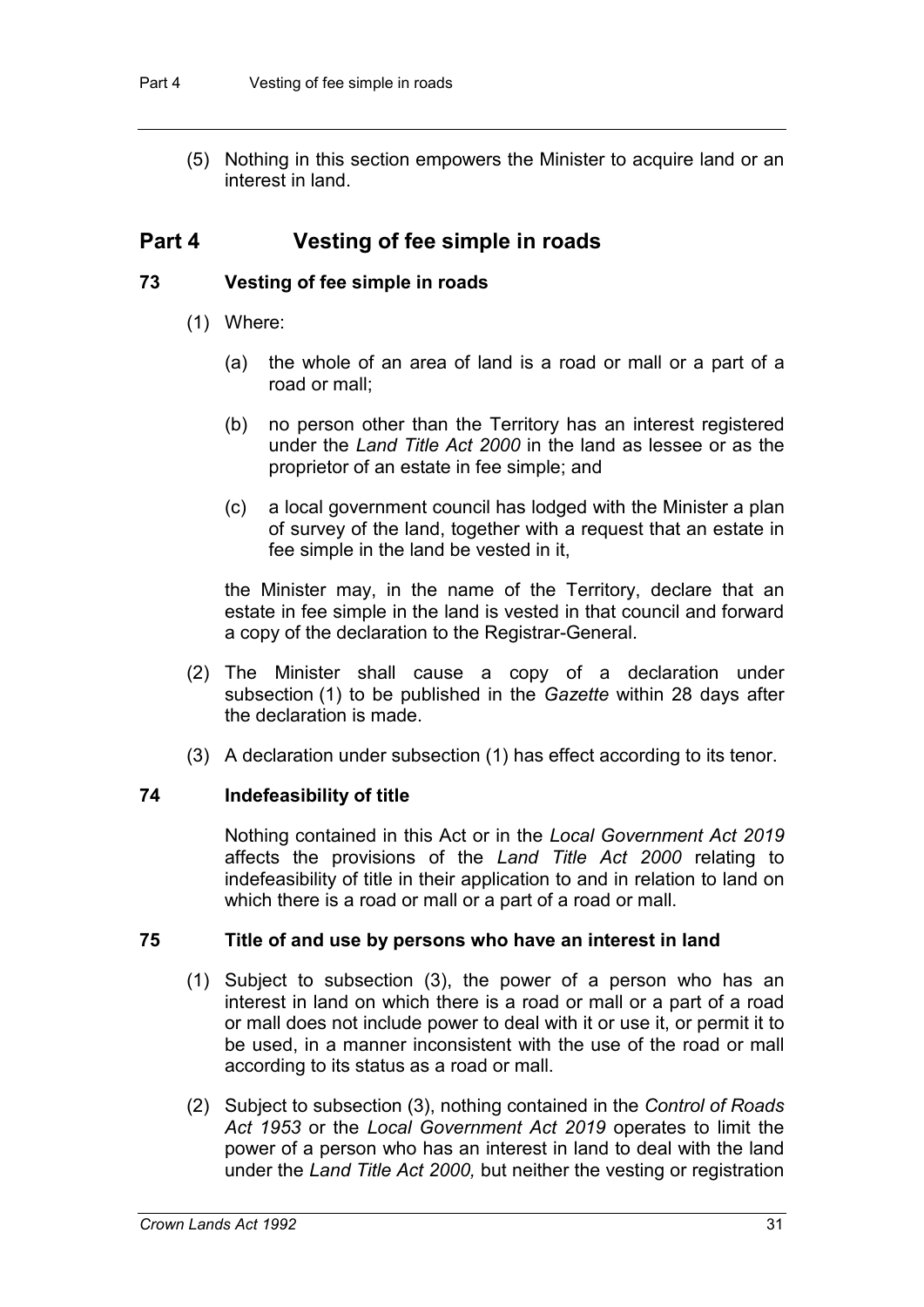of title to land nor a dealing with land under the *Land Title Act 2000* affects the status of a public road or mall for the purposes of a law in force in the Territory or divests the person in whom a road, or the care, control and management of land, is vested by virtue of the *Control of Roads Act 1953* or the *Local Government Act 2019*:

- (a) of the road as a road; or
- (b) of a power, function, right or obligation in relation to the road or mall as a road or mall, as the case may be.
- (3) Where under section 73 land is vested in a local government council and the council has an interest as lessee of or as the proprietor of an estate in fee simple in land contiguous to that land, the council may, with the approval in writing of the Minister, where the Minister is of the opinion that by its so doing vehicular traffic across the land will not be prevented:
	- (a) erect on the land such things:
		- (i) as are necessary for the support of structures erected over the land or on that contiguous land; or
		- (ii) as are necessary or convenient to facilitate and control access to and egress from that contiguous land; and
	- (b) notwithstanding the *Control of Roads Act 1953*, use the land in such manner as it thinks fit to facilitate the use of a structure erected over the land, or on that contiguous land, for the purpose for which it was so erected.
- (4) Neither the vesting or registration of title to land nor any dealing with land affects the rights of the Territory, the Commonwealth, a public authority of the Territory or a public authority of the Commonwealth to use a road or mall for the provision and maintenance of services or for any other public purpose.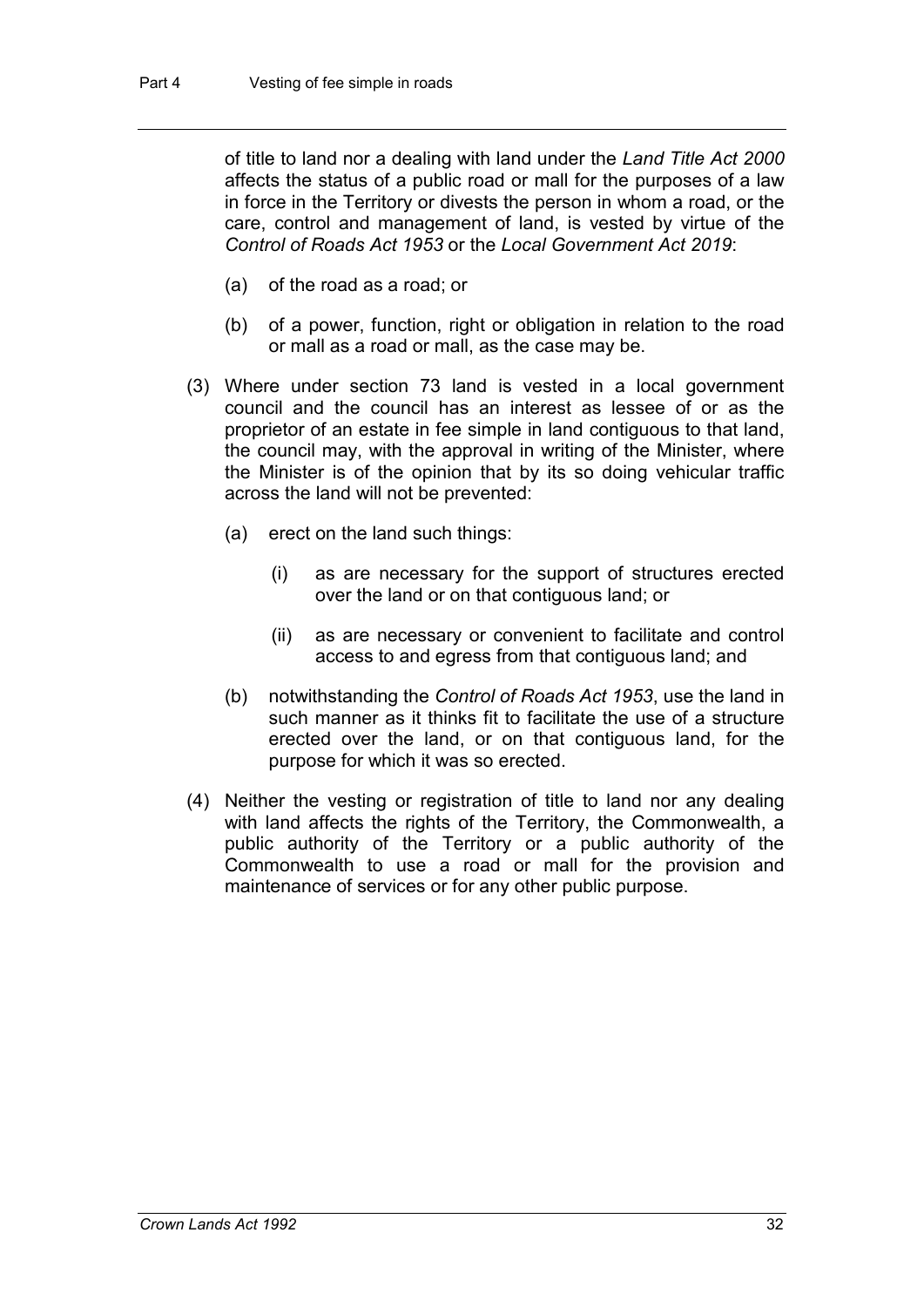### **Part 5 Reservations and resumptions**

#### **76 Resumption and reservation of Crown land**

- (1) Subject to this Act the Administrator may, at any time, by proclamation:
	- (a) resume any Crown lands the subject of a lease except a lease under the *Mineral Titles Act 2010* or the *Pastoral Land Act 1992*:
		- (i) for the use and benefit of the Aboriginal inhabitants of the Territory;
		- (ii) for forestry and re-afforestation;
		- (iii) for stock routes and travelling stock;
		- (iv) for the recreation or amusement of the public;
		- (v) for railways, roads or drainage;
		- (vi) for water conservation purposes;
		- (vii) for the protection or conservation of wildlife;
		- (viii) for fisheries or fishing;
		- (ix) for the conservation of native flora;
		- (x) for national or public parks or gardens;
		- (xi) for purposes relating to a local government area;
		- (xii) for the preservation or protection of places of historic interest;
		- (xiii) for cultivation purposes; or
		- (xiv) for such other purposes in relation to the Territory as the Minister thinks fit;
	- (b) reserve for the purpose for which they are resumed the whole or a part of the lands so resumed;
	- (c) reserve for a purpose mentioned in paragraph (a) unalienated Crown lands; or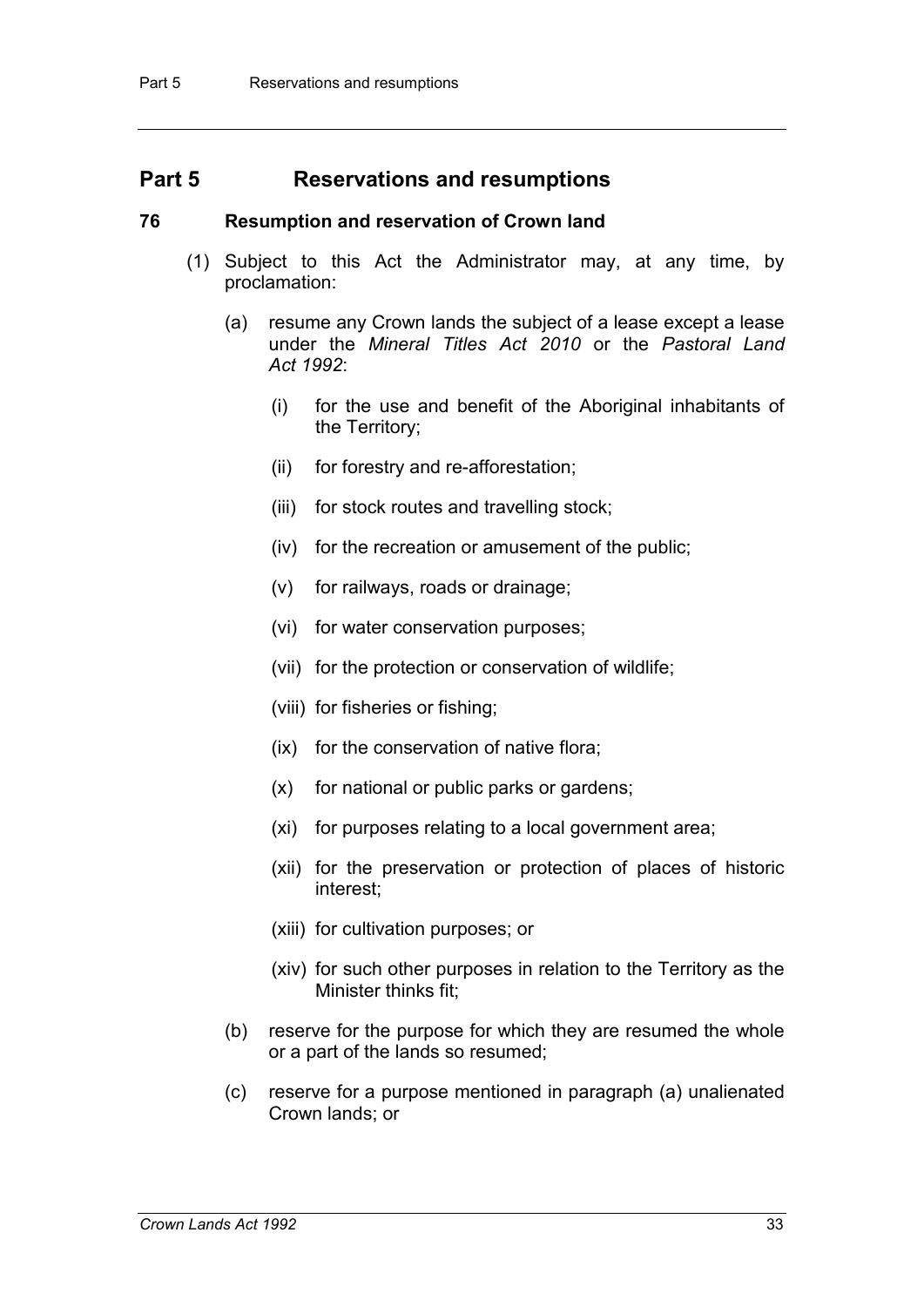- (d) revoke wholly or in part a reservation of land whether made before or after the commencement of this Act and whether made in pursuance of this Act or any other law of the Territory in force at any time prior to the commencement of this Act.
- (2) The power to resume land under subsection (1) includes a power to resume part of the land the subject of a lease.
- (3) Land shall not be resumed for cultivation purposes if it is the subject of a lease for agricultural purposes.
- (4) The purpose specified in subsection  $(1)(a)(i)$  for which land may be reserved under this section includes (but without limiting the generality of the expression of that purpose in that subparagraph):
	- (a) the use by Aborigines of the natural waters and springs on unleased land within the reserved land;
	- (b) subject to any other law of the Territory, the taking or killing for food by Aborigines of fish, birds and animals ferae naturae on such unleased land or in those waters or springs; and
	- (c) the taking by Aborigines for food of vegetable matter growing naturally on such unleased land or in those waters or springs.
- (5) Where land has been reserved for a purpose specified in subsection (1)(a)(i), (iv), (vii), (ix), (x) or (xii), the reservation of the land or any part of it shall not be revoked unless the Minister has, in accordance with this section, made to the Administrator a recommendation in writing that it be revoked.
- (6) The Minister shall not make a recommendation referred to in subsection (5) unless the Legislative Assembly has, in accordance with this section, approved that the Minister do so.
- (7) The Minister shall lay a copy of the proposed recommendation before the Legislative Assembly.
- (8) If:
	- (a) within 6 sitting days of the Legislative Assembly after the Minister has laid such a copy before it, no notice of motion that the Legislative Assembly disapprove the recommendation has been given; or
	- (b) a notice of motion that the Legislative Assembly disapprove the recommendation has been given within that time, and the motion has been moved and defeated by the Legislative Assembly,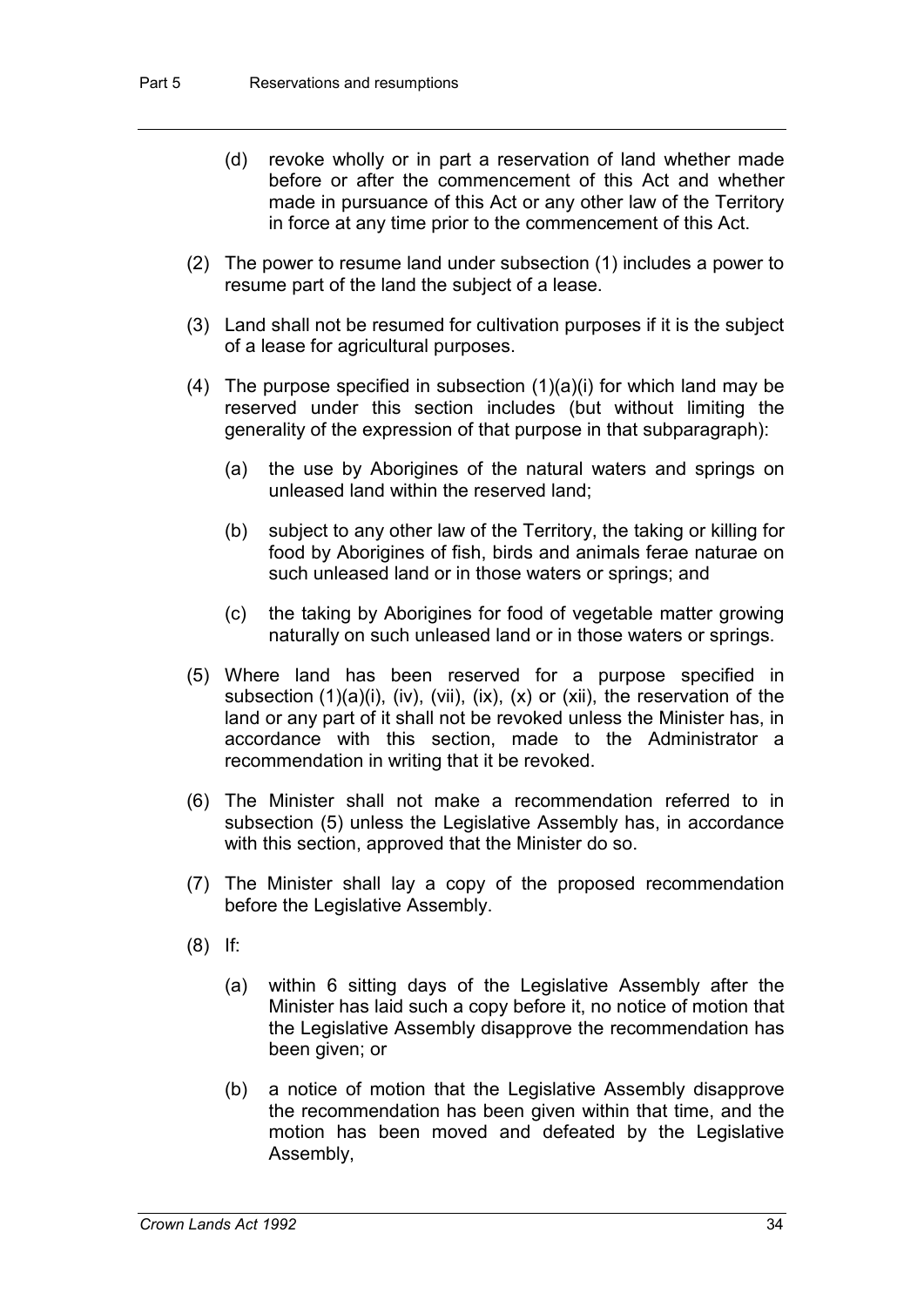the Legislative Assembly shall be deemed to have approved in accordance with this section that the Minister make the recommendation to the Administrator but in any other case it shall be deemed not to have done so.

#### **77 Resumption of part of land the subject of a lease**

- (1) Where part of the land the subject of a lease is resumed:
	- (a) the Minister shall forward to the Registrar-General a copy of the proclamation by which the land was resumed;
	- (b) the lease continues in force as to the part of the land which has not been resumed; and
	- (c) the Minister may, on the application of the lessee, alter, vary or modify the terms or conditions of the lease in its application to the part of the land which has not been resumed.
- (2) Where the Minister has altered, varied or modified the terms or conditions of a lease under subsection (1) the Minister shall lodge with the Registrar-General a copy of the instrument which effects the alteration, variation or modification.

#### **78 Control and management of reserved land**

- (1) Land which has been reserved for a purpose specified in section 76(1) may be managed, regulated or controlled in the manner provided by section 79 or by an Act that provides for the regulation, management or control of the land or, if there is no such Act, in such manner as is prescribed by the Regulations.
- (2) Where land which has been reserved under section 76 is not managed, regulated or controlled in accordance with section 79, and no Act or Regulations prescribe the manner in which it is to be managed, regulated or controlled, the land may be managed, regulated or controlled in such manner and by such persons as the Minister directs.
- (3) For the purposes of this section, *Act* includes an Act of the Commonwealth.

#### **79 Appointment, &c., and powers of trustees**

(1) Where land has, before or after the commencement of this Act, been reserved for the recreation or amusement of the public or for any other public purpose, the Minister may, by notice in the *Gazette*, appoint to be trustees of the land so reserved not less than 3 nor more than 7 persons, as the Minister thinks fit, and may appoint one of the trustees to be Chairman of the trustees.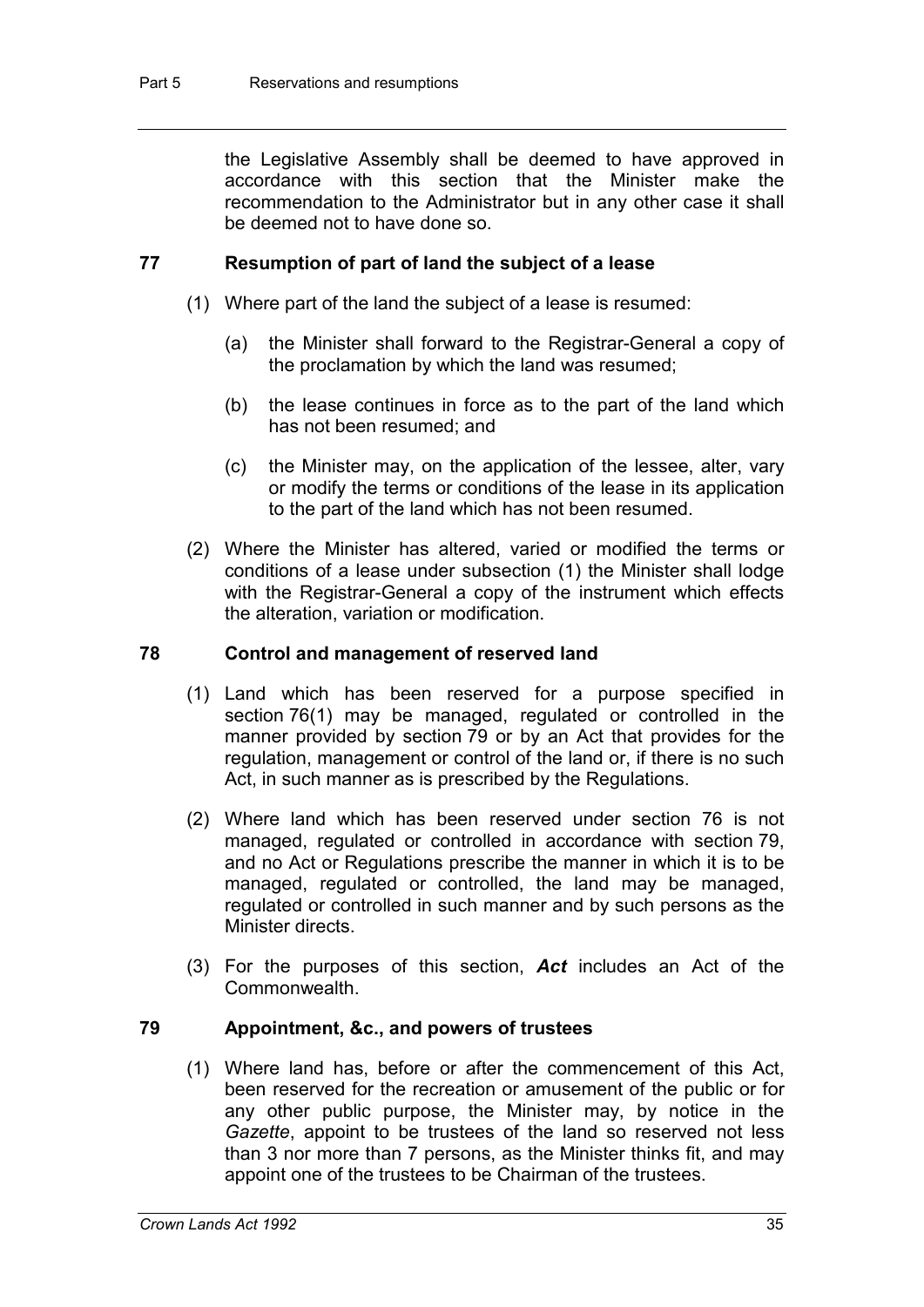- (2) The Minister may, by notice in the *Gazette*, terminate the appointment of a trustee.
- (3) The office of a trustee shall become vacant if the trustee:
	- (a) becomes bankrupt or insolvent, applies to take the benefit of a law for the relief of bankrupt or insolvent debtors, compounds with his or her creditors or makes an assignment of his or her salary or other remuneration for their benefit;
	- (b) becomes permanently incapable of performing the duties of office;
	- (c) is convicted of an offence punishable by imprisonment for a period exceeding 6 months; or
	- (d) resigns office by writing under his or her hand addressed to the Minister.
- (4) Where the office of a trustee becomes vacant or a trustee dies, or an appointment of a trustee is terminated, the Minister may, by notice in the *Gazette*, appoint a person to the vacant office.
- (5) The persons for the time being holding office as trustees shall be a body corporate.
- (6) All bodies corporate constituted in pursuance of this section shall, under their respective corporate names, as determined by the Minister, have perpetual succession and a common seal and shall be capable of suing and being sued.
- (7) The trustees of land reserved as referred to in subsection (1) shall, at such times as the Minister directs, forward to the Minister, a report on the administration of the trust and on such matters in connection therewith as the Minister from time to time specifies, and shall furnish to the Minister a statement of revenue received and expenditure made during such period as the Minister specifies.
- (8) Notwithstanding this Act or any law in force in the Territory, the trustees of land so reserved as referred to in subsection (1) may use or authorise other persons to use the land for sporting or other functions, and may charge or authorise other persons to charge for the admission of persons and vehicles to the land or a part of the land when the land is so used.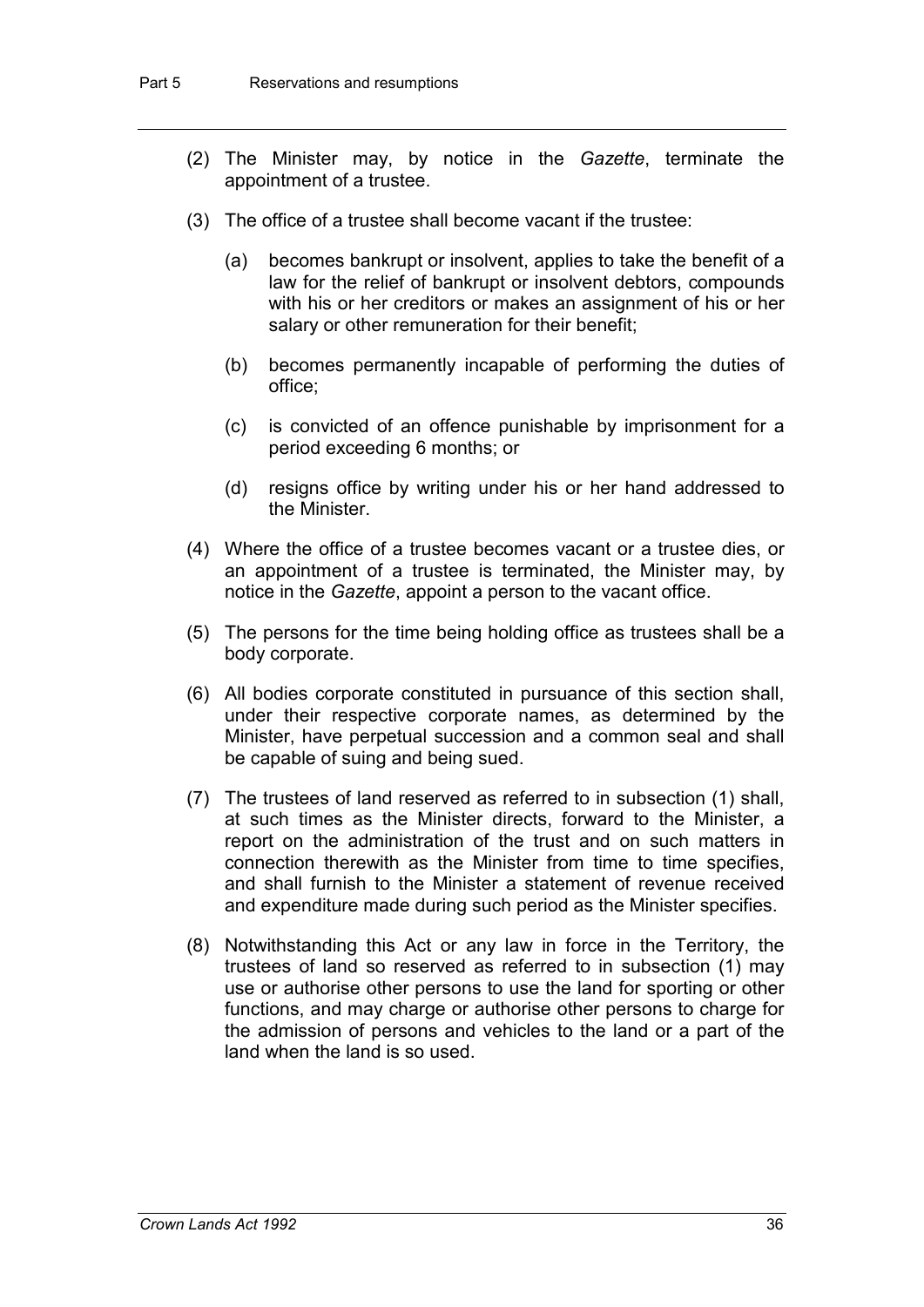- (9) The trustees of any land reserved as referred to in subsection (1) or for any other public purposes certified by the Minister to be a like purpose, may make by-laws, not inconsistent with this Act for the control and management of the reserve and, in particular, providing for or in relation to:
	- (a) the times at which the reserve or portions of the reserve shall be open and closed;
	- (b) the conduct of persons when on the reserve;
	- (c) the days on which, and the limits within which, sports and games, or training for sports and games, may be permitted on the reserve and otherwise regulating or prohibiting sports and games, or training for sports and games, on the reserve;
	- (d) the prevention or the regulation of the admission of vehicles or animals to the reserve, and for the destruction of such animals if trespassing on the reserve;
	- (e) the speed of vehicles and the parking of vehicles within the reserve;
	- (f) the prohibition or the regulation of the sale or display for sale of goods, wares or merchandise on the reserve;
	- (g) the prevention of damage or injury to, or destruction of, trees and other vegetation on the reserve;
	- (h) the prevention of damage or injury to, or destruction or defacement of, buildings, structures or erections or natural features on the reserve;
	- (j) the prevention of nuisances on the reserve;
	- (k) the charging of fees by the trustees, or by other persons, for admission to the reserve or a part of the reserve;
	- (m) the authorisation of persons to demand the names and information as to the place of abode of persons who are believed on reasonable grounds to have contravened or failed to comply with a by-law and requiring persons to comply with such a demand made by a person so authorised;
	- (n) the removal from the reserve of persons who are believed, on reasonable grounds, to have contravened or failed to comply with a by-law; and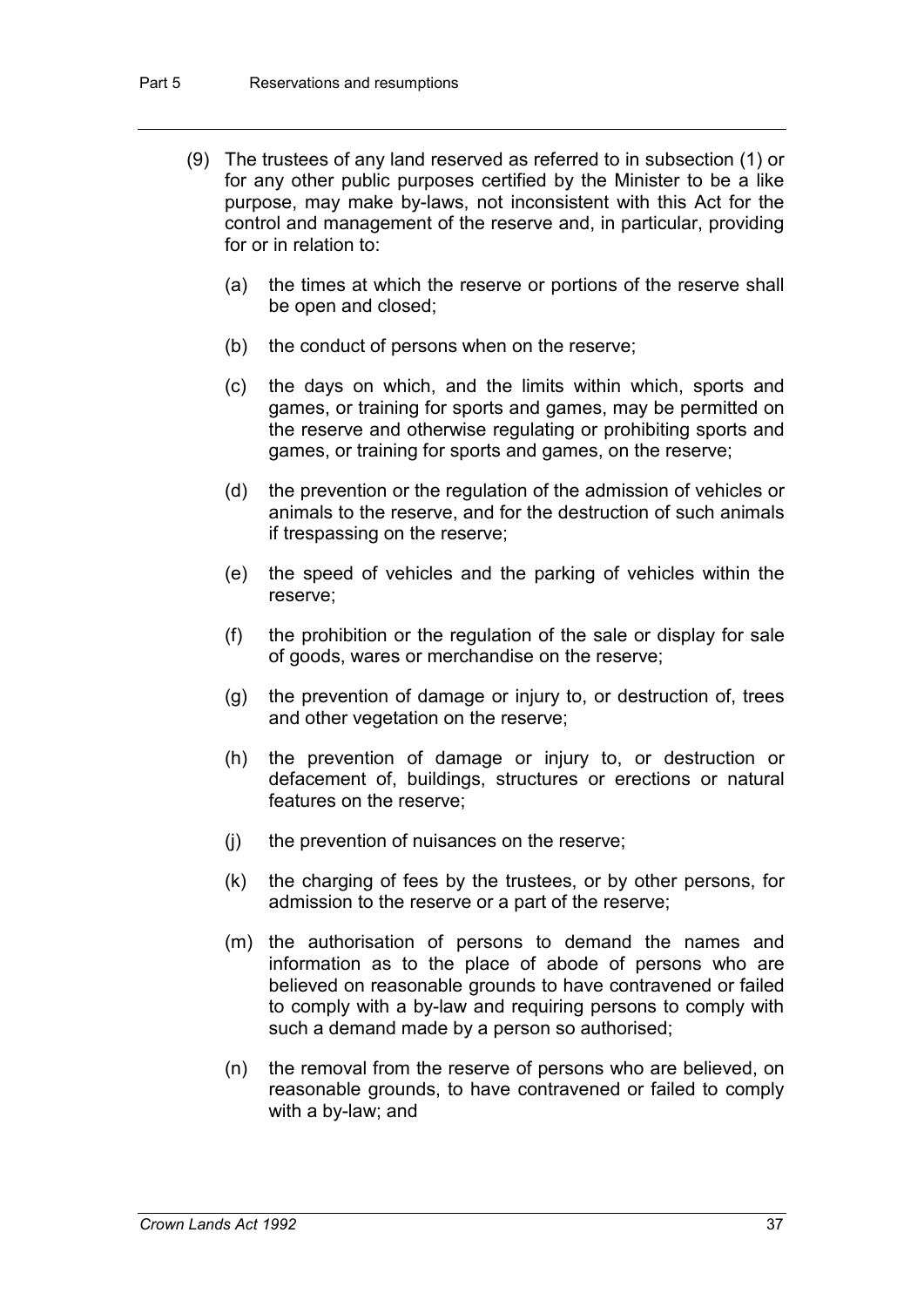- (p) the imposition of maximum penalties of, or of not more than an amount equal to, 4 penalty units for the contravention of, or failure to comply with, a by-law.
- (10) A by-law made under subsection (9) shall be signed by the Chairman of the trustees and section 57 of the *Interpretation Act 1978* does not apply to or in relation to it.
- (11) Where:
	- (a) a by-law has been made in relation to a reserve under this section and is in force; and
	- (b) there is an inconsistency between a by-law and the *Crown Lands (Recreation Reserve) Regulations 1938* in force at the date of commencement of this Act or regulations under this Act amending or in substitution for those Regulations, the bylaw prevails.

#### **80 Notice of resumption**

- (1) Land shall not be resumed under section 76 unless notice in accordance with this section has been given by or on behalf of the Minister to the lessee of the land that it is proposed to recommend the resumption of the land under that section.
- (2) Where the lease relating to land to be resumed under section 76 contains a provision that a period, specified in the instrument, of notice of intention to resume shall be given, the period of notice shall be the period so specified.
- (3) Where the lease relating to land to be resumed does not contain a provision that a period of notice of intention to resume shall be given and the land is to be resumed for any of the purposes specified in subparagraphs (i) to (xii) (inclusive) and (xiv) of section 76(1)(a), the period of notice shall be 6 months.
- (4) Where the lease relating to land to be resumed under section 76 does not contain a provision that a period of notice of intention to resume shall be given and the land is to be resumed for cultivation purposes the period of notice shall be 2 years.
- (5) Notice of intention to resume may be given to the lessee by post.

#### **81 Cancellation of lease as regards resumed land**

(1) A notification by the Minister and published in the *Gazette* that land included in a lease has been resumed is conclusive evidence of the fact and shall have effect to cancel the lease as regards the land resumed, and to reduce the rent for the remainder of the land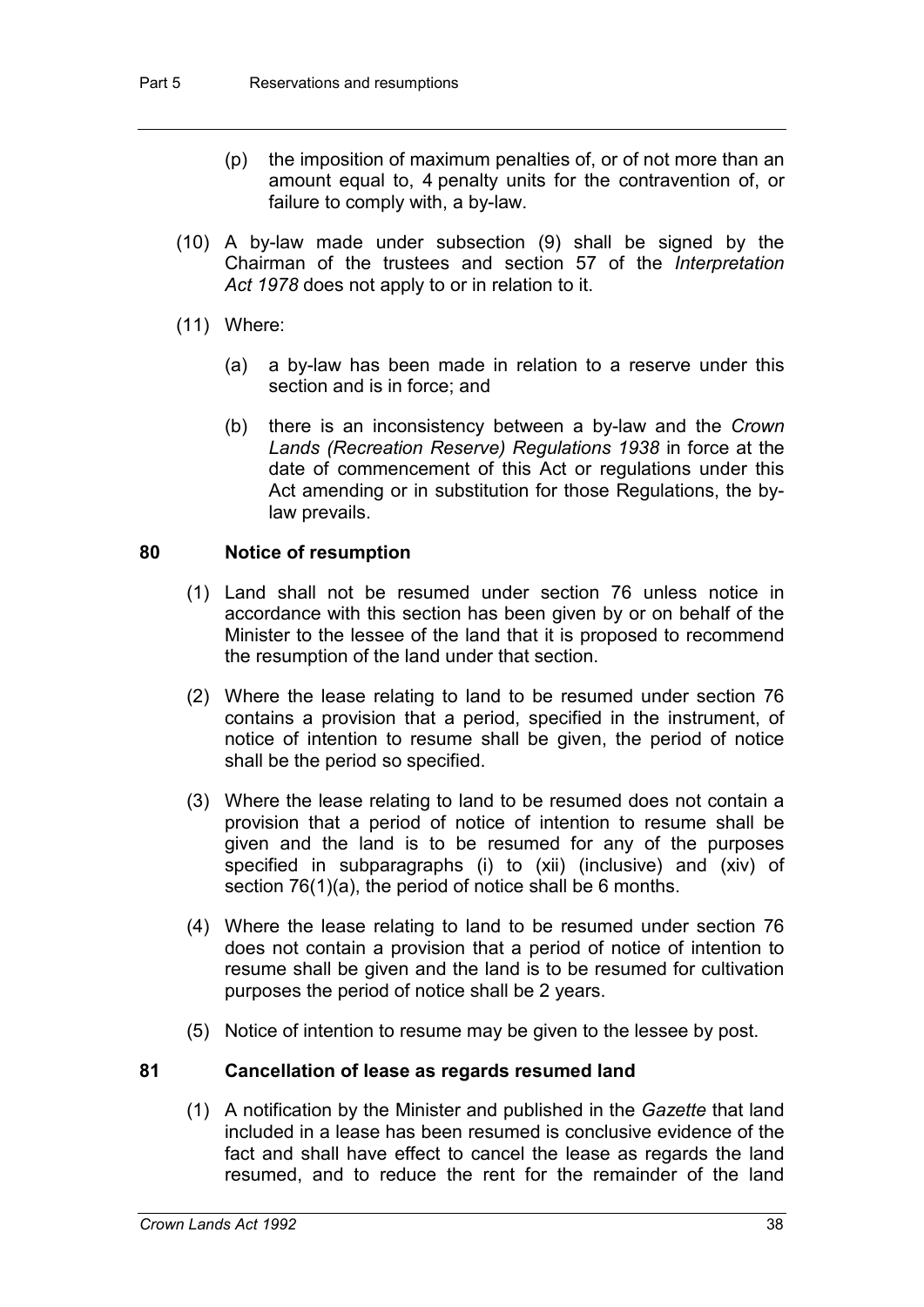proportionately to the extent of the resumption.

- (2) Where a portion of the land included in a lease is resumed under section 76 and the lease contains a covenant by the lessee to comply with the requirements of the lease as to developmental work and improvements, the Minister shall, within 28 days after the notification referred to in subsection (1), review the requirements of the lease having regard to the nature and area of the lands remaining subject to the lease, determine the extent to which the requirements shall be varied and give notice, in writing, of that determination to the lessee.
- (3) Where the Minister, under subsection (2), gives notice of a determination to a lessee, the requirements of the lease as to developmental work and improvements shall be taken to be varied:
	- (a) if the determination is varied under this  $Act in accordance$ with that determination as so finally varied; and
	- (b) in any other case in accordance with the determination,

as from the date on which the determination is so varied or as from the date of the determination, as the case may be.

#### **82 Compensation for resumption**

- (1) Where land included in a lease is resumed under section 76, the lessee is entitled to compensation for the improvements on the resumed land that are the property of the lessee and:
	- (a) if part only of the leased land is resumed, for the depreciation in the value of the lease by reason of the resumption; or
	- (b) if the whole of the leased land is resumed, for the loss of the lease,

assessed in accordance with this section.

- (2) If the lease specifies the manner in which and the matters in respect of which compensation shall be assessed, the compensation shall be assessed in the manner and with respect to the matters so specified.
- (3) If the lease does not specify the manner in which and the matter in respect of which compensation shall be assessed, the Minister shall require the Valuer-General to assess the compensation to which, under this section, the lessee is entitled.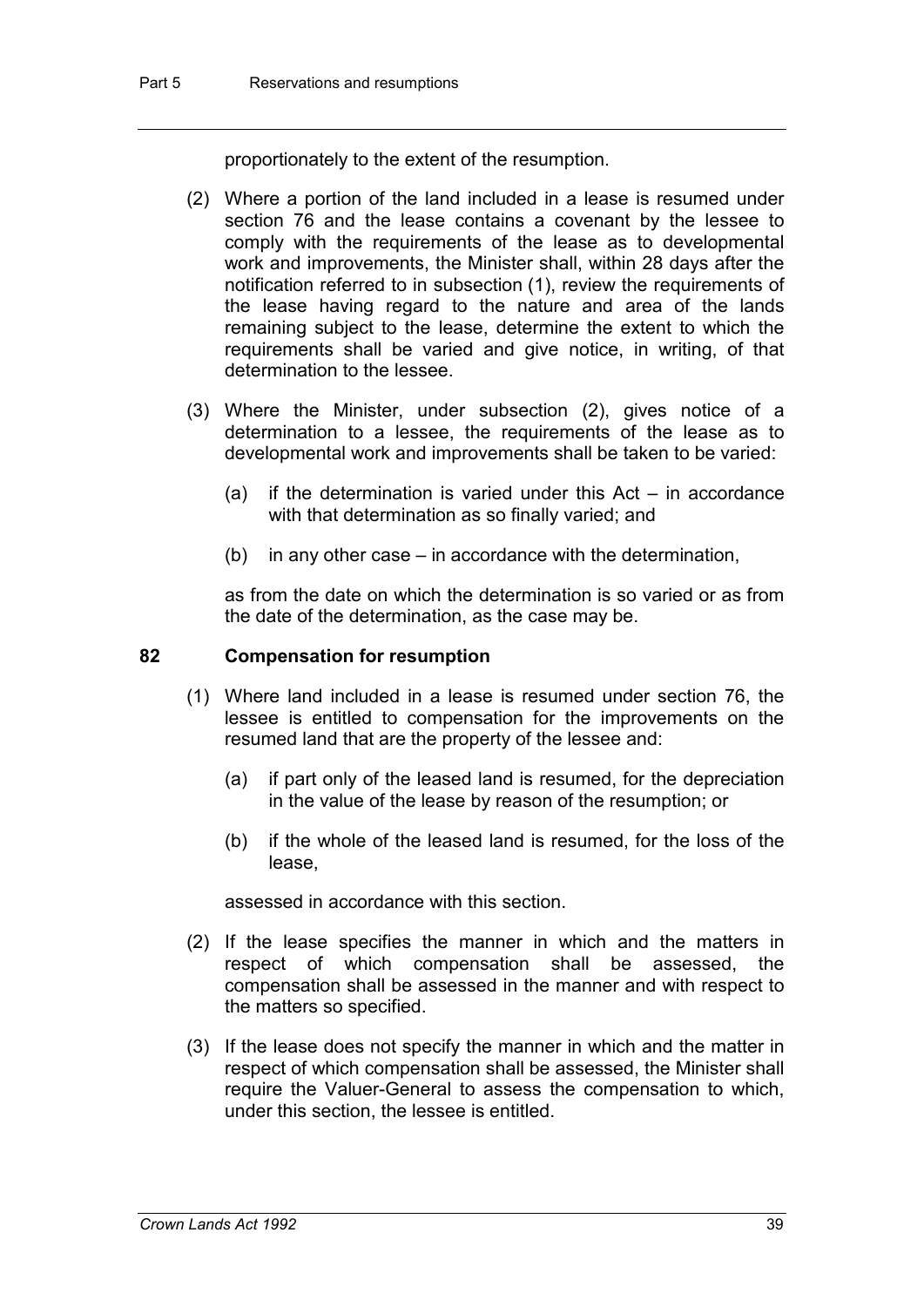- (4) In making an assessment under this section, the Valuer-General:
	- (a) shall not take into account any increased value of the resumed land arising from the construction of public works or from a proposal to construct public works; and
	- (b) shall set off any increase, by reason of such construction or proposal, in the value of the part of the leased land that is not resumed against the amount at which the Valuer-General would otherwise have assessed compensation.
- (5) The Valuer-General shall give the lessee notice in writing of an assessment under this section.
- (6) As soon as practicable after the resumption, the Minister shall pay to the lessee an amount equal to the compensation assessed in accordance with this section or, if that compensation is varied under this Act, an amount equal to the compensation as finally determined under this Act.

### **Part 6 Objections and reviews**

#### **83 Objections**

- (1) Subject to section 49, where the Minister or the Valuer-General gives to a person notice:
	- (a) of the re-appraisement of the rent of a lease;
	- (b) of a determination of the value of improvements on land comprised in a lease or licence under this Act;
	- (c) of a determination under section 81;
	- (d) of an assessment of compensation under section 82; or
	- (e) of the forfeiture of a lease under this Act,

the person may, within the prescribed period after receipt of the notice or within such extended period as the Minister or the Valuer-General, as the case may be, allows, send by post to, or lodge with, the Minister or the Valuer-General, as the case may be, at his or her office, an objection to the re-appraisement, determination, assessment or forfeiture specifying the grounds of objection.

- (2) For the purposes of subsection (1), the prescribed period is:
	- (a) in the case of a re-appraisement of rent  $-3$  months;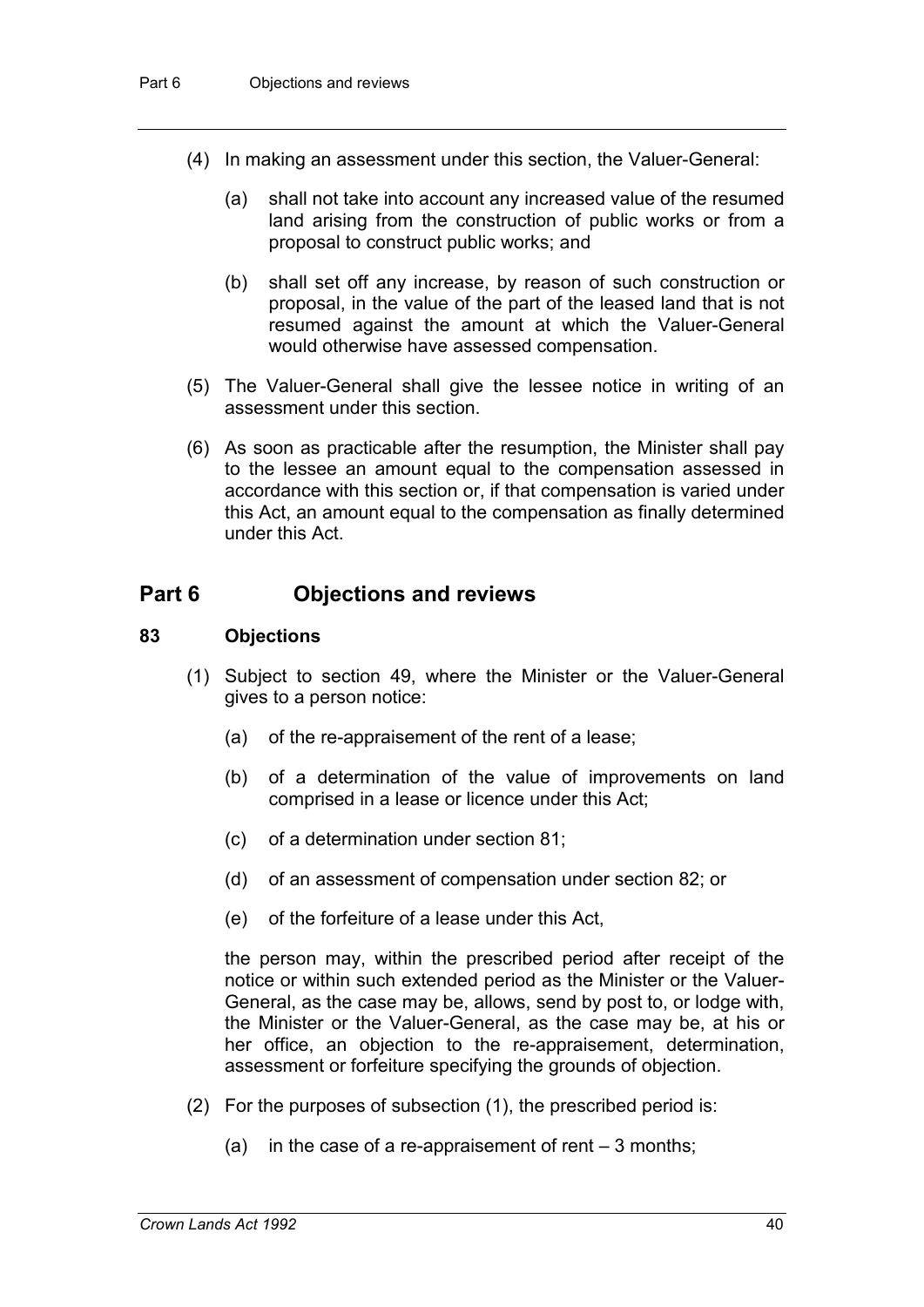- (b) in the case of an assessment of compensation  $-6$  months; and
- (c) in the case of a determination or forfeiture  $-28$  days.
- (3) The Minister or the Valuer-General shall, within 28 days after receiving an objection, consider the objection and may disallow it or allow it in whole or in part and shall forthwith give to the objector notice of his or her decision on the objection.

#### **84 Applications for review**

- (1) An objector who is dissatisfied with:
	- (a) a decision of the Minister or the Valuer-General on an objection to a re-appraisement, determination or assessment referred to in section 83(1); or
	- (b) a decision of the Minister to disallow an objection to the forfeiture of a lease under this Act,

may, within 28 days after receipt of the notice of the decision, by writing, request the Minister or the Valuer-General, as the case may be, to refer the decision to the Land and Valuation Review Tribunal for review.

- (2) On receipt of a request under subsection (1), the Minister or the Valuer-General shall refer the decision to the Tribunal.
- (3) On a reference under subsection (2), the objector is limited to the grounds stated in the objection.

#### **85 Powers of Tribunal**

- (1) Where the Tribunal reviews a decision of the Minister or the Valuer-General on an objection to a re-appraisement, determination or assessment referred to in section 83(1), it has all the powers of the Minister or the Valuer-General, as the case may be, in making the re-appraisement, determination or assessment.
- (2) Where the Tribunal reviews a decision of the Minister to disallow an objection to the forfeiture of a lease under this Act, it may confirm or annul the notice forfeiting the lease to which the decision relates.
- (3) Sections 27 to 29 (inclusive) and section 31 of the *Valuation of Land Act 1963* apply to and in relation to a reference to the Tribunal under this Act and the decision of the Tribunal on the reference in like manner as they apply to and in relation to a reference to the Tribunal under that Act and the decision of the Tribunal on the lastmentioned reference.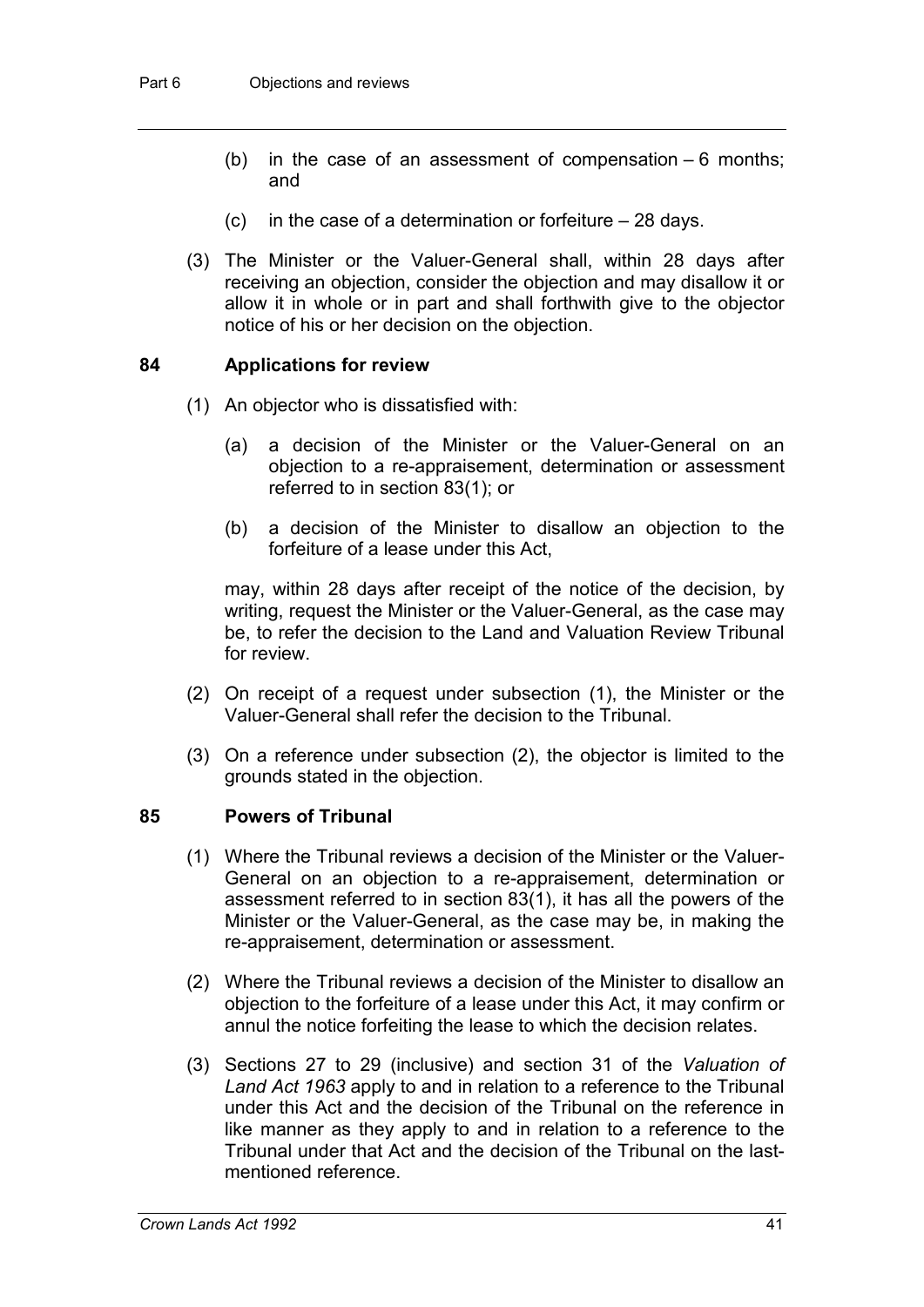- (4) For the purposes of section 28 of the *Valuation of Land Act 1963* in its application to a reference to the Tribunal under this Act:
	- (a) the person requesting the reference;
	- (b) in the case of a reference of a decision of the Minister the Minister; and
	- (c) in the case of a reference of a decision of the Valuer-General – the Valuer-General,

are parties to the reference.

- (5) When the Tribunal gives its decision it shall, at the same time, certify the amount which, in its opinion, would be a reasonable amount to be paid by the Minister or the Valuer-General or by the other party to the reference in respect of costs incurred by the reference to the Tribunal.
- (6) An amount certified under subsection (5) is recoverable as a debt due and payable by the Minister, the Valuer-General, or by the other party to the reference, as the case may be.

#### **86 Validity of re-appraisements, &c.**

The validity of a re-appraisement, determination or assessment referred to in section 83(1) is not affected by:

- (a) a failure to give notice of the re-appraisement, determination or assessment;
- (b) the lodging of an objection to the re-appraisement, determination or assessment;
- (c) a failure to give notice of a decision on an objection to the re-appraisement, determination or assessment; or
- (d) a reference to the Tribunal of a decision on an objection to the re-appraisement, determination or assessment.

#### **87 Notice of forfeitures of leases**

- (1) Where:
	- (a) the Minister gives a notice under this Act forfeiting a lease and the person entitled to object does not, within 28 days after receiving the notice, object to the forfeiture of the lease;
	- (b) the Minister gives, under section 83, notice of the Minister's decision to disallow an objection to the forfeiture of a lease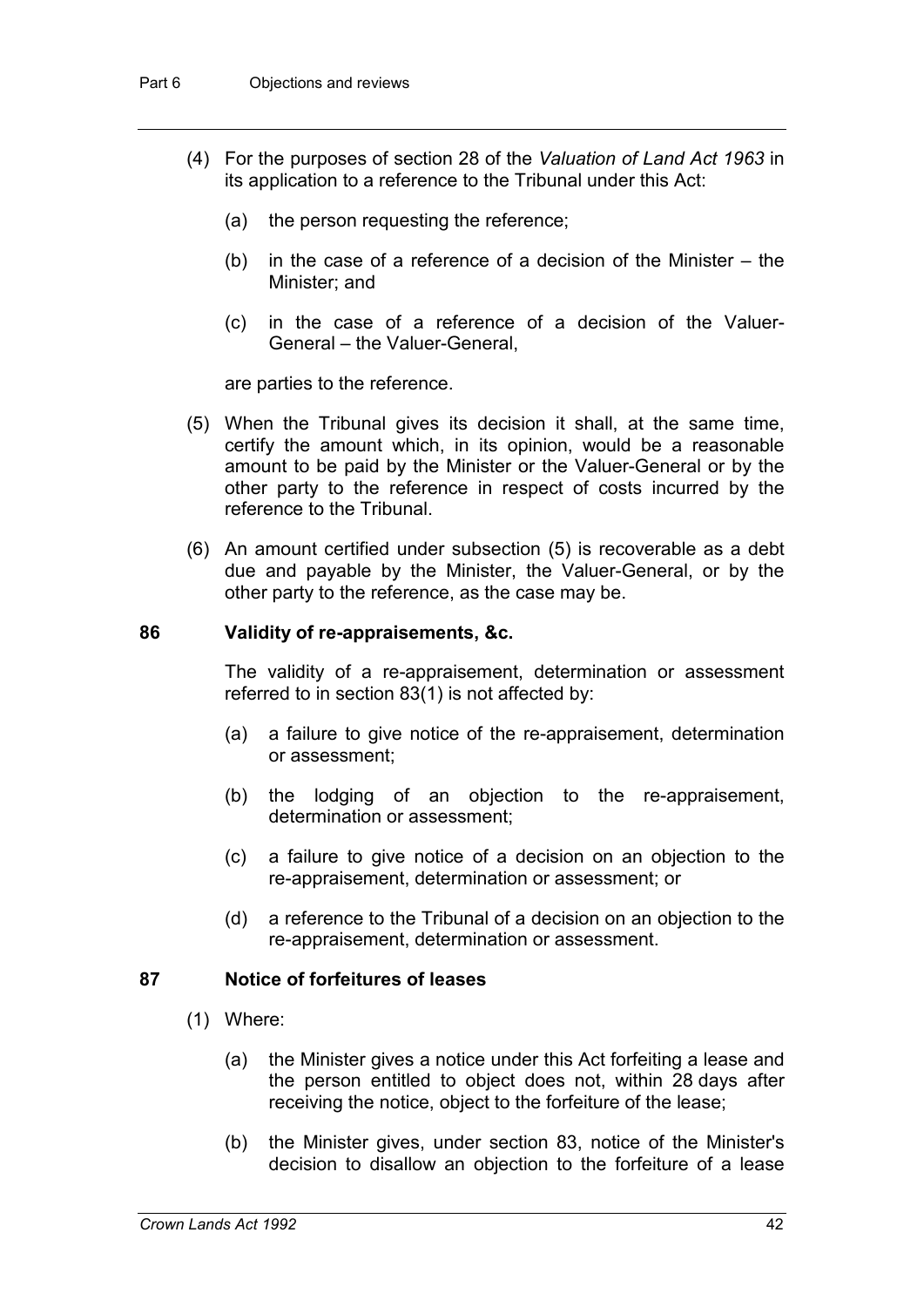under this Act and the objector does not, within 28 days after receiving the notice, request the Minister to refer the decision to the Tribunal for review; or

(c) on the review of a decision to disallow an objection to the forfeiture of a lease under this Act, the Tribunal confirms the notice forfeiting the lease,

the Minister may cause notice of the forfeiture to be published in the *Gazette*.

- (2) The forfeiture of a lease under this Act is not effective until a notice of the forfeiture is published in the *Gazette* in pursuance of subsection (1).
- (3) A notice published in the *Gazette* in pursuance of subsection (1):
	- (a) has the same effect as a re-entry and recovery of possession by or on behalf of, the Territory; and
	- (b) is conclusive evidence that the lease to which the notice relates has been forfeited.
- (4) The Minister shall lodge with the Registrar-General a copy of each notice of the forfeiture of a lease published in the *Gazette* in pursuance of subsection (1).

### **Part 7 Licences**

#### **88 Grazing licences**

- (1) The Minister may, under and subject to the Regulations, grant licences to persons to graze stock or a particular kind of stock, on Crown lands that are not held under a lease or licence granted under this or any other Act or on reserved or dedicated lands, for such period, not exceeding 12 months, as is prescribed.
- (2) Subsection (1) does not authorise the grant of a licence in relation to:
	- (a) reserved lands within the boundaries of a local government area, being reserved lands that have been placed under the trusteeship of the council of that local government area;
	- (b) lands reserved under section 76 for stock routes and travelling stock;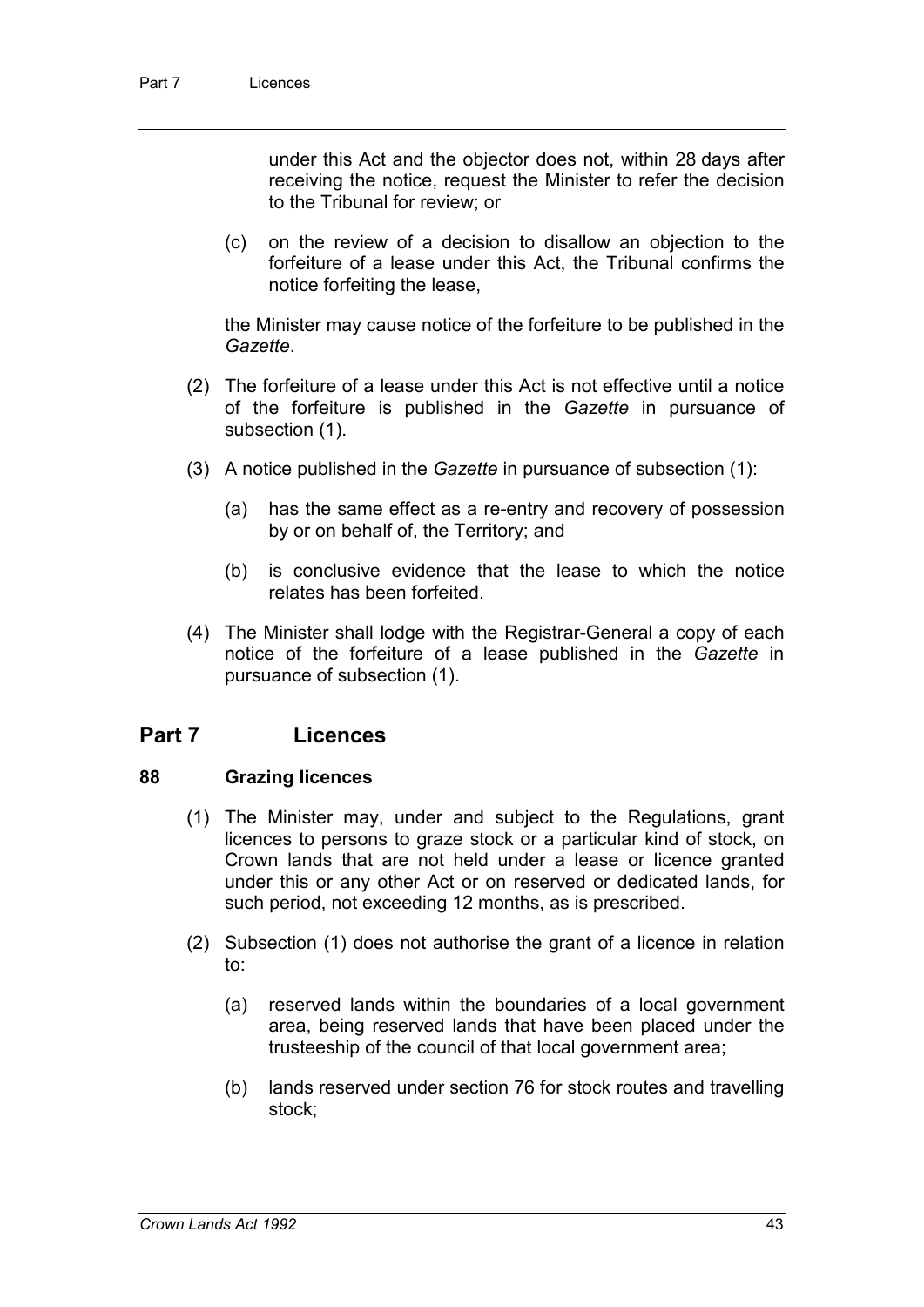- (c) subject to paragraph (b), reserved lands within the boundaries of a town that have been reserved for a public purpose under section 76, unless the trustees of the reserved land recommend the grant;
- (d) lands reserved for the use and benefit of the Aboriginal inhabitants of the Territory;
- (e) lands reserved for forest reserves or for the purposes of afforestation and sylviculture; or
- (f) reserved lands that have been committed to the care, control and management of the Commission, unless the Commission recommends the grant.

#### **89 Improvements on land in respect of which grazing licences are held**

- (1) The holder of a licence to graze stock on land specified in the licence may apply to the Minister for permission to make or erect specified improvements on the land.
- (2) The Minister may, in the Minister's absolute discretion:
	- (a) grant the application unconditionally;
	- (b) refuse the application; or
	- (c) grant the application subject to such conditions as the Minister thinks fit.
- (3) Where:
	- (a) the Minister grants the application subject to conditions; and
	- (b) the holder does not comply with those conditions,

the improvements shall be deemed not to be made or erected with the permission of the Minister.

- (4) Where:
	- (a) a licence to graze stock on land, other than land reserved for the use and benefit of the Aboriginal inhabitants of the Territory, expires or is determined;
	- (b) the person to whom the licence was granted is not:
		- (i) granted a renewal of the licence;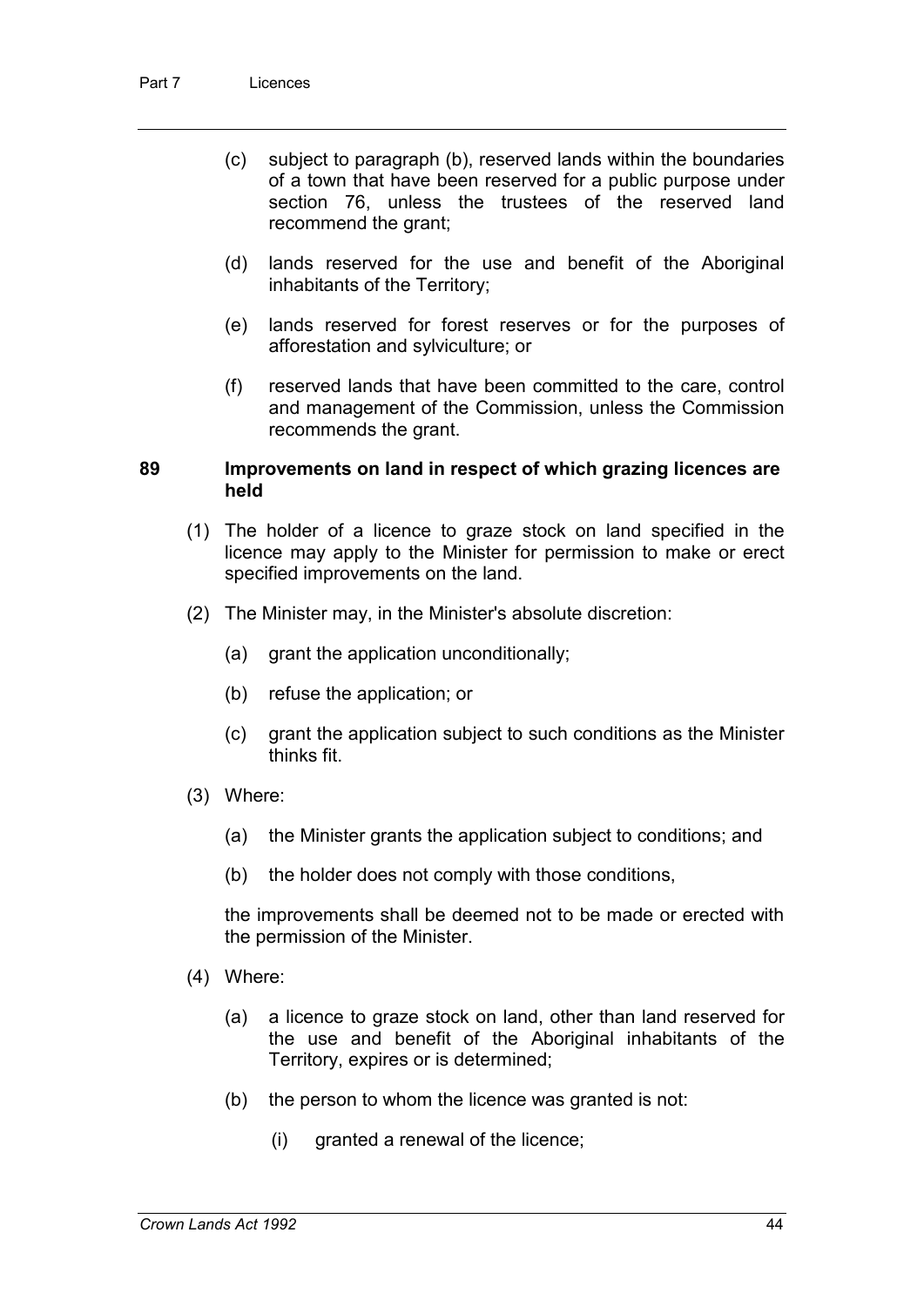- (ii) granted a further licence to graze stock on the land or on other land which includes the land; or
- (iii) granted a lease of the land or other land which includes the land; and
- (c) the person to whom the licence was granted has, with the permission of the Minister, made or erected, during the currency of the licence or a previous licence in respect of the same land, improvements on the land or has paid to the Commonwealth or the Territory the value of the improvements on the land,

the person to whom the licence was granted is entitled to be paid, as compensation for the improvements, an amount equal to the value of the improvements immediately after the expiration or determination of the licence.

#### **90 Occupation licences**

- (1) The Minister may, under and subject to the Regulations, grant a licence to a person to occupy particular Crown lands for such purposes as the Minister thinks fit.
- (2) Licences granted in pursuance of subsection (1) may be for such period not exceeding 5 years as is prescribed.

#### **91 Miscellaneous licences**

- (1) The Minister may grant licences to go on Crown lands, or lands subject to a lease granted, whether before or after the commencement of this Act, on behalf of the Crown, or dedicated or reserved lands, and to take from the land:
	- (a) live or dead timber or wood;
	- (b) stone, shell, sand, gravel, clay or earth, not being or supposed to be metalliferous;
	- (c) salt;
	- (d) seaweed;
	- (e) bark; and
	- (f) any other substance or article the property of the Territory.
- (2) Licences in pursuance of this section shall not be granted for a period longer than 12 months.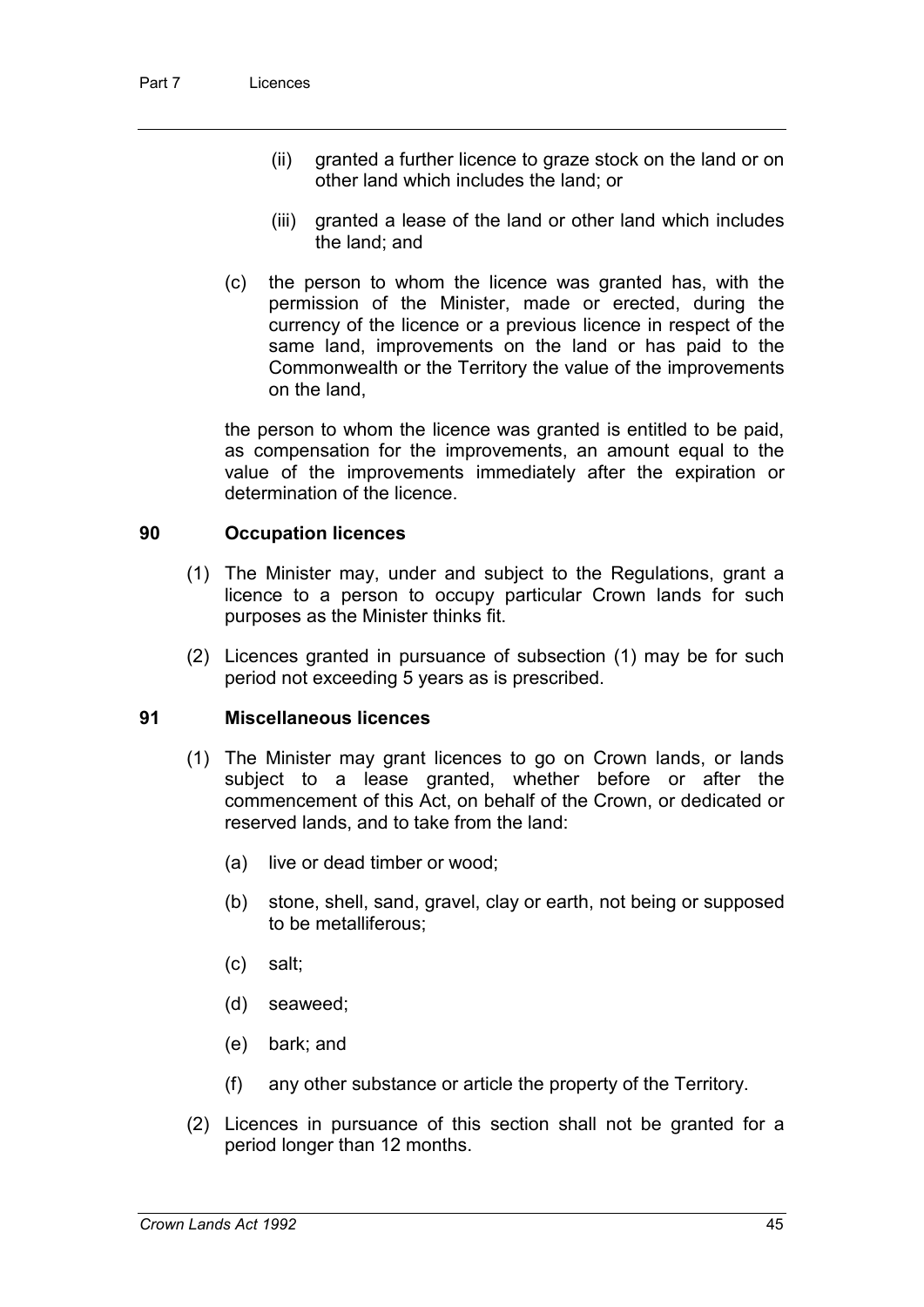- (3) Subsection (1) does not authorise the grant of a licence in relation to:
	- (a) reserved lands within the boundaries of a local government area, being reserved lands that have been placed under the trusteeship of the council of that local government area;
	- (b) reserved lands within the boundaries of a town which have been reserved under section 76 for a public purpose unless the trustees of the land recommend the grant;
	- (c) lands reserved for the use and benefit of the Aboriginal inhabitants of the Territory;
	- (d) lands reserved for forest reserves or for the purposes of afforestation and sylviculture;
	- (e) reserved lands that have been committed to the care, control and management of the Commission, unless the Commission recommends the grant; or
	- (f) lands included in a lease where the substance to be taken from the land under the licence is not reserved to, or the property of, the Crown.

#### **92 Licences in respect of reserved land**

- (1) The Minister may grant to a person for a period not exceeding 12 months a licence authorising the use and occupation of land which has been reserved for a purpose specified in section  $76(1)(a)(iv)$ ,  $(x)$  or  $(xiv)$ .
- (2) A licence granted under this section:
	- (a) is determinable upon 28 days notice in writing under the hand of the Minister or a person authorised by the Minister;
	- (b) does not confer on the licensee an exclusive right of possession of the land; and
	- (c) is subject to such terms and conditions (including the payment of the rent) as are endorsed on it.

#### **93 Licences relating to supply of services**

- (1) The Minister may grant a person a licence to:
	- (a) go onto Crown land (including Crown land reserved under section 76), other than Crown land in respect of which a lease is in force; and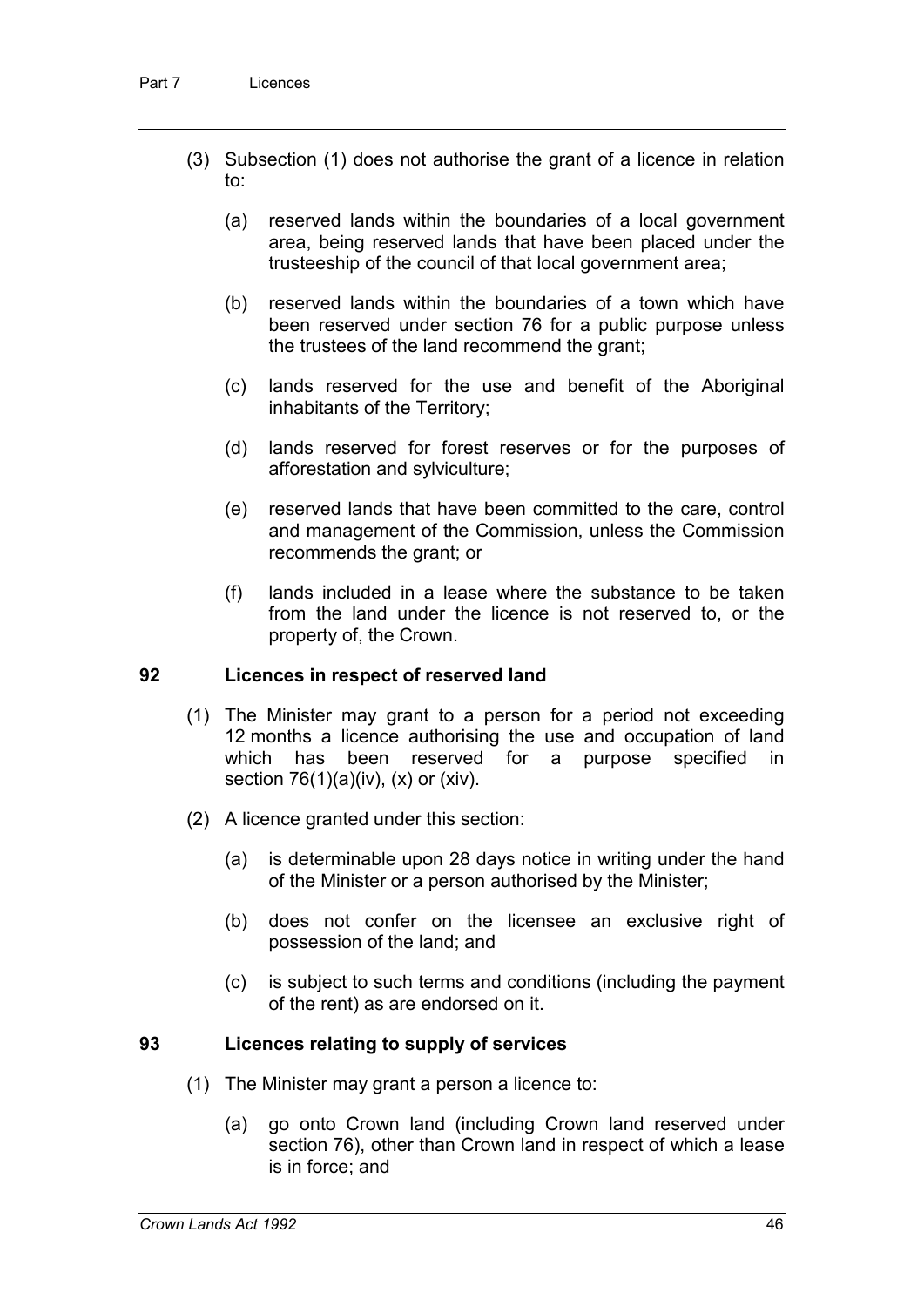(b) carry out the work specified in the licence on the land,

for the purpose of supplying or conveying through, under, on, across or above the land a sewerage, water supply, drainage, electricity or other energy supply or communications service by electronic means.

- (2) A licence granted under subsection (1) is subject to:
	- (a) the condition that the holder of the licence must, on completion of the construction of the works by which the service is supplied or conveyed through, under, on, across or above the Crown land, provide a record or the details of the construction of the works and the location of the service through, under, on, across or above the land; and
	- (b) any other terms and conditions specified by the Minister in the licence.
- (3) The expenses incurred in preparing and providing a record under subsection (2)(a) are not payable by or recoverable from the Territory.

#### **94 Fees, terms and conditions**

- (1) The fees payable in respect of a licence (other than a licence granted under section 92 or 93) are the fees prescribed under section 8, or such other fees, not exceeding those, if any, so prescribed, as the Minister thinks fit and specifies in the licence document.
- (2) A licence granted under this Act (other than a licence granted under section 92 or 93) is subject to such terms and conditions as are prescribed in the Regulations, or such other terms and conditions, not inconsistent with those, if any, so prescribed, as the Minister thinks fit and specifies in the licence document.

#### **Part 8 Miscellaneous**

#### **95 Constitution of counties, hundreds and town lands**

- (1) The Administrator may, by notice in the *Gazette*, constitute and define the boundaries of counties, hundreds and towns.
- (2) The Administrator may, by notice in the *Gazette*, set apart as town lands any Crown land within the boundaries of a town.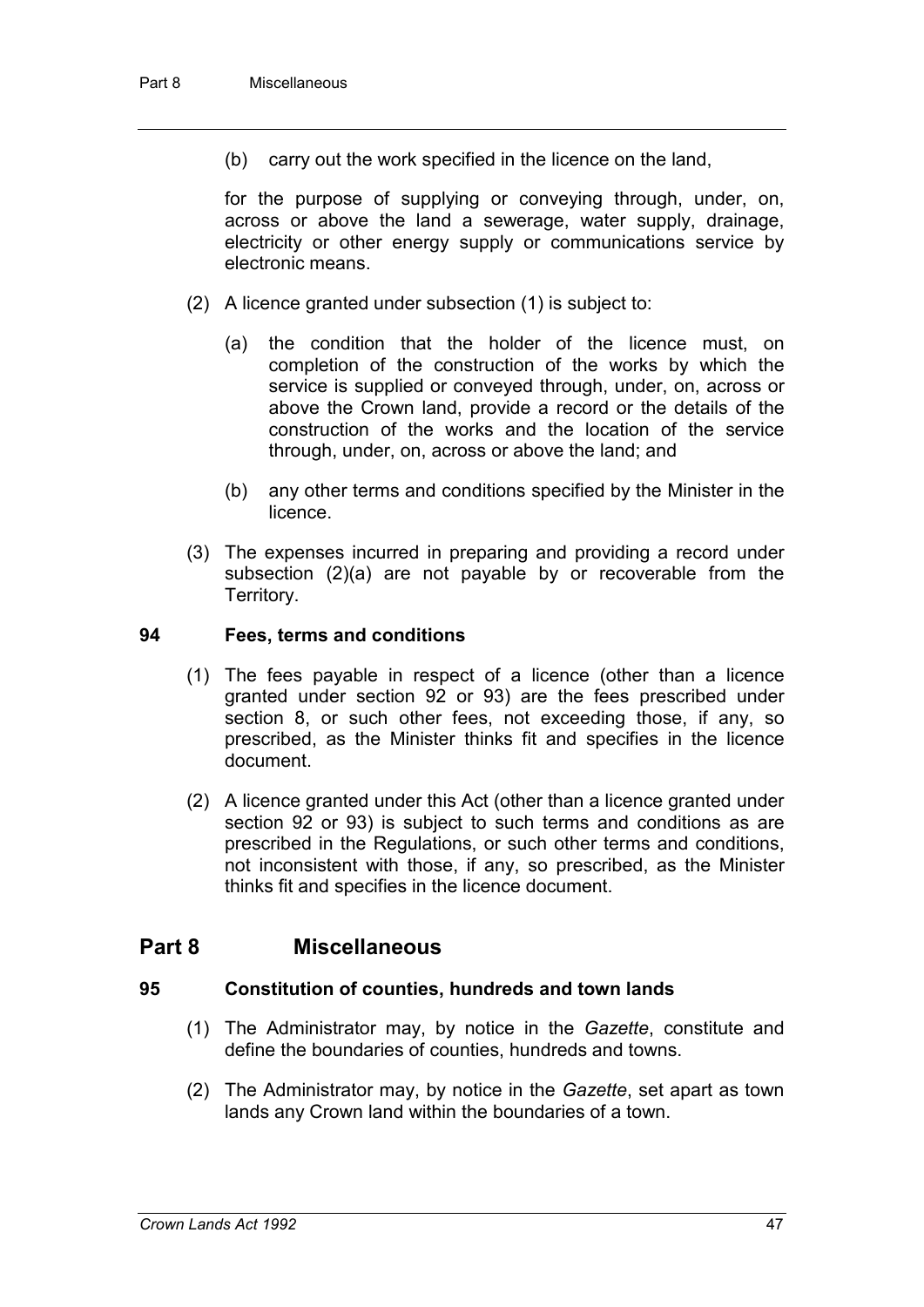#### **96 Declaration of routes for travelling stock**

The Minister may, by notice in the *Gazette*, declare routes, not exceeding 1,610 metres in width, through Crown lands or reserved or dedicated land, whether or not that land is held under licence or lease granted under this or any other Act, to be routes for the passage of travelling stock.

#### **97 Persons authorised may conduct auction sales without licence**

A person authorised in writing by the Minister to do so may conduct sales by auction under this Act without having an auctioneer's licence or incurring, on that account, a penalty.

#### **98 Power of Minister to summon witnesses, &c.**

- (1) The Minister may, for the purpose of determining a matter that under this Act comes before the Minister:
	- (a) summon witnesses;
	- (b) take evidence on oath; and
	- (c) require the production of documents, books and papers.
- (2) A person who, when properly summoned under this section to give evidence or produce documents, books or papers, fails to attend before the Minister at the time appointed in the summons, or to give evidence or produce documents, books or papers, is guilty of an offence.

Maximum penalty: 4 penalty units.

#### **99 Unbranded wild cattle and buffaloes**

- (1) All unbranded wild horses and unbranded bovine cattle, being animals above the age of 12 months, that are at any time remaining or feeding on Crown lands (including reserved or dedicated lands but not including leased lands or lands occupied under licence or agreement) and which have no reputed or apparent owner are the property of the Territory.
- (2) All unbranded buffaloes that are at any time remaining or feeding on Crown lands (including reserved or dedicated lands but not including leased lands or lands occupied under licence or agreement) are the property of the Territory.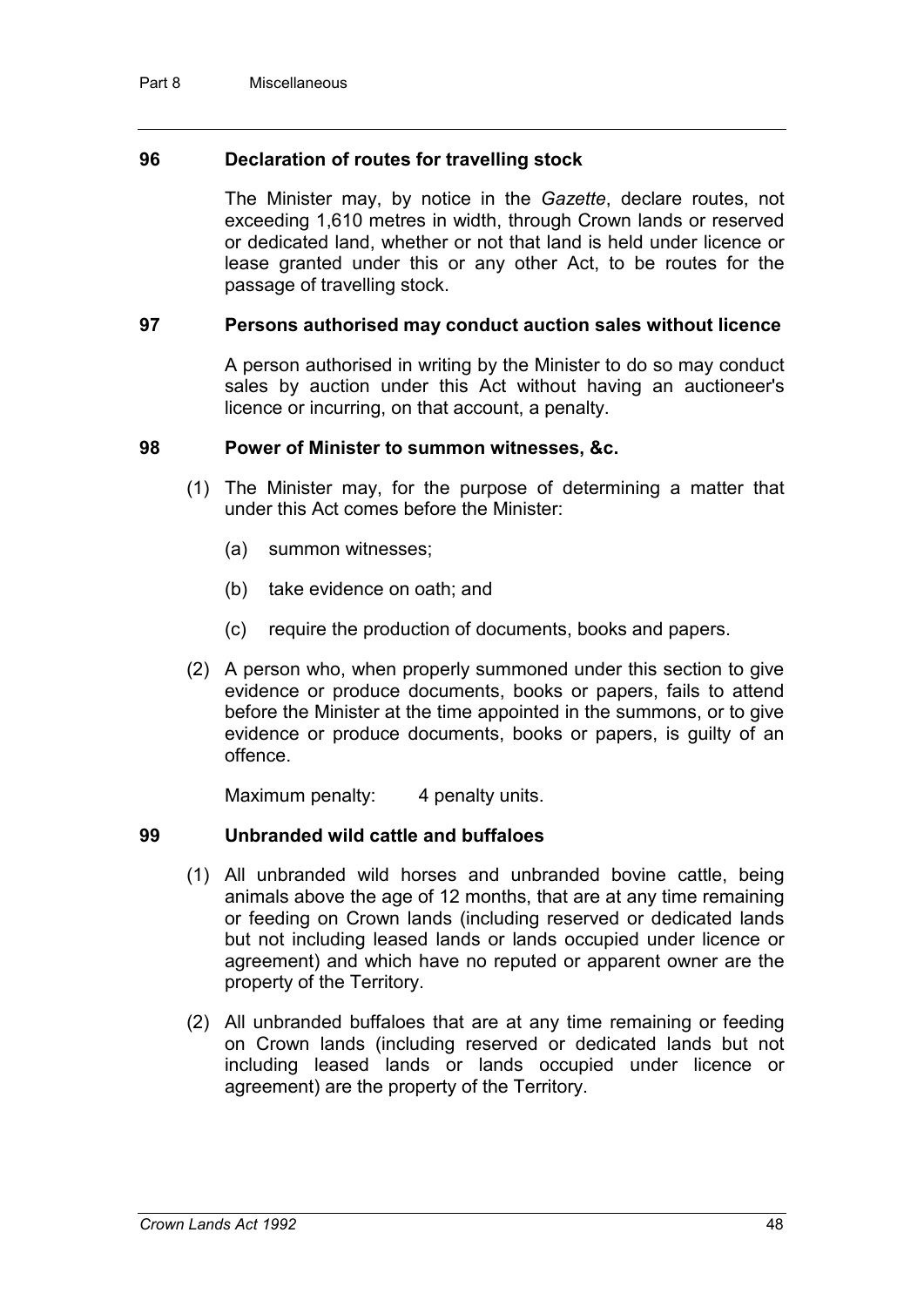- (3) The Minister may cause those horses, cattle and buffaloes to be sold and disposed of by public auction, or by tender and may impose qualifications, terms and conditions on the auction, tender, bidder or tenderer.
- (4) The Minister shall notify in the *Gazette*, not later than 28 days before the time of or for the auction or tender, the object, time and place of the auction, or the time until which the tender may be made, and qualifications, terms and conditions, if any, applicable to the auction or tender.
- (5) The purchaser of the horses, cattle or buffaloes, on obtaining the written authority of the Minister for the purpose, may, within 2 months after the date of the authority or such further time as the Minister allows, with such assistance as is necessary, take possession of the horses, cattle or buffaloes and for that purpose enter on such Crown lands.

#### **100 Power to impound cattle or buffaloes trespassing and to destroy pigs**

- (1) If any cattle or buffaloes are found trespassing on Crown land (including reserved or dedicated lands, but not including leased lands or lands occupied under licence or agreement), any person authorised in writing by the Minister to do so may impound them to be dealt with according to law.
- (2) A person authorised in writing by the Minister may destroy, without compensation to the owner, any pigs trespassing on Crown land or reserved or dedicated land.

#### **101 Penalty for unlawfully depasturing**

A person who depastures cattle or buffaloes on Crown land (including reserved or dedicated lands, but not including leased lands or land occupied under licence or agreement), without having a valid licence or other authority to do so or depastures on such land a greater number of cattle or buffaloes than is authorised by the licence or authority, is guilty of an offence.

Maximum penalty: 40 penalty units plus \$50 for every head of cattle or buffaloes.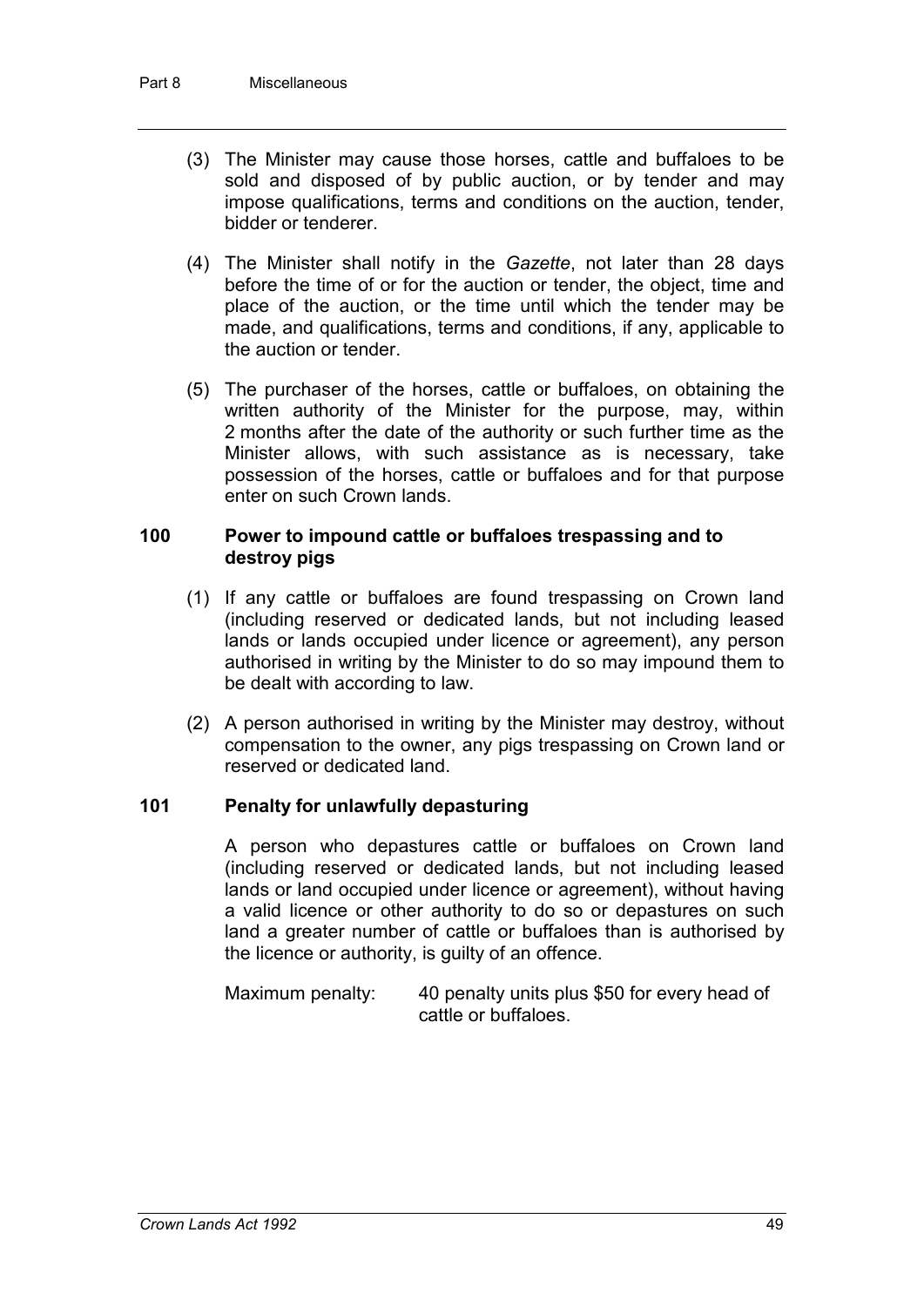#### **102 Penalty for removing timber, &c., without a licence**

A person who, except in pursuance of a lease or licence or other lawful authority (proof of which lies with the person):

- (a) injures, fells, barks or destroys a tree or sapling growing on Crown land (including reserved or dedicated land) not subject to a right of, or contract for, purchase;
- (b) cuts, saws, removes, or sells timber lying or being on that land;
- (c) removes and takes away, or severs, excavates, quarries, or digs for, with intent to remove and take away, any metal or ore containing metal, or any stone, sand, gravel, or other material from that land; or
- (d) takes or removes from that land any other substance or article the property of the Territory,

is guilty of an offence.

Maximum penalty: 40 penalty units.

#### **103 Service of notices, &c.**

- (1) Except where otherwise provided in this Act, a notice required by this Act to be given to a person may be delivered personally to that person or sent by post, addressed:
	- (a) in the case of an individual, to the person's last-known place of business or residence; and
	- (b) in the case of a corporation, to its registered office in the Territory or otherwise as provided by the Corporation Law.
- (2) Without limiting the generality of subsection (1)(b), a notice under this Act or arising out of a breach of this Act or a condition of a lease under this Act may, in the case of a corporation without a registered office in the Territory, be served by affixing a copy of the notice on a conspicuous part of the land.

#### **104 Onus of proof**

In an action, suit, or proceeding under this Act:

(a) the averment that land is Crown land, or reserved or dedicated land, or land held under lease, or occupied under licence or agreement, or that a person is authorised to take a proceeding, to do an act or perform a duty, or sue for the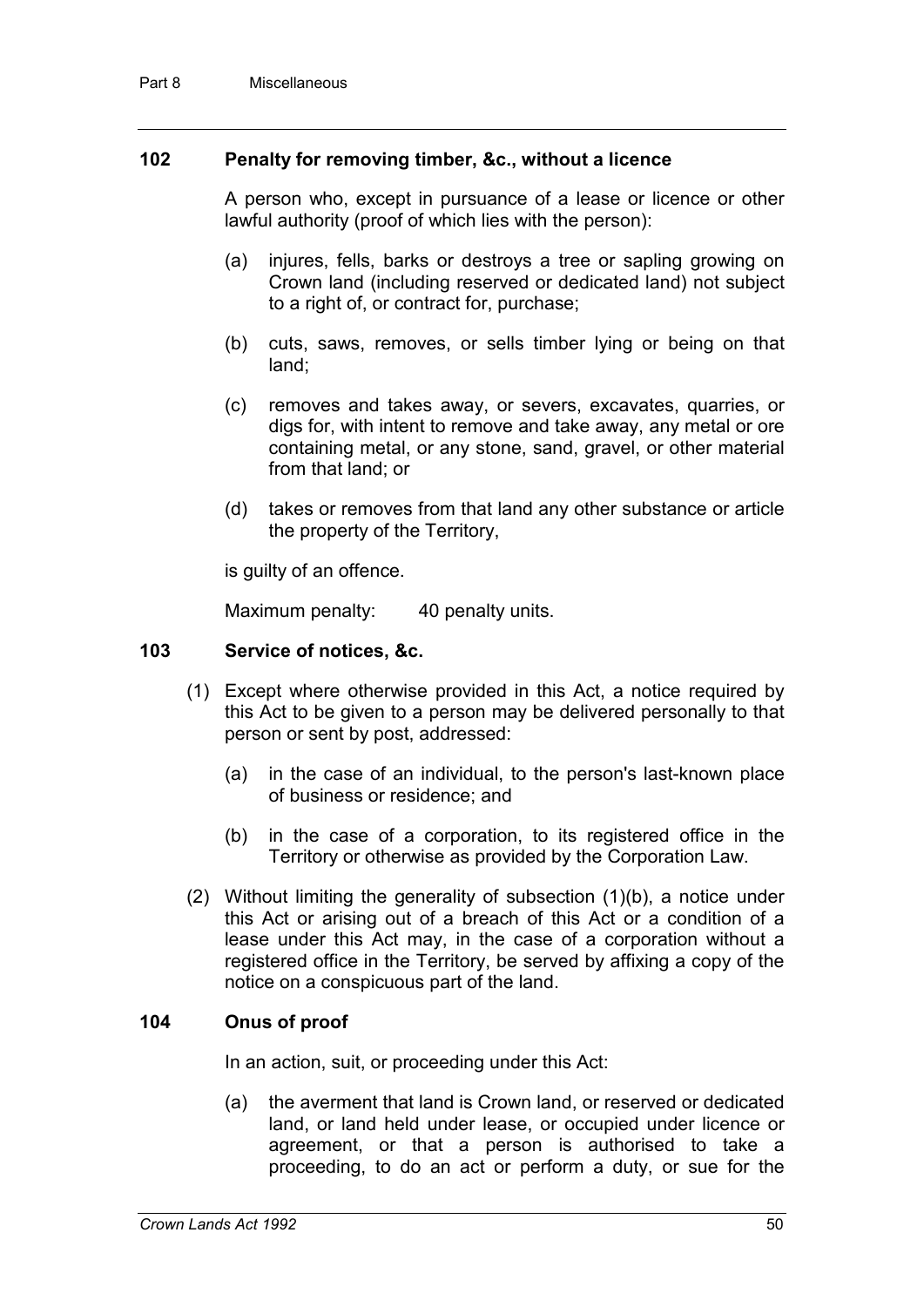recovery of a penalty or other moneys under this Act is prima facie evidence of the fact;

- (b) if a question arises as to whether the defendant was authorised to do the act complained of, the proof of that fact shall lie on the defendant; and
- (c) all licences, certificates, maps, plans and copies thereof purporting to be certified as true under the hand of the Surveyor-General, shall, in all matters relating to such an action, suit, or proceeding, be sufficient evidence without production of original records, and without the personal attendance of the Surveyor-General, or proof of his or her signature.

#### **105 Power to enforce covenant or forfeit lease not affected by demand or acceptance of rent**

The demand or acceptance of rent in respect of a lease granted or agreed to be granted under this Act shall not be taken to be a waiver of the right of the Territory or the Minister to enforce the observance of a condition or regulation under which the demised premises are held, or the right to forfeit the lease for breach of a condition or regulation committed before the making of the demand or the acceptance of the rent.

#### **106 Regulations**

- (1) The Administrator may make regulations not inconsistent with this Act, prescribing all matters which by this Act are required or permitted to be prescribed, or which are necessary or convenient to be prescribed, for the purpose of carrying out or giving effect to this Act, or for regulating the conduct of any business in connection with the administration of Crown lands in the Northern Territory, and in particular for prescribing:
	- (a) matters for the regulation of persons holding licences under this Act;
	- (b) the returns to be furnished by lessees and licensees;
	- (c) the grounds for the determination by the Minister of licences under this Act and the manner of their determination;
	- (d) matters relating to the management, use and control of commonage;
	- (e) maximum penalties of 8 penalty units for offences against the Regulations;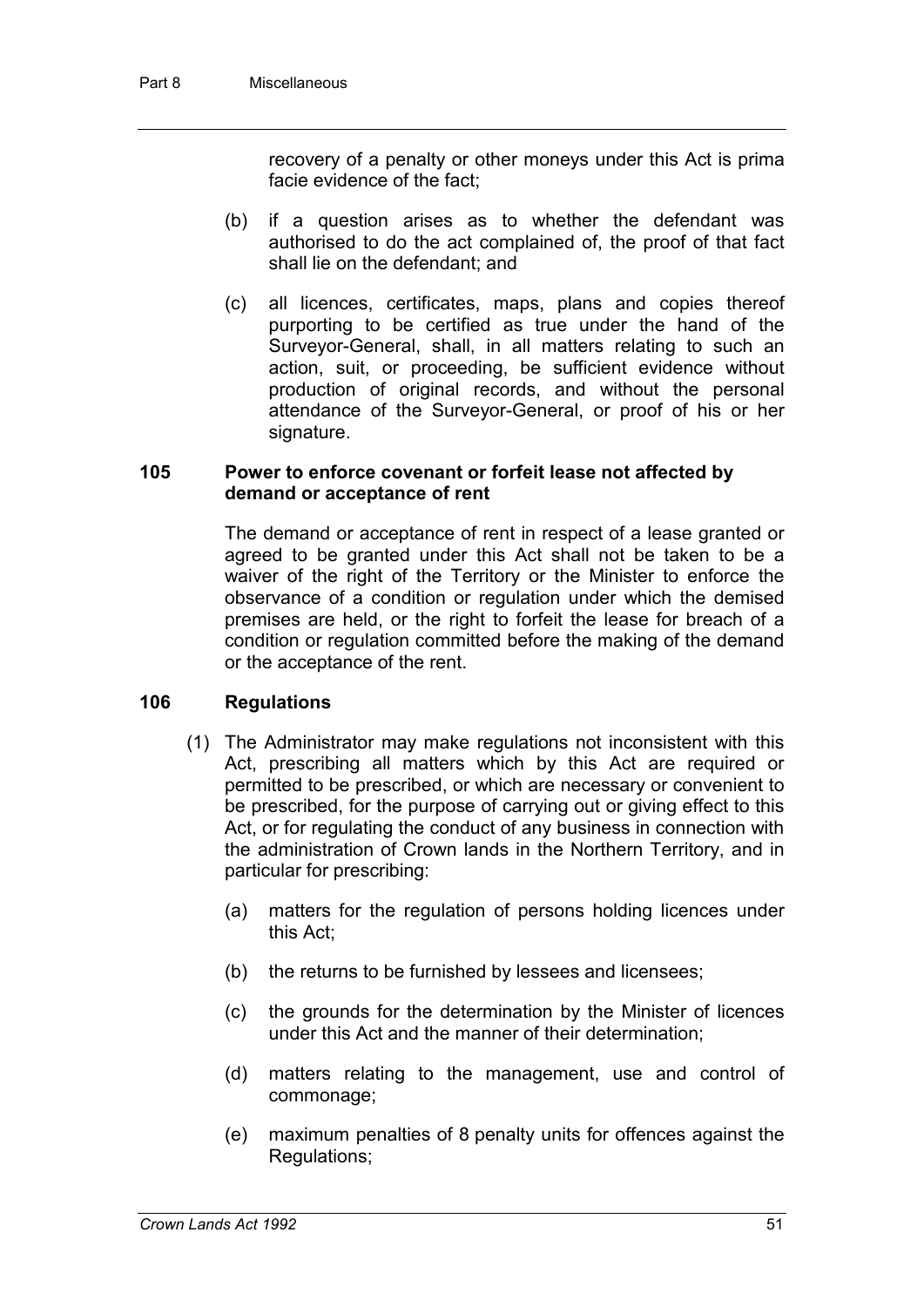- (f) matters in relation to the control, care, protection, preservation, improvement and management by the Minister, or by trustees, as the case may be, of any lands reserved for the recreation or amusement of the public or for any other public purpose and for the preservation of good order and decency on any such lands;
- (g) standard forms to be used for the purposes of this Act, including standard forms for provisions in leases; and
- (h) standard provisions that shall be implied in leases and other instruments, short forms of provisions of leases and other instruments and definitions of words and expressions used in leases and other instruments.

### **Part 9 Repeal and savings**

#### **107 Repeal**

The Acts specified in Schedule 2 are repealed.

#### **108 Savings**

- (1) Without limiting the generality of section 12 of the *Interpretation Act 1978* but subject to the *Pastoral Land Act 1992*, all titles, appointments (other than appointments as members of the Land Board of the Northern Territory), delegations, authorisations, permissions, leases, permits, licences, rights, privileges, obligations and liabilities made, given, granted, acquired, accrued or incurred under the Acts repealed by section 107, and all matters in process under those repealed Acts immediately before the commencement of this Act, shall continue as if made, given, granted, acquired, accrued, incurred, commenced or in process under the relevant corresponding provisions of this Act or, as the case may be, the *Pastoral Land Act 1992*, and those provisions, with the necessary changes, shall be construed accordingly.
- (2) Notwithstanding the repeals effected by section 107, all regulations, by-laws and other instruments of a legislative or administrative character in force immediately before the commencement of this Act shall continue in force, and may be revoked or amended, as if made under the relevant corresponding provisions of this Act or, as the case may be, the *Pastoral Land Act 1992*, and, with the necessary changes, those provisions, and those regulations, by-laws and other instruments, shall be construed accordingly.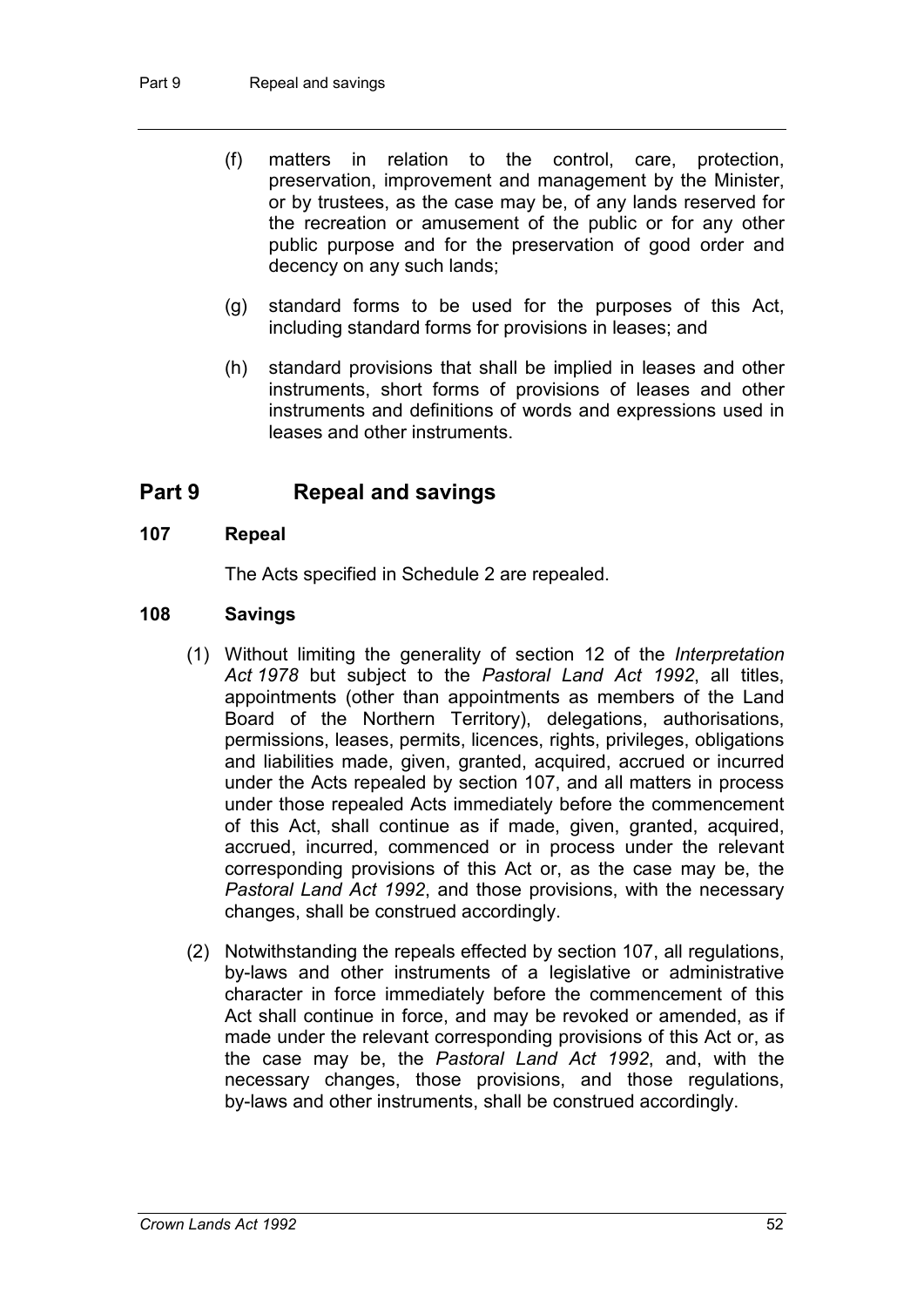### **Schedule 2 Acts Repealed**

section 107

*Crown Lands Ordinance 1931* No. 2, 1931 *Crown Lands Ordinance 1933* No. 11, 1933

| Crown Lands Ordinance 1931         |
|------------------------------------|
| Crown Lands Ordinance 1933         |
| Crown Lands Ordinance 1934         |
| Crown Lands Ordinance (No. 2) 1934 |
| Crown Lands Ordinance 1935         |
| Crown Lands Ordinance (No. 2) 1935 |
| Crown Lands Ordinance (No. 3) 1935 |
| Crown Lands Ordinance 1938         |
| Crown Lands Ordinance 1939         |
| Crown Lands Ordinance 1943         |
| Crown Lands Ordinance 1946         |
| Crown Lands Ordinance 1948         |
| Crown Lands Ordinance 1950         |
| Crown Lands Ordinance 1952         |
| Crown Lands Ordinance (No. 2) 1952 |
| Crown Lands Ordinance (No. 3) 1952 |
| Crown Lands Ordinance 1953         |
| Crown Lands Ordinance 1954         |
| Crown Lands Ordinance (No. 2) 1954 |
| Crown Lands Ordinance 1955         |
| Crown Lands Ordinance (No. 2) 1955 |
| Crown Lands Ordinance 1956         |
| Crown Lands Ordinance 1957         |
| Crown Lands Ordinance 1959         |
| Crown Lands Ordinance (No. 2) 1959 |
| Crown Lands Ordinance 1961         |
| Crown Lands Ordinance 1962         |
| Crown Lands Ordinance (No. 2) 1962 |
| Crown Lands Ordinance (No. 3) 1962 |
| Crown Lands Ordinance (No. 4) 1962 |
| Crown Lands Ordinance 1963         |
| Crown Lands Ordinance (No. 2) 1963 |
| Crown Lands Ordinance (No. 3) 1963 |
| Crown Lands Ordinance 1964         |
| Crown Lands Ordinance (No. 2) 1964 |
| Crown Lands Ordinance (No. 3) 1964 |
| Crown Lands Ordinance 1965         |
| Crown Lands Ordinance (No. 2) 1965 |
| Crown Lands Ordinance 1966         |
| Crown Lands Ordinance (No. 2) 1966 |
| Crown Lands Ordinance 1967         |
| Crown Lands Ordinance (No. 2) 1967 |
| Crown Lands Ordinance 1968         |
|                                    |

*Crown Lands Ordinance 1934* No. 8, 1934 *Crown Lands Ordinance (No. 2) 1934* No. 13, 1934 *Crown Lands Ordinance 1935* No. 4, 1935 *Crown Lands Ordinance (No. 2) 1935* No. 19, 1935 *Crown Lands Ordinance (No. 3) 1935* No. 21, 1935 *Crown Lands Ordinance 1938* No. 2, 1938 *Crown Lands Ordinance 1939* No. 21, 1939 *Crown Lands Ordinance 1943* No. 4, 1943 *Crown Lands Ordinance 1946* No. 5, 1946 *Crown Lands Ordinance 1948* No. 2, 1949 *Crown Lands Ordinance 1950* No. 14, 1950 *Crown Lands Ordinance 1952* No. 17, 1952 *Crown Lands Ordinance (No. 2) 1952* No. 28, 1952 *Crown Lands Ordinance (No. 3) 1952* No. 39, 1952 *Crown Lands Ordinance 1953* No. 4, 1953 *Crown Lands Ordinance 1954* No. 4, 1954 *Crown Lands Ordinance (No. 2) 1954* No. 4, 1955 *Crown Lands Ordinance 1955* No. 16, 1955 *Crown Lands Ordinance (No. 2) 1955* No. 4, 1956 *Crown Lands Ordinance 1956* No. 32, 1956 *Crown Lands Ordinance 1957* No. 28, 1957 *No. 7, 1959 Crown Lands Ordinance (No. 2) 1959* No. 24, 1959 *Crown Lands Ordinance 1961* No. 36, 1961 *Crown Lands Ordinance 1962* No. 30, 1962 *Crown Lands Ordinance (No. 2) 1962* No. 22, 1963 *Crown Lands Ordinance (No. 3) 1962* No. 23, 1963 *Crown Lands Ordinance (No. 4) 1962* No. 26, 1963 *Crown Lands Ordinance 1963* No. 64, 1963 *Crown Lands Ordinance (No. 2) 1963* No. 11, 1964 *Crown Lands Ordinance (No. 3) 1963* No. 12, 1964 *Crown Lands Ordinance 1964* No. 38, 1964 *Crown Lands Ordinance (No. 2) 1964* No. 61, 1964 *Crown Lands Ordinance (No. 3) 1964* No. 62, 1964 *Crown Lands Ordinance 1965* No. 38, 1965 *Crown Lands Ordinance (No. 2) 1965* No. 49, 1965 *Crown Lands Ordinance 1966* No. 27, 1966 *Crown Lands Ordinance (No. 2) 1966* No. 29, 1966 *Crown Lands Ordinance 1967* No. 28, 1967 *Crown Lands Ordinance (No. 2) 1967* No. 33, 1967 *Crown Lands Ordinance 1968* No. 50, 1968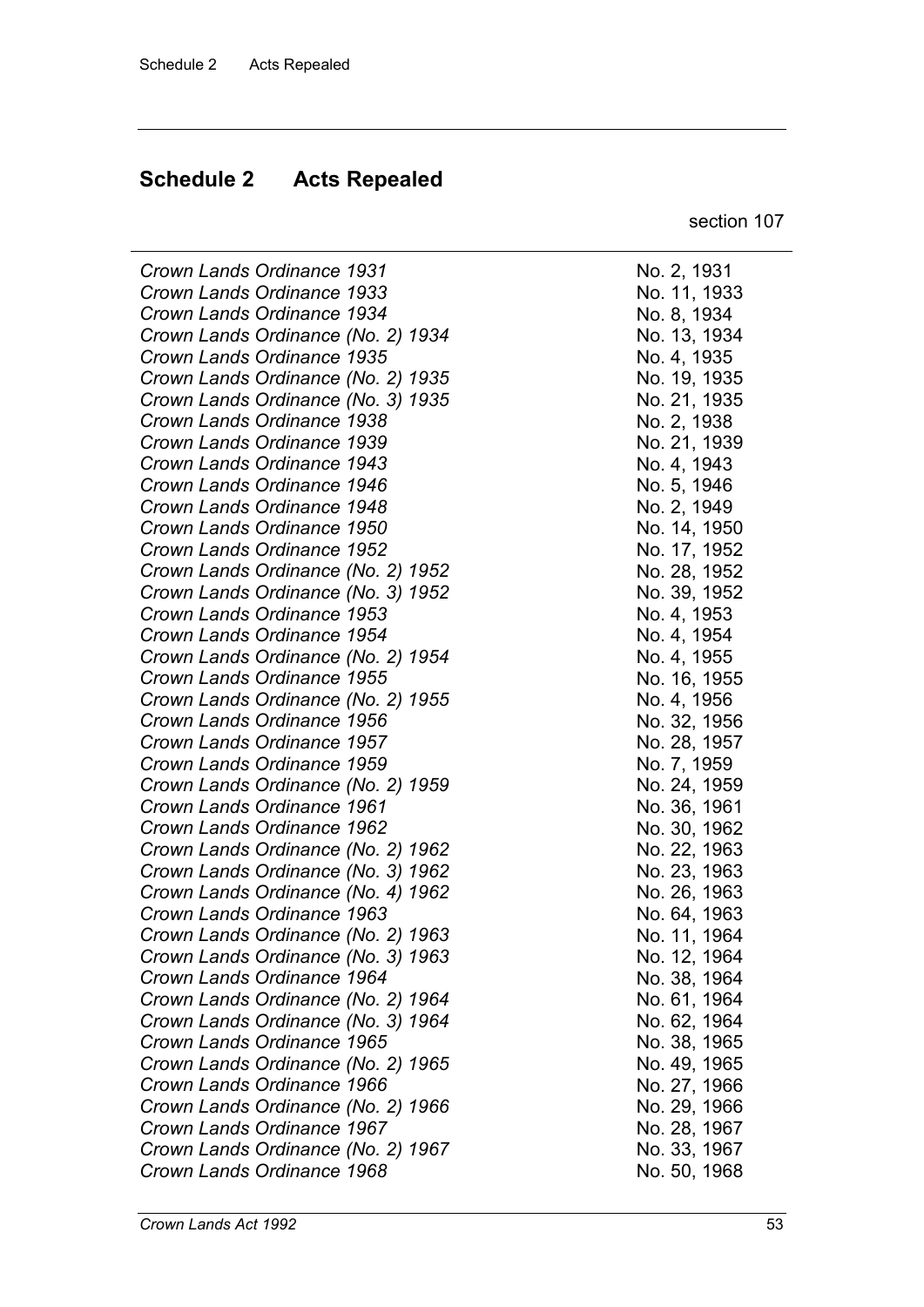| Crown Lands Ordinance (No. 2) 1968            | No. 51, 1968  |
|-----------------------------------------------|---------------|
| Crown Lands (Pastoral Lessees Preference)     | No. 73, 1968  |
| Ordinance 1968                                |               |
| Crown Lands Ordinance (No. 3) 1968            | No. 1, 1969   |
| Crown Lands Ordinance 1969                    | No. 60, 1969  |
| Crown Lands Ordinance (No. 2) 1969            | No. 4, 1970   |
| Crown Lands Ordinance 1970                    | No. 21, 1970  |
| Crown Lands Ordinance (No. 3) 1969 as amended | No. 31, 1970  |
| Crown Lands Ordinance (No. 3) 1969 Amendment  | No. 56, 1970  |
| Ordinance 1970                                |               |
| Crown Lands Ordinance (No. 2) 1970            | No. 78, 1970  |
| Crown Lands Ordinance (No. 3) 1970            | No. 79, 1970  |
| Crown Lands Ordinance (No. 4) 1970            | No. 80, 1970  |
| Crown Lands Ordinance (No. 5) 1970            | No. 2, 1971   |
| Crown Lands Ordinance 1971                    | No. 36, 1971  |
| Crown Lands Ordinance (No. 2) 1971            | No. 55, 1971  |
| Crown Lands Ordinance (No. 3) 1971            | No. 56, 1971  |
| Crown Lands Ordinance (No. 4) 1971            | No. 57, 1971  |
| Crown Lands Ordinance 1972                    | No. 9, 1972   |
|                                               | No. 55, 1972  |
| Crown Lands Ordinance (No. 4) 1972            |               |
| Crown Lands Ordinance (No. 5) 1972            | No. 57, 1972  |
| Crown Lands Ordinance (No. 3) 1972            | No. 58, 1972  |
| Crown Lands Ordinance (No. 2) 1972            | No. 61, 1972  |
| Crown Lands Ordinance (No. 6) 1972            | No. 62, 1972  |
| Crown Lands Ordinance 1973                    | No. 27, 1973  |
| Crown Lands Ordinance (No. 2) 1973            | No. 32, 1973  |
| Crown Lands Ordinance (No. 3) 1973            | No. 52, 1973  |
| Crown Lands Ordinance (No. 4) 1973            | No. 54, 1973  |
| Crown Lands Ordinance (No. 3) 1974            | No. 78, 1974  |
| Crown Lands Ordinance (No. 2) 1974            | No. 79, 1974  |
| Crown Lands Ordinance (No. 4) 1974            | No. 84, 1974  |
| Crown Lands Ordinance (No. 5) 1974            | No. 89, 1974  |
| Crown Lands Ordinance 1975                    | No. 26, 1975  |
| Crown Lands Ordinance (No. 2) 1975            | No. 8, 1976   |
| Crown Lands Ordinance (No. 3) 1975            | No. 9, 1976   |
| Crown Lands Ordinance (No. 4) 1975            | No. 15, 1976  |
| Crown Lands Ordinance 1976                    | No. 1, 1977   |
| Crown Lands Ordinance 1977                    | No. 46, 1977  |
| Crown Lands Ordinance 1978                    | No. 23, 1978  |
| Crown Lands Ordinance (No. 2) 1978            | No. 69, 1978  |
| Crown Lands Ordinance (No. 3) 1978            | No. 107, 1978 |
| Crown Lands Act 1979                          | No. 52, 1979  |
| Crown Lands Act (No. 2) 1979                  | No. 94, 1979  |
| Crown Lands Act (No. 3) 1979                  | No. 143, 1979 |
| Crown Lands Amendment Act 1980                | No. 17, 1980  |
| Crown Lands Amendment Act (No. 2) 1980        | No. 56, 1980  |
| Crown Lands Amendment Act 1982                | No. 94, 1982  |
| Crown Lands Amendment Act 1984                | No. 34, 1984  |
|                                               |               |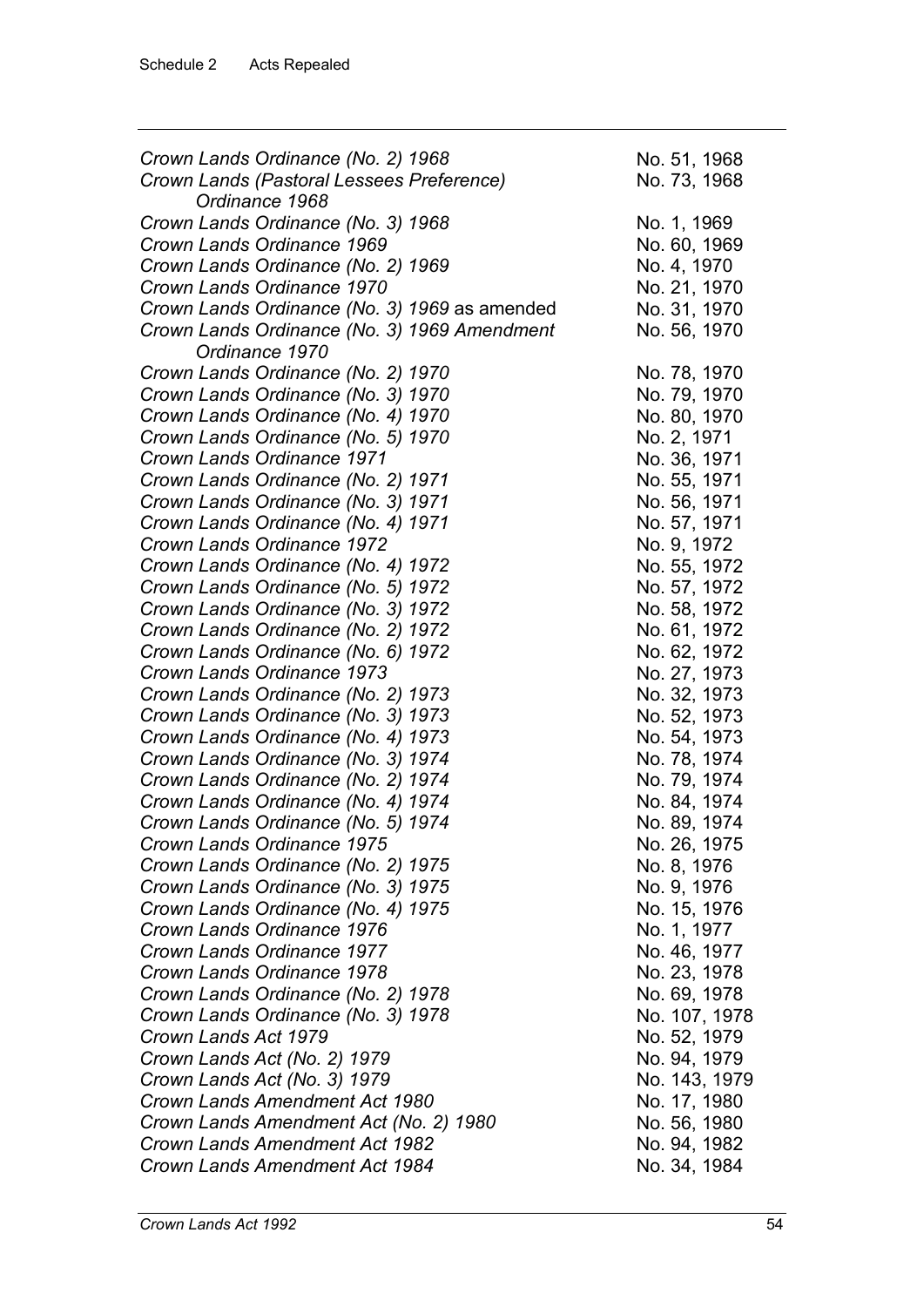| Crown Lands Amendment Act 1985<br>Crown Lands Amendment Act (No. 2) 1985                           | No. 5, 1985<br>No. 73, 1985 |
|----------------------------------------------------------------------------------------------------|-----------------------------|
| Crown Lands Amendment Act 1987                                                                     | No. 2, 1987                 |
| <b>Miscellaneous Acts Amendment (Aboriginal Community</b><br>Living Areas) Act 1989 (Part II only) | No. 78, 1989                |
| Crown Lands Amendment Act 1989                                                                     | No. 79, 1989                |
| Crown Lands Amendment Act 1991                                                                     | No. 36, 1991                |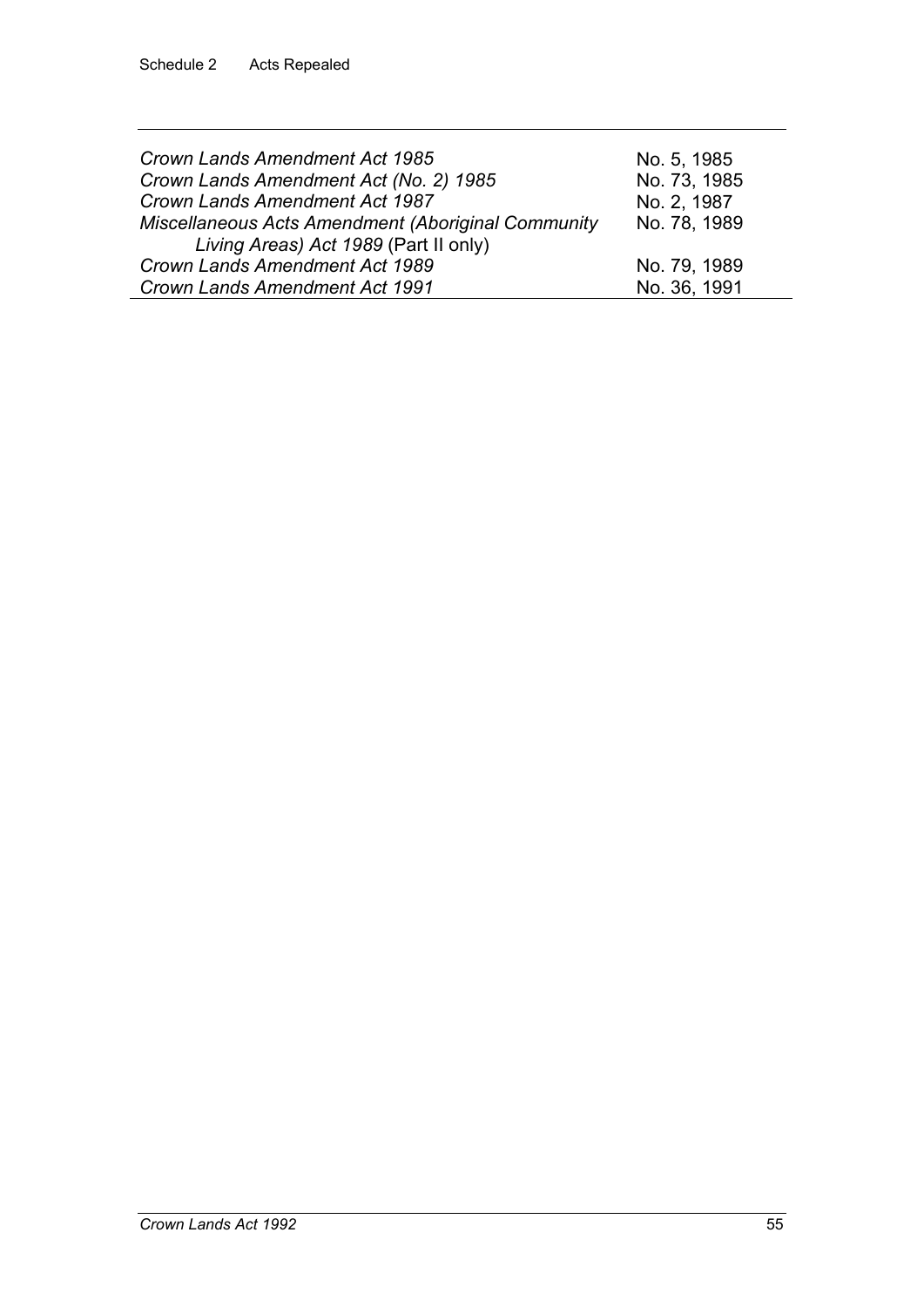#### **ENDNOTES**

**1 KEY**

Key to abbreviations

| amd = amended         |
|-----------------------|
| $app = appendix$      |
| $bl = by-law$         |
| $ch = Chapter$        |
| cl = clause           |
| div = Division        |
| exp = expires/expired |
| $f = forms$           |
| <b>Gaz = Gazette</b>  |
| hdg = heading         |
| ins = inserted        |
| It = $long$ title     |
| nc = not commenced    |
|                       |

**amd = amended od = order app = appendix om = omitted** *<u>pt</u>* **= Part**  $r$  = regulation/rule **crem** = remainder **div = Division renum = renumbered exp = expires/expired rep = repealed f = forms s = section** *Gaz* **=** *Gazette* **sch = Schedule hdg = heading sdiv = Subdivision ins = inserted SL = Subordinate Legislation lt = long title sub = substituted**

#### **2 LIST OF LEGISLATION**

# *Crown Lands Act 1992* **(Act No. 18, 1992)**

Assent date 30 April 1992<br>Commenced 26 June 1992 26 June 1992 (s 2, s 2 Pastoral Land Act 1992 (Act No. 17, 1992) and *Gaz* S33, 26 June 1992)

#### *Statute Law Revision Act 1992* **(Act No. 46, 1992)**

| Assent date | 7 September 1992 |
|-------------|------------------|
| Commenced   | 7 September 1992 |

# *Statute Law Revision Act (No. 2) 1993* **(Act No. 70, 1993)**

9 November 1993 Commenced 9 November 1993

# *Local Government (Consequential Amendments) Act 1993* **(Act No. 84, 1993)**

Assent date 31 December 1993<br>Commenced 1 June 1994 (s 2, s 1 June 1994 (s 2, s 2 *Local Government Act 1993* (Act No. 83, 1993) and *Gaz* S35, 20 May 1994)

# *Planning (Consequential Amendments) Act 1993* **(Act No. 86, 1993)**

Assent date 31 December 1993<br>Commenced 18 April 1994 (s 2, s Commenced 18 April 1994 (s 2, s 2 *Planning Act 1993* (Act No. 85, 1993) and *Gaz* S28, 18 April 1994)

#### *Statute Law Revision Act 1994* **(Act No. 50, 1994)**

| Assent date | 20 September 1994 |
|-------------|-------------------|
| Commenced   | 20 September 1994 |

#### *Statute Law Revision Act (No. 2) 1998* **(Act No. 92, 1998)**

| Assent date | 11 December 1998                                         |
|-------------|----------------------------------------------------------|
| Commenced   | s 3: 1 April 1999 (Gaz S15, 1 April 1999);               |
|             | ss 6 and 15: 10 March 1999 (Gaz G9, 10 March 1999, p 2); |
|             | ss 7 and 11: 13 January 1999 (Gaz G1, 13 January 1999,   |
|             | p 6); s 25: 20 September 1999; rem: 11 December 1998     |
|             |                                                          |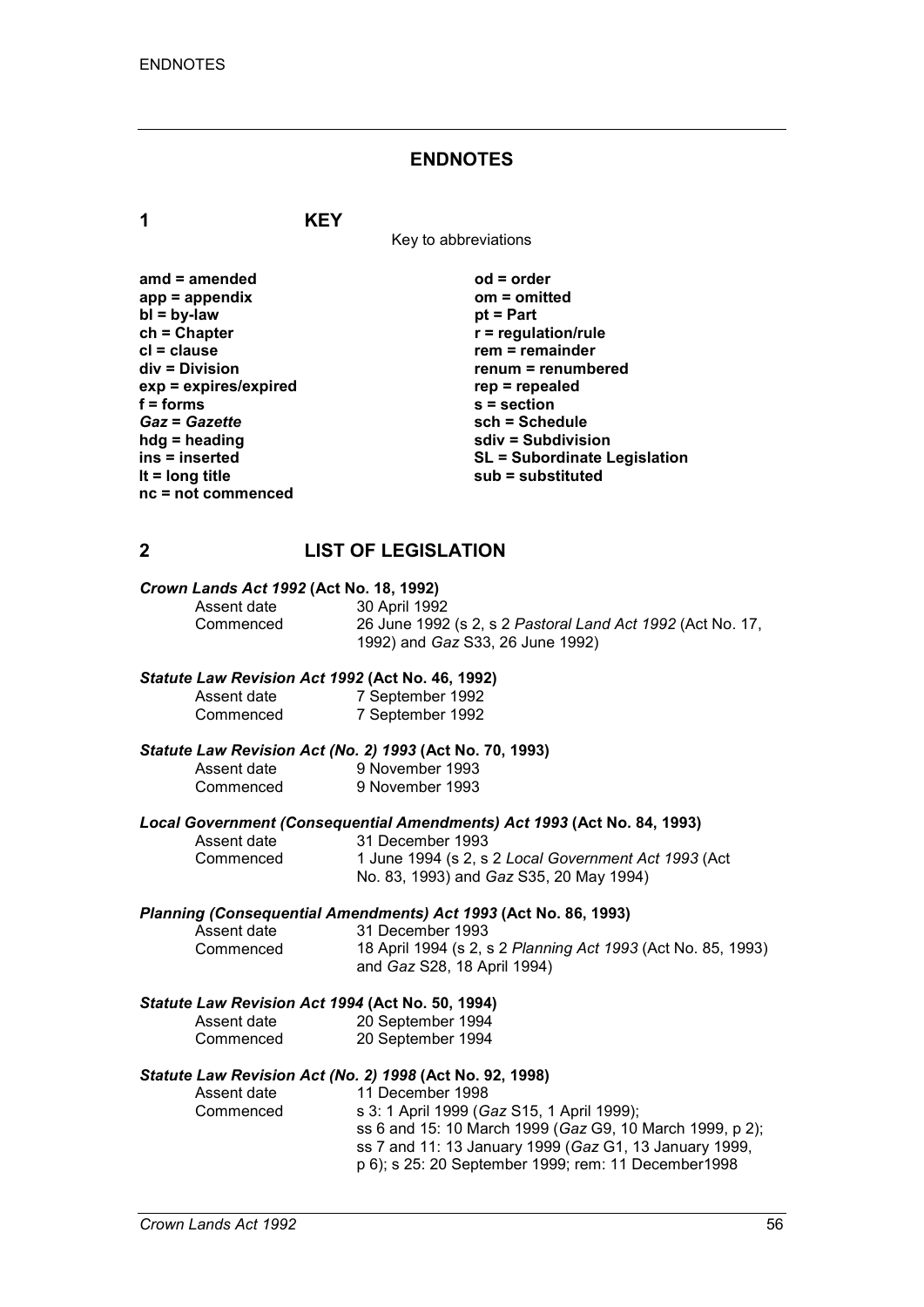|                                                  | Planning (Consequential Amendments) Act 1999 (Act No. 56, 1999)                  |
|--------------------------------------------------|----------------------------------------------------------------------------------|
| Assent date                                      | 14 December 1999                                                                 |
| Commenced                                        | 12 April 2000 (s 2, s 2 Planning Act 1999 (Act No. 55, 1999)                     |
|                                                  | and Gaz S15, 12 April 1999                                                       |
|                                                  | Crown Lands Amendment Act 2000 (Act No. 44, 2000)                                |
| Assent date                                      | 12 September 2000                                                                |
| Commenced                                        | 1 December 2000 (s 2, s 2 Law of Property Act 2000 (Act                          |
|                                                  | No. 1, 2000) and Gaz G38, 27 September 2000, p 2)                                |
|                                                  | Local Government (Consequential Amendments) Act 2008 (Act No. 28, 2008)          |
| Assent date                                      | 14 November 2008                                                                 |
| Commenced                                        | 1 July 2008 (2)                                                                  |
| Statute Law Revision Act 2009 (Act No. 25, 2009) |                                                                                  |
| Assent date                                      | 1 September 2009                                                                 |
| Commenced                                        | 16 September 2009 (Gaz G37, 16 September 2009, p 3)                              |
|                                                  | Mineral Titles (Consequential Amendments) Act 2010 (Act No. 37, 2010)            |
| Assent date                                      | 18 November 2010                                                                 |
| Commenced                                        | 7 November 2011 (Gaz G41, 12 October 2011, p 5)                                  |
|                                                  | Penalties Amendment (Miscellaneous) Act 2013 (Act No. 23, 2013)                  |
| Assent date                                      | 12 July 2013                                                                     |
| Commenced                                        | 28 August 2013 (Gaz G35, 28 August 2013, p 2)                                    |
|                                                  | Local Government Amendment Act 2014 (Act No. 19, 2014)                           |
| Assent date                                      | 2 June 2014                                                                      |
| Commenced                                        | s 16: 1 July 2014; s 18: 1 December 2014; rem: 2 June 2014,<br>(s <sub>2</sub> ) |
| Planning Amendment Act 2020 (Act No. 19, 2020)   |                                                                                  |
| Assent date                                      | 1 July 2020                                                                      |
| Commenced                                        | 31 July 2020 (Gaz G30, 29 July 2020, p 1)                                        |
| Local Government Act 2019 (Act No. 39, 2019)     |                                                                                  |
| Assent date                                      | 13 December 2019                                                                 |
| Commenced                                        | pt 8.6: 1 July 2022; rem: 1 July 2021 (Gaz S27,                                  |
|                                                  | 30 June 2021)                                                                    |
| <b>Amending Legislation</b>                      |                                                                                  |
|                                                  | Statute Law Revision Act 2020 (Act No. 26, 2020)                                 |
| Assent date                                      | 19 November 2020                                                                 |
| Commenced                                        | 20 November 2020 (s 2)                                                           |
|                                                  | Local Government Amendment Act 2021 (Act No. 15, 2021)                           |
| Assent date                                      | 25 May 2021                                                                      |
| Commenced                                        | 26 May 2021 (s 2)                                                                |
|                                                  |                                                                                  |
| 3                                                | <b>GENERAL AMENDMENTS</b>                                                        |

General amendments of a formal nature (which are not referred to in the table of amendments to this reprint) are made by the *Interpretation Legislation Amendment Act 2018* (Act No. 22, 2018) to: ss 1, 3, 5, 9, 10, 12, 20, 24, 31, 37, 39, 44, 45, 57, 73, 74, 75, 76, 79, 85 and 108.